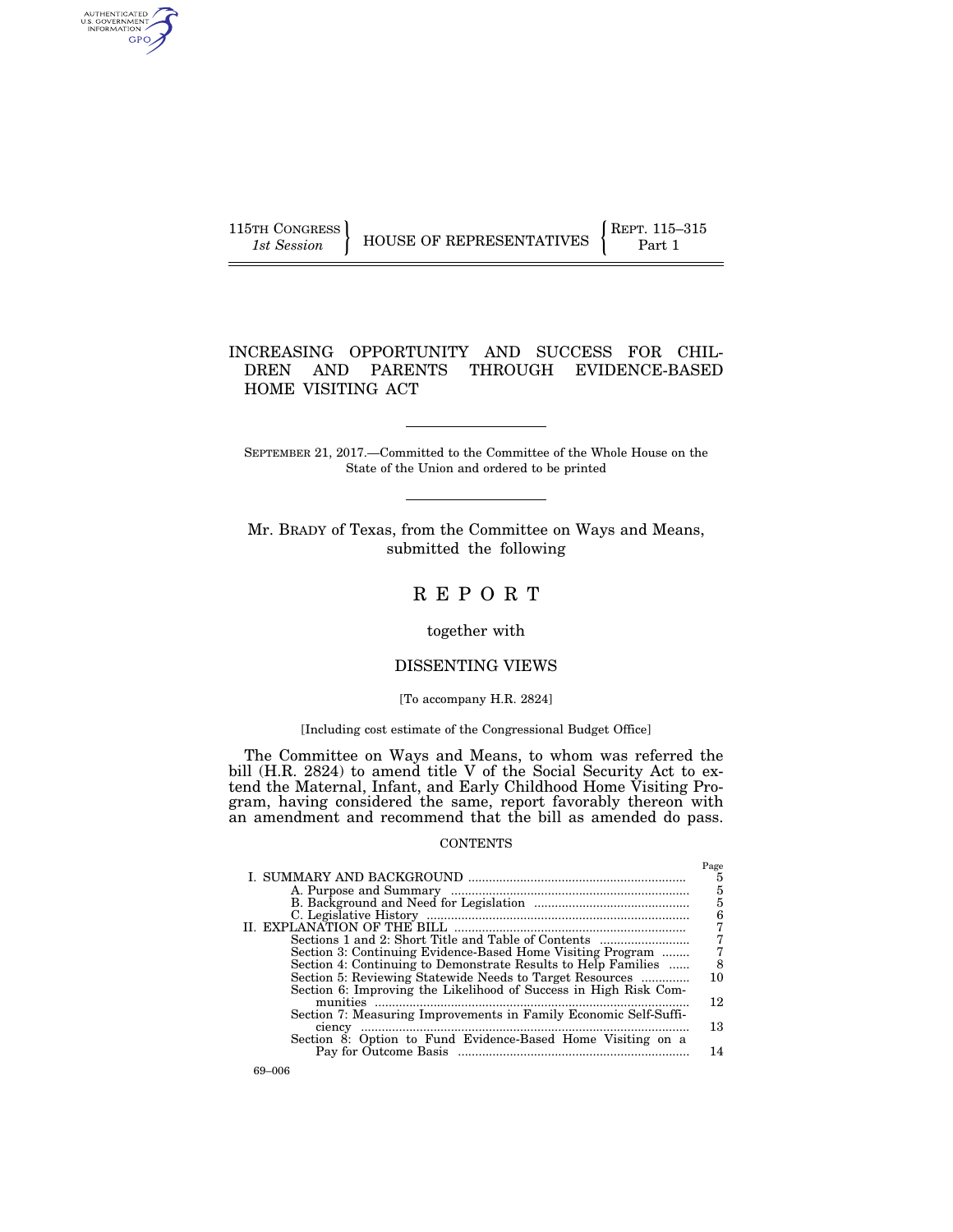| Section 9: Strengthening Evidence-Based Home Visiting Through                     |    |
|-----------------------------------------------------------------------------------|----|
|                                                                                   | 15 |
| Section 10: Data Exchange Standards for Improved Interoper-                       |    |
| ability                                                                           | 17 |
|                                                                                   | 19 |
|                                                                                   | 22 |
|                                                                                   | 22 |
| B. Statement Regarding New Budget Authority and Tax Expendi-                      |    |
| tures Budget Authority                                                            | 23 |
| C. Cost Estimate Prepared by the Congressional Budget Office                      | 23 |
| V. OTHER MATTERS TO BE DISCUSSED UNDER THE RULES OF                               |    |
| THE HOUSE                                                                         | 25 |
|                                                                                   | 25 |
| B. Statement of General Performance Goals and Objectives                          | 25 |
|                                                                                   | 25 |
| D. Congressional Earmarks, Limited Tax Benefits, and Limited                      |    |
| Tariff Benefits                                                                   | 25 |
|                                                                                   | 25 |
|                                                                                   | 26 |
| VI. CHANGES IN EXISTING LAW MADE BY THE BILL, AS REPORTED                         | 26 |
| VII. DISSENTING VIEWS<br>VIII. EXCHANGES OF LETTERS WITH ADDITIONAL COMMITTEES OF | 41 |
| <b>REFERRAL</b>                                                                   |    |
|                                                                                   | 43 |

The amendment is as follows:

Strike all after the enacting clause and insert the following:

#### **SECTION 1. SHORT TITLE.**

This Act may be cited as the ''Increasing Opportunity and Success for Children and Parents through Evidence-Based Home Visiting Act''.

#### **SEC. 2. TABLE OF CONTENTS.**

The table of contents of this Act is as follows:

- Sec. 1. Short title.
- Sec. 2. Table of contents. Sec. 3. Continuing evidence-based home visiting program.
- 
- 
- Sec. 4. Continuing to demonstrate results to help families.<br>Sec. 5. Reviewing statewide needs to target resources.<br>Sec. 6. Improving the likelihood of success in high-risk communities.<br>Sec. 7. Measuring improvements in fam
- 
- Sec. 8. Option to fund evidence-based home visiting on a pay for outcome basis. Sec. 9. Strengthening evidence-based home visiting through state, local, and private partnerships. Sec. 8. Option to fund evidence-based home visiting on a pay ior Sec. 8. Option to fund evidence-based home visiting through state.<br>Sec. 9. Strengthening evidence-based home visiting through interoperability.
- 

#### **SEC. 3. CONTINUING EVIDENCE-BASED HOME VISITING PROGRAM.**

Section  $511(j)(1)(H)$  of the Social Security Act (42 U.S.C.  $711(j)(1)(H)$ ) is amended by striking ''fiscal year 2017'' and inserting ''each of fiscal years 2017 through 2022''.

## **SEC. 4. CONTINUING TO DEMONSTRATE RESULTS TO HELP FAMILIES.**

(a) REQUIRE SERVICE DELIVERY MODELS TO DEMONSTRATE IMPROVEMENT IN AP-PLICABLE BENCHMARK AREAS.—Section 511 of the Social Security Act (42 U.S.C. 711) is amended in each of subsections  $(d)(1)(A)$  and  $(h)(4)(A)$  by striking "each of".

(b) DEMONSTRATION OF IMPROVEMENTS IN SUBSEQUENT YEARS.—Section 511(d)(1) of such Act  $(42 \text{ U.S.C. } 711\text{ (d)}(1))$  is amended by adding at the end the following:

"(D) DEMONSTRATION OF IMPROVEMENTS IN SUBSEQUENT YEARS.

"(i) CONTINUED MEASUREMENT OF IMPROVEMENT IN APPLICABLE BENCHMARK AREAS.—The eligible entity, after demonstrating improvements for eligible families as specified in subparagraphs  $(A)$  and  $(B)$ , shall continue to track and report not later than 30 days after the end of fiscal year 2020 and every three years thereafter, information demonstrating that the program results in improvements for the eligible families participating in the program in at least 4 of the areas specified in subparagraph (A) that the service delivery model or models, selected by the entity, intend to improve.

"(ii) CORRECTIVE ACTION PLAN.—If the eligible entity fails to demonstrate improvement in at least 4 of the areas specified in subparagraph (A), the entity shall develop and implement a plan to improve outcomes in each of the areas specified in subparagraph (A) that the service delivery model or models, selected by the entity, intend to improve, subject to approval by the Secretary. The plan shall include provisions for the Secretary to monitor implementation of the plan and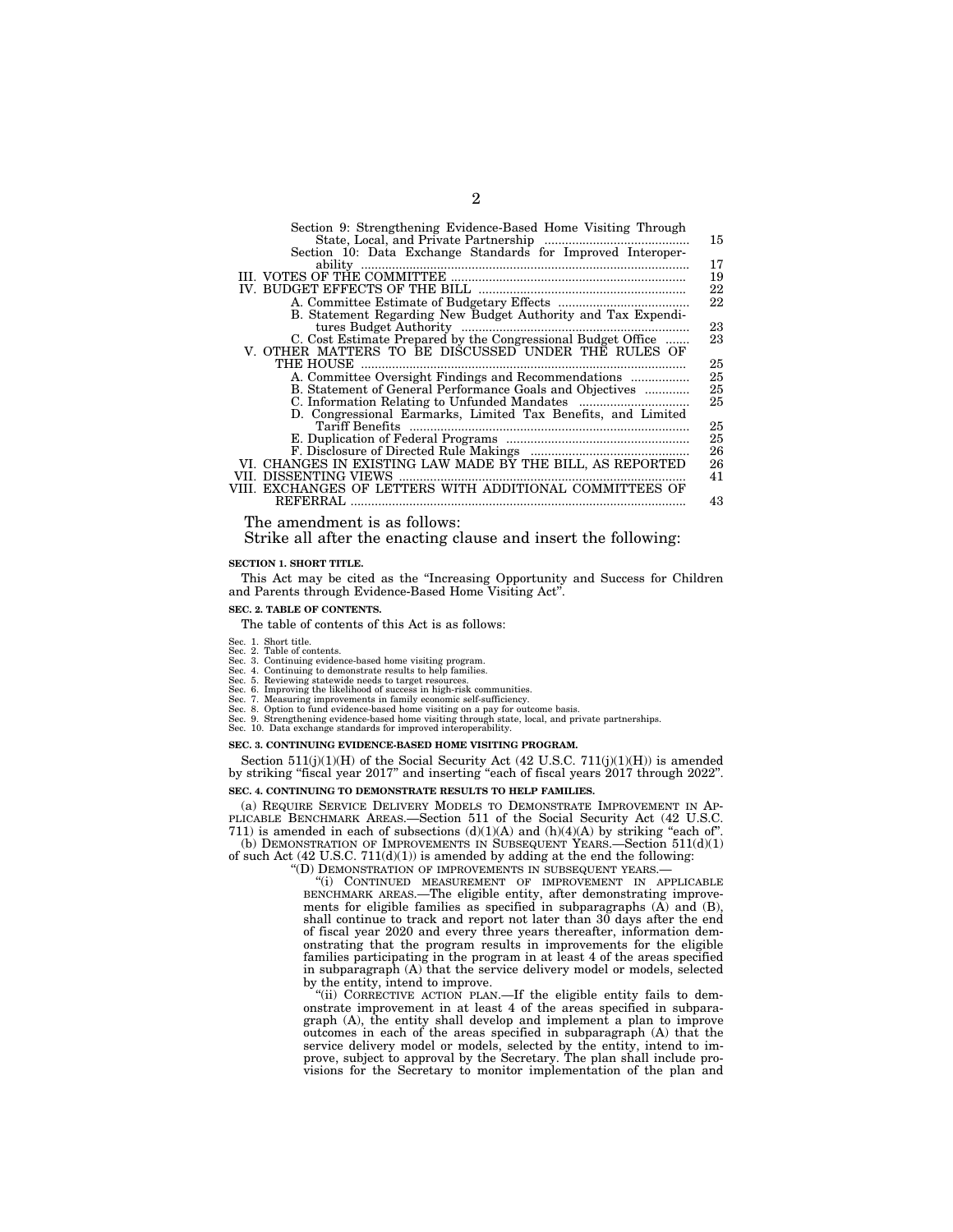conduct continued oversight of the program, including through submission by the entity of regular reports to the Secretary.

"(iii) TECHNICAL ASSISTANCE.—The Secretary shall provide an eligible entity required to develop and implement an improvement plan under clause (ii) with technical assistance to develop and implement the plan. The Secretary may provide the technical assistance directly or through grants, contracts, or cooperative agreements.

"(iv) NO IMPROVEMENT OR FAILURE TO SUBMIT REPORT.—If the Secretary determines after a period of time specified by the Secretary that an eligible entity implementing an improvement plan under clause (ii) has failed to demonstrate any improvement in at least 4 of the areas specified in subparagraph (A) that the service delivery model or models intend to improve, or if the Secretary determines that an eligible entity has failed to submit the report required by clause (i), the Secretary shall terminate the grant made to the entity under this section and may include any unexpended grant funds in grants made to nonprofit organizations under subsection (h)(2)(B)."

(c) INCLUDING INFORMATION ON APPLICABLE BENCHMARKS IN APPLICATION.—Section  $511(e)(5)$  of such Act (42 U.S.C.  $711(e)(5)$ ) is amended by inserting "that the service delivery model or models, selected by the entity, intend to improve'' before the period at the end.

#### **SEC. 5. REVIEWING STATEWIDE NEEDS TO TARGET RESOURCES.**

Section  $511(b)(1)$  of the Social Security Act  $(42 \text{ U.S.C. } 711(b)(1))$  is amended by striking "Not later than" and all that follows through "statewide" the 2nd place it appears and inserting ''Each State shall, as a condition of receiving payments from an allotment for the State under section 502, review and update the statewide needs assessment not later than October 1, 2020 (which may be separate from but in coordination with the statewide''.

#### **SEC. 6. IMPROVING THE LIKELIHOOD OF SUCCESS IN HIGH-RISK COMMUNITIES.**

Section 511(d)(4)(A) of the Social Security Act (42 U.S.C. 711(d)(4)(A)) is amended by inserting '', taking into account the staffing, community resource, and other requirements of the service delivery model or models that the eligible entity may need to develop for the model to operate and demonstrate improvements for eligible families'' before the period.

#### **SEC. 7. MEASURING IMPROVEMENTS IN FAMILY ECONOMIC SELF-SUFFICIENCY.**

Section  $511(d)(1)(A)(v)$  of the Social Security Act (42 U.S.C.  $711(d)(1)(A)(v)$ ) is amended by inserting ''(which shall include measures of employment and earnings)'' before the period.

#### **SEC. 8. OPTION TO FUND EVIDENCE-BASED HOME VISITING ON A PAY FOR OUTCOME BASIS.**

(a) IN GENERAL.—Section  $511(c)$  of the Social Security Act (42 U.S.C. 711(c)) is amended by redesignating paragraphs (3) and (4) as paragraphs (4) and (5), respectively, and by inserting after paragraph (2) the following:

"(3) AUTHORITY TO USE GRANT FOR A PAY FOR OUTCOMES INITIATIVE.—An eligible entity to which a grant is made under paragraph (1) may use the grant to pay for the results of a pay for outcomes initiative that satisfies the requirements of subsection (d) and that will not result in a reduction of funding for services delivered under this section while an eligible entity develops or operates such an initiative."

(b) DEFINITION OF PAY FOR OUTCOMES INITIATIVE.—Section 511(k) of such Act (42 U.S.C. 711(k)) is amended by adding at the end the following:

''(4) PAY FOR OUTCOMES INITIATIVE.—The term 'pay for outcomes initiative' means a performance-based grant, contract, cooperative agreement, or other agreement awarded by a public entity in which a commitment is made to pay for improved outcomes that result in social benefit and direct cost savings or cost avoidance to the public sector. Such an initiative shall include—

''(A) a feasibility study that describes how the proposed intervention is based on evidence of effectiveness;

''(B) a rigorous, third-party evaluation that uses experimental or quasiexperimental design or other research methodologies that allow for the strongest possible causal inferences to determine whether the initiative has met its proposed outcomes;

''(C) an annual, publicly available report on the progress of the initiative; and

''(D) a requirement that payments are made to the recipient of a grant, contract, or cooperative agreement only when agreed upon outcomes are achieved, except that this requirement shall not apply with respect to pay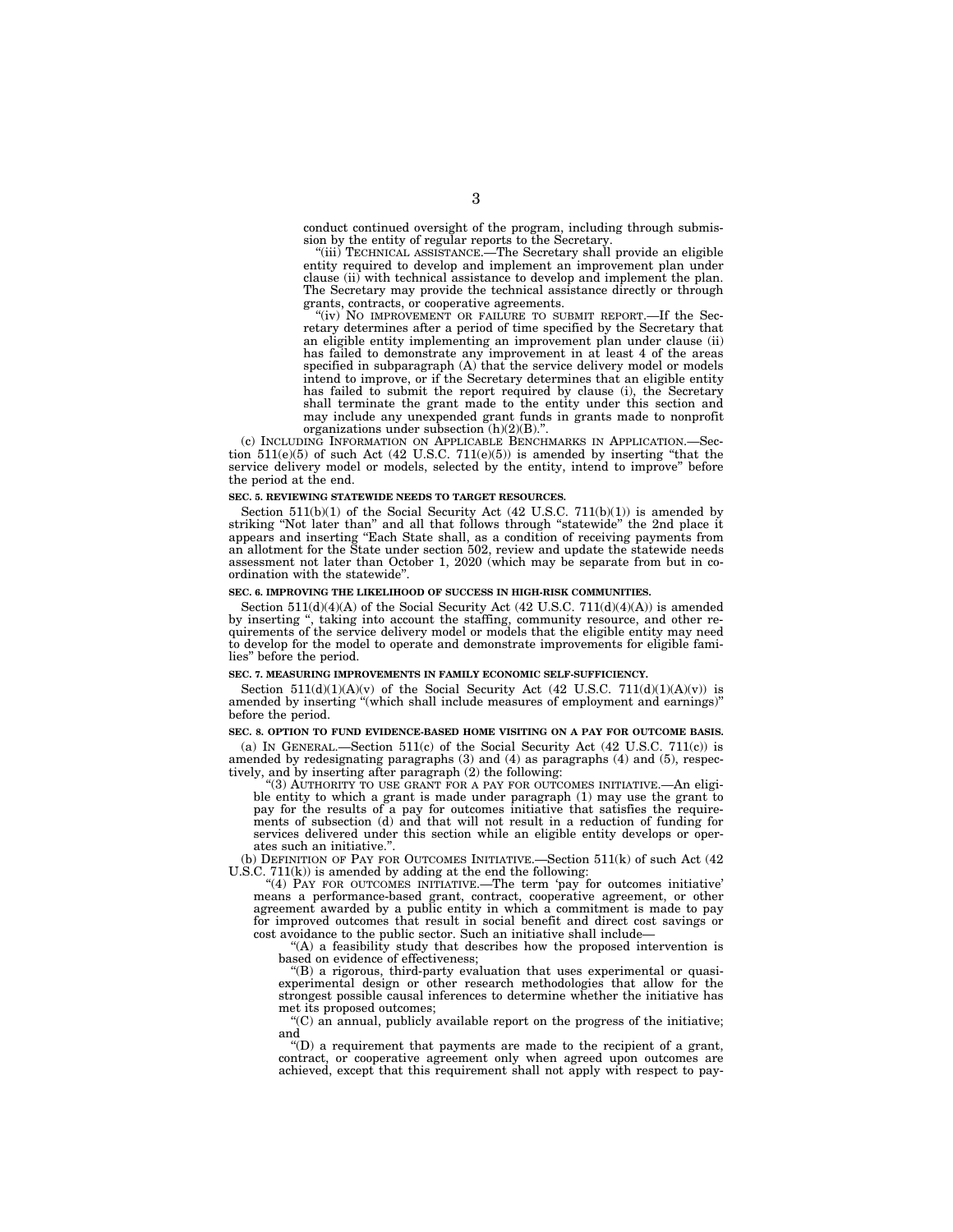ments to a third party conducting the evaluation described in subparagraph  $(B)$ ."

(c) EXTENDED AVAILABILITY OF FUNDS.—Section  $511(j)(3)$  of such Act (42 U.S.C.  $711(j)(3)$ ) is amended-

(1) by striking "(3) AVAILABILITY.—Funds" and inserting the following:<br>"(3) AVAILABILITY.—<br> $\rightarrow$  ("A) IN GENERAL.—Except as provided in subparagraph (B), funds"; and<br>(2) by adding at the end the following:<br>"(B) FUNDS FOR P

to an eligible entity under this section for a fiscal year (or portion of a fiscal year) for a pay for outcomes initiative shall remain available for expenditure by the eligible entity for not more than 10 years after the funds are so made available.''.

#### **SEC. 9. STRENGTHENING EVIDENCE-BASED HOME VISITING THROUGH STATE, LOCAL, AND PRIVATE PARTNERSHIPS.**

(a) IN GENERAL.—Section 511 of the Social Security Act (42 U.S.C. 711) is amended by adding at the end the following:<br>"(1) MATCHING REQUIREMENT.—

"(1) PROGRAM HOME VISITING SHARE.—<br>"(A) IN GENERAL.—An eligible entity to which a grant is made under this section for fiscal year 2020 or any succeeding fiscal year shall not use the grant to cover more than the applicable percentage of the costs of providing services or conducting activities under this section during the fiscal year. ''(B) APPLICABLE PERCENTAGE.—In subparagraph (A), the term 'applicable

percentage' means, with respect to a fiscal year- $''(i)$  in the case of an eligible entity that is a State or nonprofit organi-

zation

''(I) 70 percent, in the case of fiscal year 2020;

''(II) 60 percent, in the case of fiscal year 2021; or

"(III) 50 percent, in the case of fiscal year 2022 or any succeeding fiscal year; or

"(ii) in the case of an eligible entity that is an Indian Tribe (or a consortium of Indian Tribes), a Tribal Organization, or an Urban Indian Organization—

''(I) 100 percent, in the case of fiscal year 2020 or 2021; or

 $(II)$  70 percent, in the case of fiscal year 2022 or any succeeding fiscal year.

''(2) NON-PROGRAM HOME VISITING SHARE.—The share of the costs of providing services or conducting activities under this section not covered by grant funds may include—

''(A) State expenditures of Federal funds made available other than under this section expended for activities under this section;

''(B) State expenditures of State funds expended for activities under this section as a condition of receiving Federal funds other than under this section; and

 $\mathrm{``(C)}$  contributions made for activities under this section from any other source, paid in cash or in kind, valued at the fair market value of such contribution.''.

(b) CONFORMING AMENDMENT.—Section  $511(h)(2)(A)$  of such Act (42 U.S.C.  $711(h)(2)(A)$ ) is amended in the 2nd sentence by striking "Such" and inserting "Except as provided in subsection (l)(1), such''.

#### **SEC. 10. DATA EXCHANGE STANDARDS FOR IMPROVED INTEROPERABILITY.**

(a) IN GENERAL.—Section  $511(h)$  of the Social Security Act (42 U.S.C. 711(h)) is amended by adding at the end the following:

''(5) DATA EXCHANGE STANDARDS FOR IMPROVED INTEROPERABILITY.—

''(A) DESIGNATION AND USE OF DATA EXCHANGE STANDARDS.—

''(i) DESIGNATION.—The head of the department or agency responsible for administering a program funded under this section shall, in consultation with an interagency work group established by the Office of Management and Budget and considering State government perspectives, designate data exchange standards for necessary categories of information that a State agency operating the program is required to electronically exchange with another State agency under applicable Federal law.

''(ii) DATA EXCHANGE STANDARDS MUST BE NONPROPRIETARY AND INTEROPERABLE.—The data exchange standards designated under clause (i) shall, to the extent practicable, be nonproprietary and interoperable.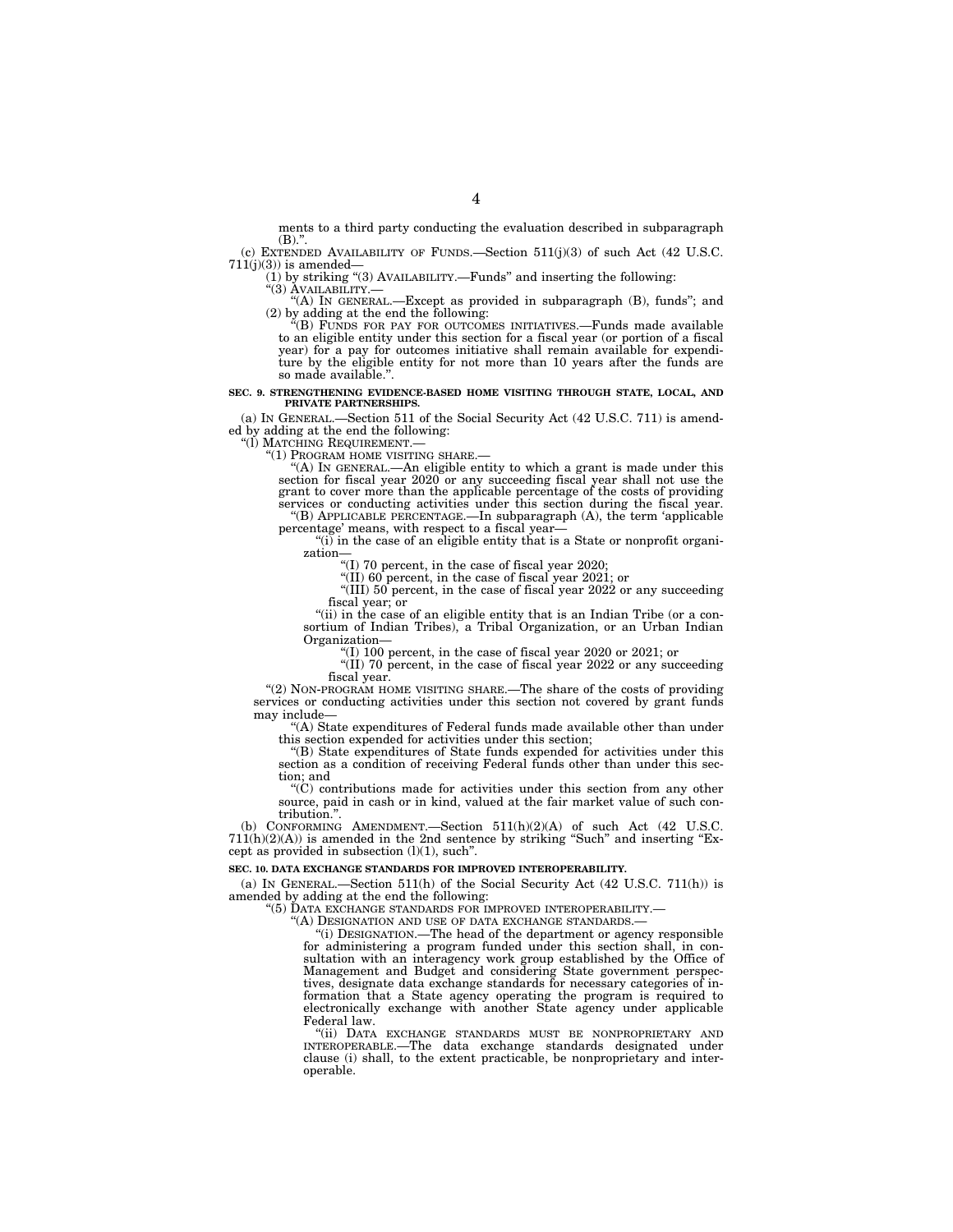''(iii) OTHER REQUIREMENTS.—In designating data exchange standards under this paragraph, the Secretary shall, to the extent practicable, incorporate—

''(I) interoperable standards developed and maintained by an international voluntary consensus standards body, as defined by the Office of Management and Budget;

''(II) interoperable standards developed and maintained by intergovernmental partnerships, such as the National Information Exchange Model; and

''(III) interoperable standards developed and maintained by Federal entities with authority over contracting and financial assist-

ance. ''(B) DATA EXCHANGE STANDARDS FOR FEDERAL REPORTING.— ''(i) DESIGNATION.—The head of the department or agency responsible for administering a program referred to in this section shall, in consultation with an interagency work group established by the Office of Management and Budget, and considering State government perspectives, designate data exchange standards to govern Federal reporting and exchange requirements under applicable Federal law.

''(ii) REQUIREMENTS.—The data exchange reporting standards re-quired by clause (i) shall, to the extent practicable—

''(I) incorporate a widely accepted, nonproprietary, searchable, computer-readable format;

" $(II)$  be consistent with and implement applicable accounting principles;

''(III) be implemented in a manner that is cost-effective and improves program efficiency and effectiveness; and "(IV) be capable of being continually upgraded as necessary.

"(iii) INCORPORATION OF NONPROPRIETARY STANDARDS.-In designating data exchange standards under this paragraph, the Secretary shall, to the extent practicable, incorporate existing nonproprietary standards, such as the eXtensible Mark up Language.

''(iv) RULE OF CONSTRUCTION.—Nothing in this paragraph shall be construed to require a change to existing data exchange standards for Federal reporting about a program referred to in this section, if the head of the department or agency responsible for administering the program finds the standards to be effective and efficient.''.

(b) EFFECTIVE DATE.—The amendments made by this section shall take effect 2 years after the date of the enactment of this Act.

### **I. SUMMARY AND BACKGROUND**

#### A. PURPOSE AND SUMMARY

H.R. 2824 as amended, the ''Increasing Opportunity and Success for Children and Parents through Evidence-Based Home Visiting Act," as ordered reported by the Committee on Ways and Means Act," as ordered reported by the Committee on Ways and Means on September 13, 2017, amends title V of the Social Security Act to extend the Maternal, Infant, and Early Childhood Home Visiting Program.

#### B. BACKGROUND AND NEED FOR LEGISLATION

Social services programs often are unable to demonstrate they achieve better outcomes for poor families. According to two former White House officials, ''based on our rough calculations, less than \$1 out of every \$100 of government spending is backed by even the most basic evidence that the money is being spent wisely."<sup>1</sup> In contrast, the Maternal, Infant, and Early Childhood Home Visiting program (MIECHV), first funded as a pilot program in 2008 during the George W. Bush Administration, only awards funds to states when they operate one of 18 programs that meet a specified evi-

<sup>&</sup>lt;sup>1</sup>The Atlantic, "Can Government Play Moneyball?," John Bridgeland and Peter Orszag, July/ August 2013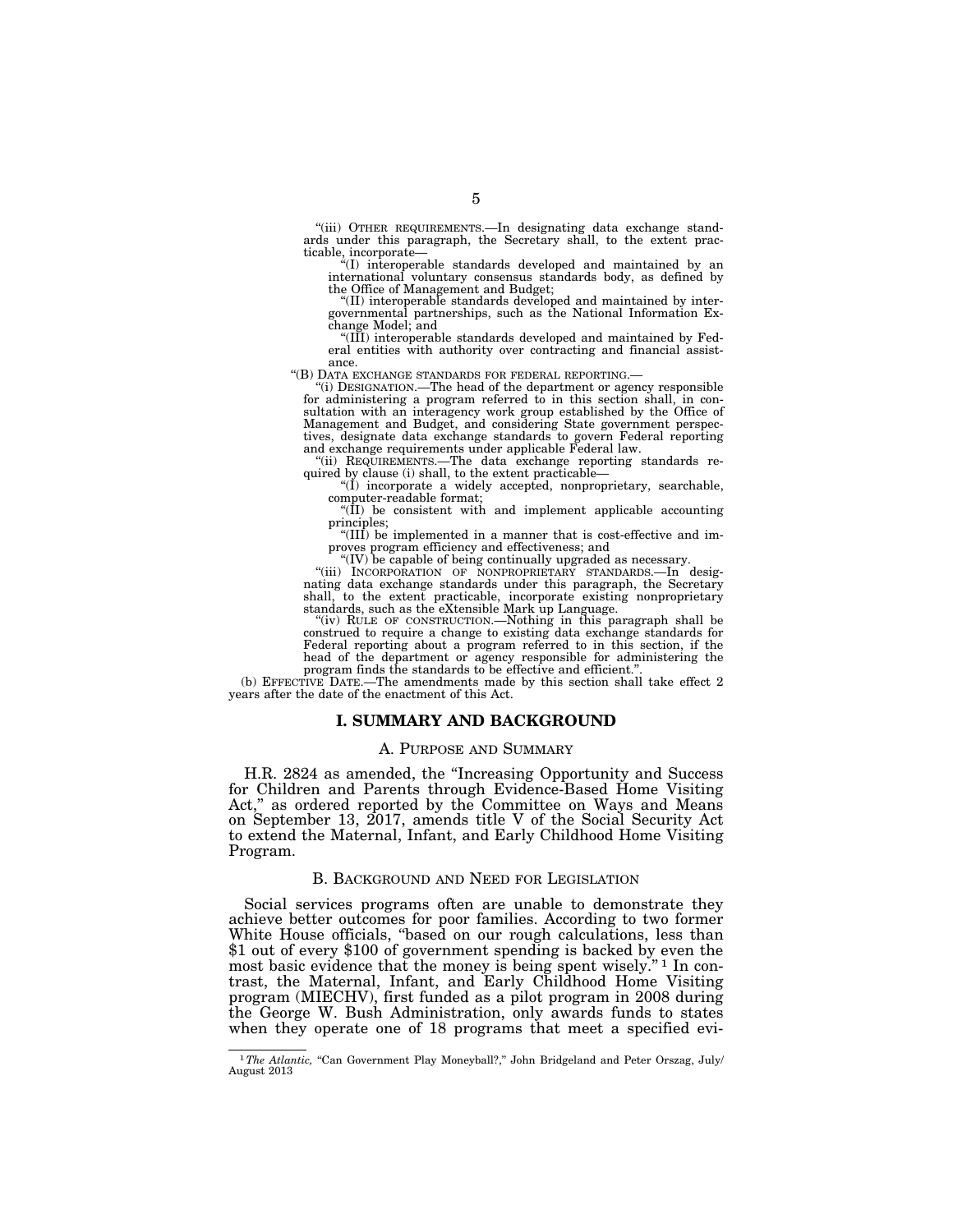dence threshold (as confirmed by the U.S. Department of Health and Human Services) demonstrating the model has been subject to a high quality evaluation and yielded significant, positive outcomes in areas such as reducing child abuse and neglect, improving maternal and child health, and improving self-sufficiency.

Begun in 2010, the federal MIECHV program was designed to strengthen existing maternal and child health programs, provide services to improve outcomes for families in at-risk communities, and better coordinate services. Under the MIECHV program, states identify at-risk communities through statewide assessments examining areas with concentrations of poor child health outcomes and other difficulties such as high poverty, crime, or unemployment. States then specify how they will serve these communities using an evidence-based home visiting model. While the bulk of program funding must be used to provide services through home visiting models with evidence of effectiveness as determined by HHS, up to 25 percent of total funding can be used to fund promising, but still unproven, approaches that will be evaluated ensuring continuous model development. States receiving federal funding are not required to match dollars with state or local money.

Set to expire September 30, 2017, MIECHV is currently the only federal program for low-income families with children that ties funding to evidence of effectiveness. MIECHV should be extended so it can continue to deliver results for families in need, and other programs should be modified to work more like MIECHV, where funding is provided to develop and operate evidence-based programs and states are held accountable for delivering results.

### C. LEGISLATIVE HISTORY

### BACKGROUND

H.R. 2824, the ''Increasing Opportunity through Evidence-Based Home Visiting Act,'' was introduced on June 8, 2017, by Representative Adrian Smith, Representative Michael C. Burgess, Representative Patrick J. Tiberi, Representative Tom Reed, Representative Patrick Meehan, Representative Kristi L. Noem, and Representative Jackie Walorski and was referred to the Committee on Ways and Means and Energy and Commerce.

#### COMMITTEE HEARINGS

The Ways and Means Subcommittee on Human Resources held a hearing on March 15, 2017, titled ''Reauthorization of the Maternal, Infant, and Early Childhood Home Visiting (MIECHV) Program.'' The hearing examined the effectiveness of a range of home visiting models, reviewed how states operate and fund programs, and highlighted how an evidence-based home visiting program can produce positive outcomes for children and families.

As Subcommittee Chairman Adrian Smith (R–NE) remarked during his opening statement:

''MIECHV is one of the only social programs where funding is tied to proven evidence. For a home visiting model to be funded, an evaluation must show the program has demonstrated significant, positive outcomes in areas such as reducing childhood abuse and neglect, improving mater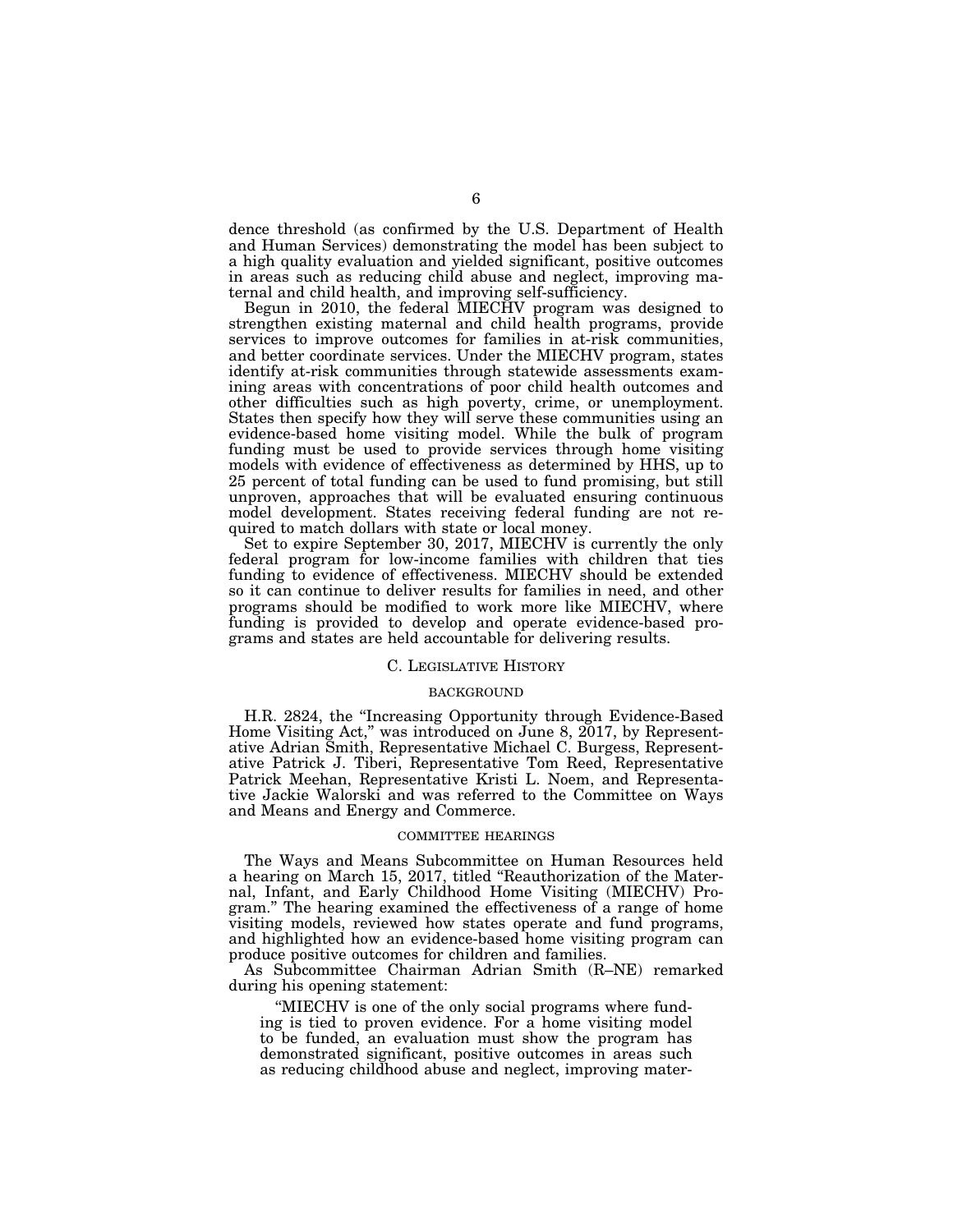nal and child health, and improving economic self-sufficiency. Many of these approved models are now being further studied through a rigorous random assignment evaluation to better measure their impacts so we know families are receiving real help."<sup>2</sup>

### COMMITTEE ACTION

The Committee on Ways and Means marked up H.R. 2824, the ''Increasing Opportunity and Success for Children and Parents through Evidence-Based Home Visiting Act,'' on September 13, 2017. The bill was ordered favorably reported to the House of Representatives, as amended, by a roll call vote of 22 yays to 15 nays.

## **II. EXPLANATION OF THE BILL**

### SECTIONS 1 AND 2: SHORT TITLE AND TABLE OF CONTENTS

PRESENT LAW

No provision.

### EXPLANATION OF PROVISION

This Act may be cited as ''Increasing Opportunity and Success for Children and Parents through Evidence-Based Home Visiting Act.''

### REASON FOR CHANGE

The Committee believes that the short title and table of contents accurately reflect the policy actions included in the legislation.

#### EFFECTIVE DATE

These provisions are effective upon enactment.

SECTION 3: CONTINUING EVIDENCE-BASED HOME VISITING PROGRAM

### PRESENT LAW

The MIECHV law directly appropriated five years of mandatory funding for the program in the MIECHV authorizing statute: \$100 million for FY2010; \$250 million for FY2011; \$350 million for FY2012; and \$400 million for each of FY2013 through FY2017. [Section 511(j)(1) of the Social Security Act]

#### EXPLANATION OF PROVISION

H.R. 2824, as amended, extends the appropriated, mandatory funding of \$400 million for the MIECHV program for FY 2018 through FY2022.

#### REASON FOR CHANGE

The Committee believes the extension of this evidence-based program will help improve the lives of struggling families with children, and that the program can serve as a model for how other federal social programs can be reformed to focus on outcomes.

 $^2$ Chairman of the Ways and Means Human Resources Subcommittee Adrian Smith (R-NE), Opening Statement, Hearing on *The Reauthorization of the Maternal, Infant, and Early Childhood Home Visiting (MIECHV) Program, March* 1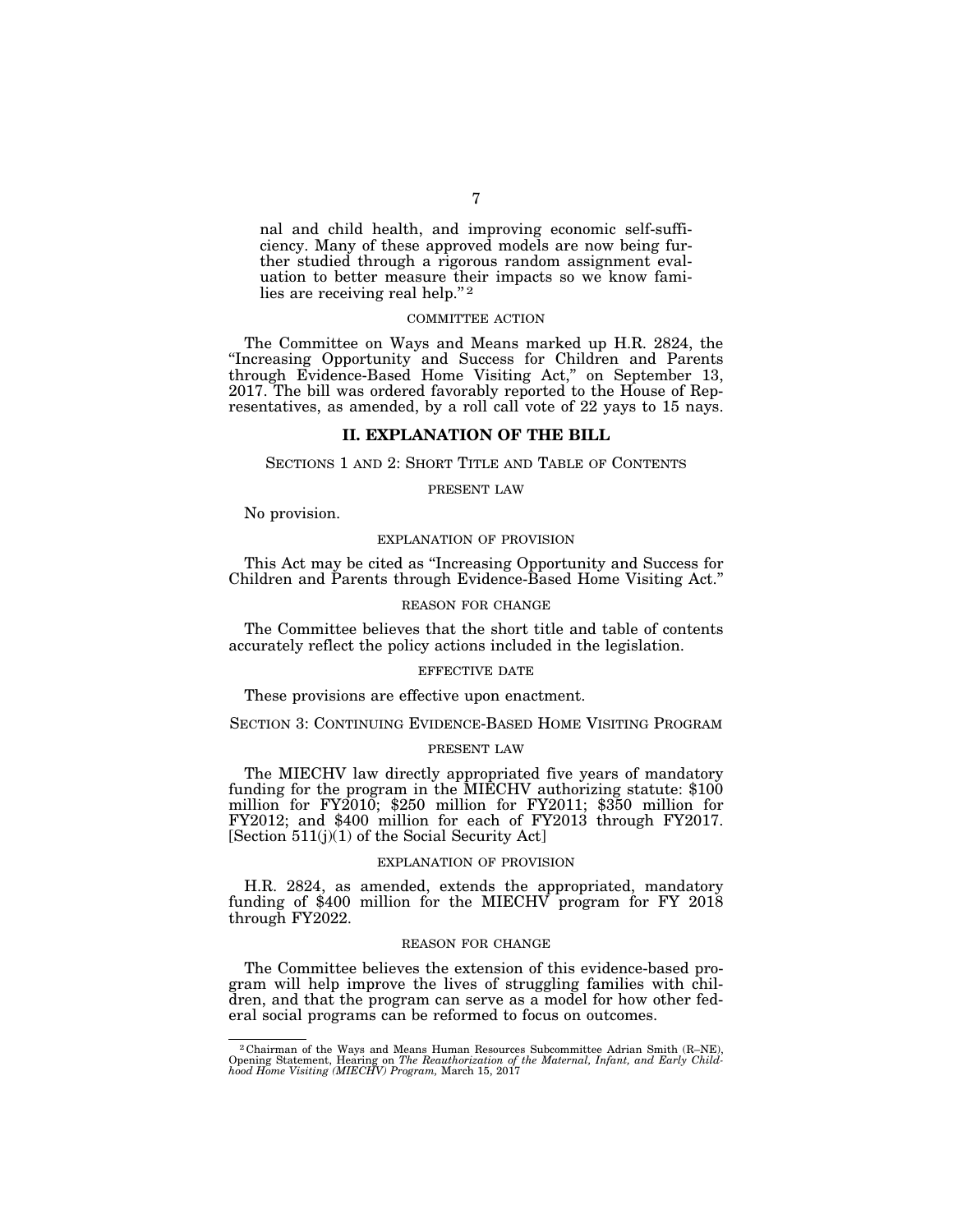### EFFECTIVE DATE

### This provision is effective upon enactment.

### SECTION 4: CONTINUING TO DEMONSTRATE RESULTS TO HELP FAMILIES

#### BENCHMARK AREAS

### PRESENT LAW

Eligible entities must establish, subject to approval of the HHS Secretary, quantifiable and measurable benchmarks for demonstrating improvements for eligible families participating in the program in each of six areas: (1) improved maternal and newborn health; (2) prevention of child injuries, child abuse, neglect, or maltreatment, and reduction of emergency department visits; (3) improvements in school readiness and achievement; (4) reduction in crime or domestic violence; (5) improvements in family economic self-sufficiency; and (6) improvements in the coordination and referrals for other community resources and supports. Performance in the benchmark areas are to be assessed at three and five years following the start of program.

Each eligible entity is required to submit a report to the HHS Secretary demonstrating that it has made improvements in at least four of the six benchmark areas during the first three years that it carries out the program.3 The report is to be submitted within 30 days of the end of that three-year period. [Section 511(d)(1) of the Social Security Act]

An eligible entity must submit, as part of its grant application to HHS, the quantifiable and measurable benchmarks it has established demonstrate that the program contributes to improvements for eligible families in the six areas. [Section  $511(e)(5)$ ) of the Social Security Act]

### EXPLANATION OF PROVISION

H.R. 2824, as amended, would require eligible entities to track and report, subject to the approval of the HHS Secretary, quantifiable and measurable benchmarks that are intended to demonstrate continued improvements for eligible families. These four or more benchmark areas would be subject to approval of the HHS Secretary and would include only those that the service delivery model, as selected by the eligible entity, are intended to improve. The four or more benchmark areas would continue to be included as part of the eligible entity's grant application.

#### REASON FOR CHANGE

During the initial years of the program, states were required to demonstrate improvements in specific areas for families receiving services. However, these requirements have now lapsed. This bill would renew the requirements for the measurement and reporting of outcomes so Congress, the families being served, and taxpayers funding these programs can be sure these programs continue to de-

<sup>3</sup>Most eligible entities had to submit the report by October 30, 2014 to show that improve-ments were made between FY2012, when the program was fully implemented, and FY2014, the third year of implementation.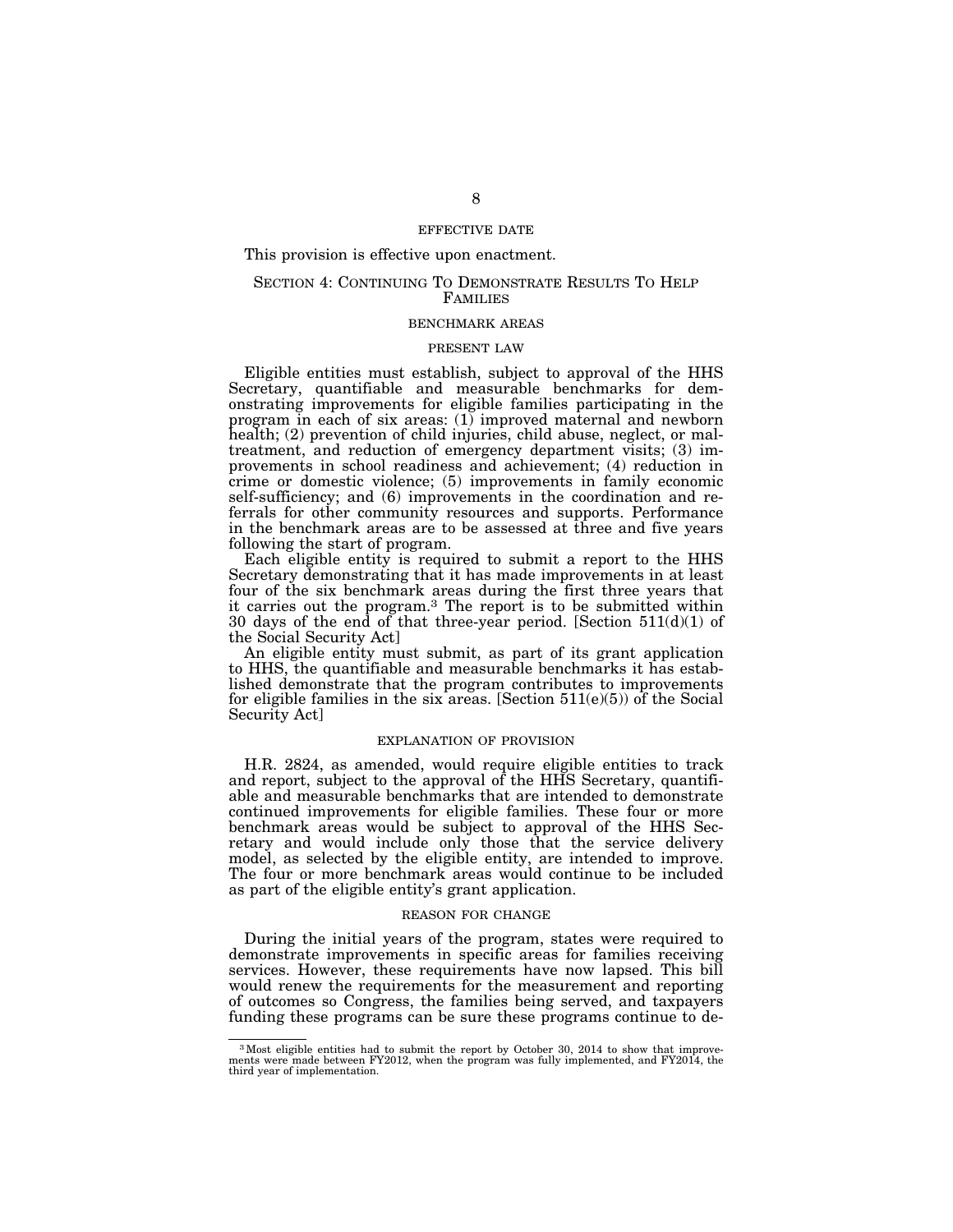liver real results. Specifically, the Committee intends that HHS continue to measure improvement among eligible, enrolled families as a result of MIECHV grants compared with families who do not receive these services. It is the Committee's intent that each eligible entity shall continue to identify at least four of the six possible benchmarks for which it will track and report the progress of families enrolled in the program. Eligible entities shall track and report on family progress on the measures associated with the selected benchmarks that the service delivery model in which the family is participating is intended to improve. For example, if reduction in child injury is not an intended outcome of a particular home visiting model, families receiving home visits through that model would not be required to be included in measures tracking improvements in child injury, although the eligible entity may choose to track this information.

#### CORRECTIVE ACTION PLAN AND TECHNICAL ASSISTANCE

#### PRESENT LAW

If an eligible entity fails to demonstrate improvements in four of the six benchmark areas within the first three years of program implementation, it must develop and implement a plan to make improvements in each of the applicable benchmark areas, subject to approval by the HHS Secretary. The Secretary must provide technical assistance (directly or through grants, contracts, or cooperative agreements) to the eligible entity in developing and implementing the plan. The HHS Secretary must convene an advisory panel made up of staff from the Departments of Health and Human Services and Education to make recommendations about this technical assistance. [Section  $511(d)(1)$  of the Social Security Act]

#### EXPLANATION OF PROVISION

If an eligible entity does not continue to demonstrate ongoing improvements in at least four of the benchmark areas, it must develop and implement a plan to make improvements in each of the applicable benchmark areas (subject to approval by the HHS Secretary) that are applicable to the service delivery model selected by the entity. The improvement plan would include provisions for the HHS Secretary to monitor the plan's implementation and conduct continued oversight of the program, including by regular reports submitted by the eligible entity. The Secretary must provide technical assistance (directly or through grants, contracts, or cooperative agreements) to the eligible entity in developing and implementing the plan.

#### REASON FOR CHANGE

During the initial years of the program, if states did not demonstrate improvements in specific areas for families receiving services, they were required to develop an improvement plan to address the problem. However, this requirement has now lapsed. This bill would renew the requirement that the state develop an improvement plan if they don't achieve results, allowing Congress, the families being served, and the taxpayers funding the program to have confidence that efforts are being made to hold states accountable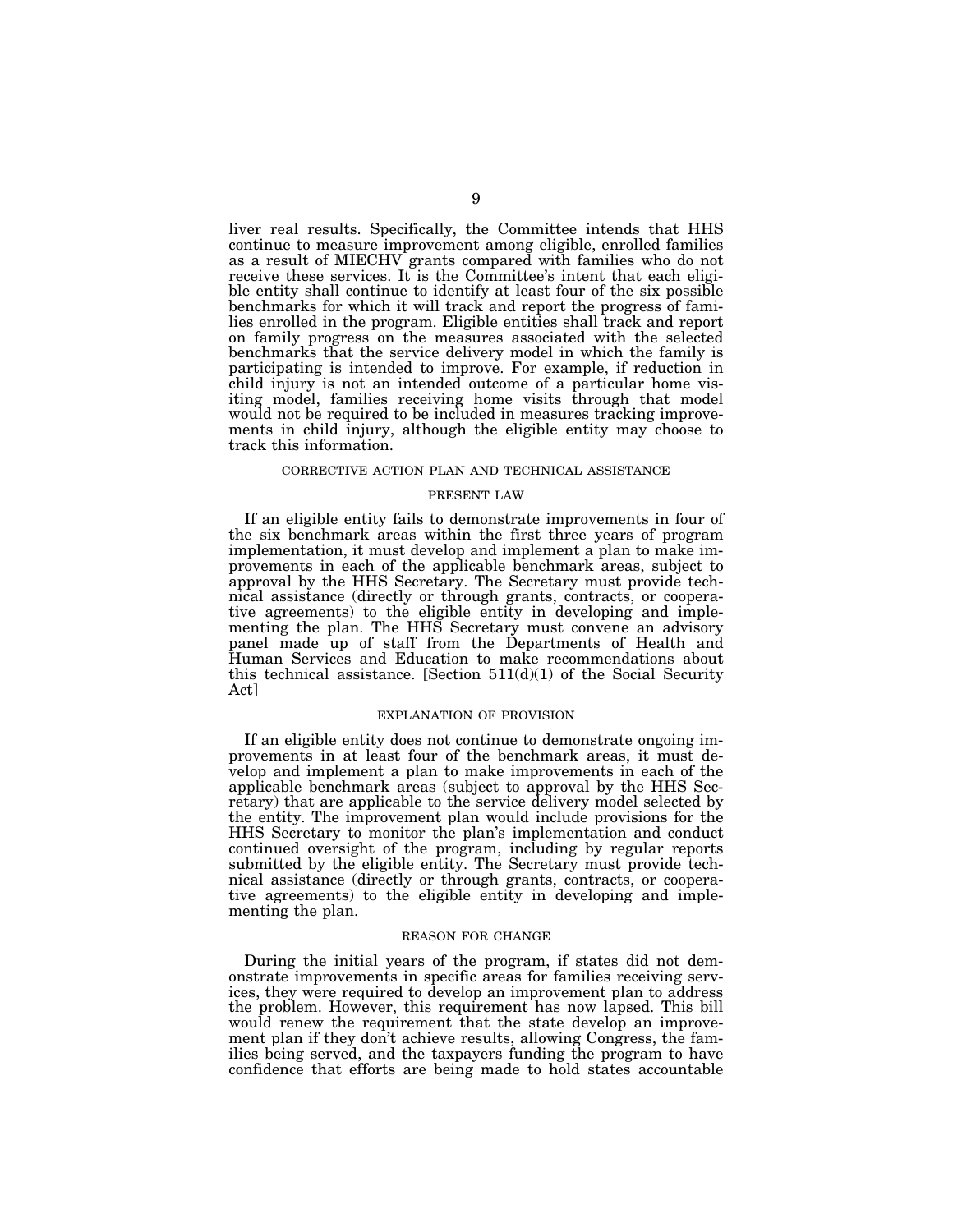and correct deficiencies if they arise. Specifically, it is the Committee's intent that, if the eligible entity fails to show participation in home visiting improves family outcomes as compared to families who do not receive home visiting services, the entity is required to develop and implement an improvement plan. It is the Committee's intent that eligible entities shall be held accountable for demonstrating that families enrolled in home visiting achieve improved outcomes. It is not the Committee's intent to penalize eligible entities that have achieved substantial outcomes and are unable to demonstrate further progress among families enrolled in home visiting as compared to families receiving these services in a prior year.

#### TERMINATION OF FUNDING

#### PRESENT LAW

The HHS Secretary must terminate a jurisdiction's MIECHV funding if, after a period of time specified by the Secretary, the jurisdiction has failed to demonstrate any improvements in outcomes following the first three years of the program's implementation, or if the Secretary determines that the jurisdiction has failed to submit the required report on performance in the benchmark areas after the initial three years that the program is implemented. The Secretary may include any unexpended grant funds in grants made to nonprofit organizations that operate home visiting programs in states that had not (as of the beginning of FY2012), applied or been approved for a MIECHV grant. [Section  $511(d)(1)$  of the Social Security Act]

#### EXPLANATION OF PROVISION

H.R. 2824, as amended, would extend these same requirements for an eligible entity that does not continue to demonstrate ongoing improvements in at least four of the benchmark areas in subsequent years, or if the eligible entity has failed to submit the required annual report to the HHS Secretary on improvements made in the benchmark areas.

### REASON FOR CHANGE

The Committee believes renewing the requirement that HHS terminate MIECHV funding to a jurisdiction that has failed to demonstrate results will ensure federal funds are spent on programs that truly help those in need, instead of continuing to support programs that are ineffective. Renewing this requirement is consistent with the other efforts in this section to revive the set of policies that helped to establish MIECHV as a leading program to provide real results to families.

#### EFFECTIVE DATE

These provisions in this section are effective upon enactment.

SECTION 5: REVIEWING STATEWIDE NEEDS TO TARGET RESOURCES

#### PRESENT LAW

As a condition of receiving funds under the Maternal and Child Health Services Block Grant for FY2011, states were required to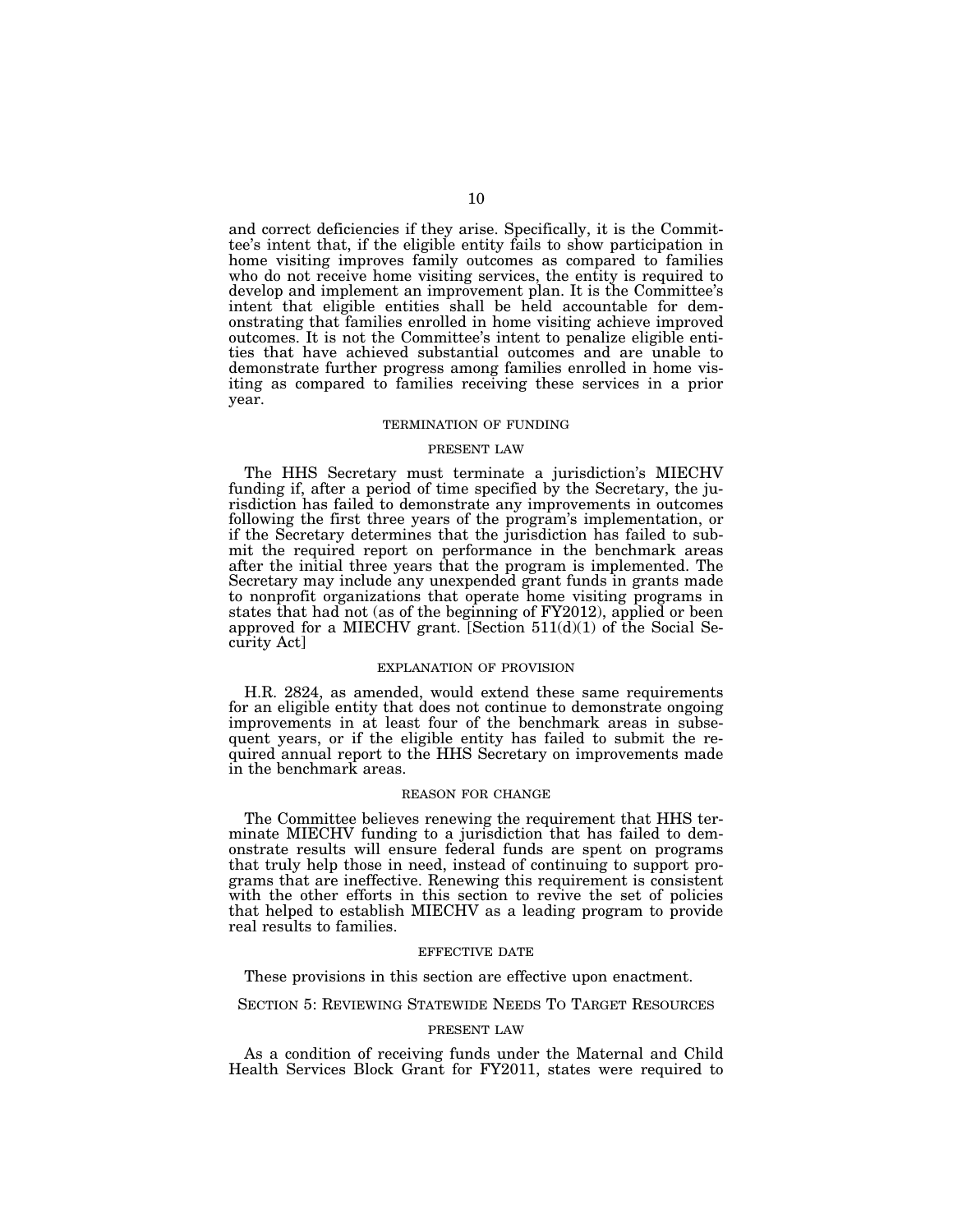conduct a statewide needs assessment for the MIECHV program.4 The statewide needs assessment has three purposes, as outlined in the law:

• Identify communities with concentrations of premature birth, low-birth weight infants, and infant mortality, including infant death due to neglect or other indicators of at-risk prenatal, maternal, newborn, or child health; poverty; crime; domestic violence; high school dropouts; substance abuse; unemployment; or child maltreatment.

• Determine the quality and capacity of existing programs or initiatives for early childhood home visitation in the jurisdiction, including the number and types of individuals and families who are receiving services under such programs or initiatives; gaps in early childhood home visitation in the jurisdiction; and the extent to which such programs and initiatives are meeting the needs of eligible families.

• Determine the state's capacity for providing substance abuse treatment and counseling services to individuals and families in need of such treatment or services.

The needs assessment was to be separate from the statewide needs assessment required under the Maternal and Child Health Services Block Grant. [Section 511(b)(1) of the Social Security Act]

### EXPLANATION OF PROVISION

H.R. 2824, as amended, would require eligible entities to review and update their statewide needs assessment by October 1, 2020 as a condition of receiving funds under the Maternal and Child Health Services Block Grant. The assessment must be coordinated with statewide needs assessment required under the Maternal and Child Health Services Block Grant, but may be conducted separately.

#### REASON FOR CHANGE

In order to guide placement of home visiting programs funded by MIECHV in high-risk communities with the greatest need, states conducted needs assessments in FY 2010 before receiving funding for the next fiscal year. The Committee recognizes that those initial assessments are nearly a decade old and should be reviewed and updated. It is the Committee's intent that state needs assessments be updated no later than October 1, 2020 (allowing states to select the schedules as they see fit), and that states may exercise the option to coordinate with other related data collection and analysis efforts as they choose. States shall retain the authority to use the information gathered at their discretion. The Committee's intent in requiring the review and updating of the needs assessment is for states to gather more recent information on community needs and reaffirm that MIECHV programs are being operated in areas of high need. Nothing in this section shall be construed to require moving MIECHV-funded home visiting programs, defunding of programs for the sole purpose of moving services to other communities, or otherwise disrupting existing home visiting programs,

<sup>4</sup>The Maternal and Child Health Block Grant, authorized under Title V of the Social Security Act, is a flexible source of funds that states use to support maternal and child health programs.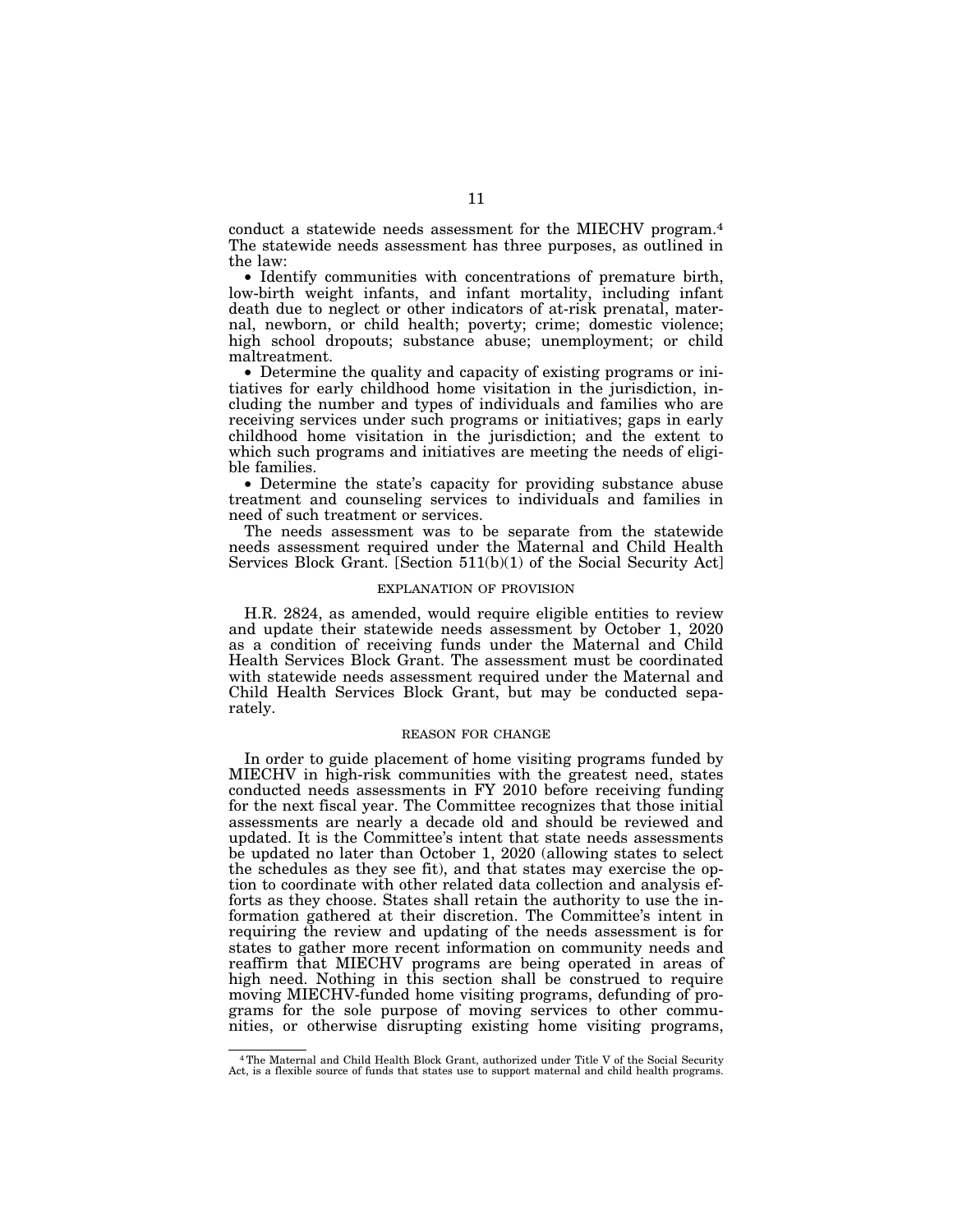their relationships in the community, and their services to eligible families.

### EFFECTIVE DATE

This provision is effective upon enactment.

### SECTION 6: IMPROVING THE LIKELIHOOD OF SUCCESS IN HIGH RISK **COMMUNITIES**

### PRESENT LAW

Eligible entities must give priority for providing home visiting services to specified high-risk populations, including eligible families who (1) reside in communities in need of home visiting services, as identified in the statewide needs assessment; (2) are low income; (3) are pregnant women under age 21; (4) have a history of child abuse or neglect or have had interactions with child welfare services; (5) have a history of substance abuse or need substance abuse treatment; (6) have users of tobacco products in the home; (7) are or have children with low student achievement; (8) have children with developmental delays or disabilities; or (9) include individuals who are, or were, serving in the Armed Forces, including families with members who have multiple deployments outside of the United States. [Section 511(d)(4) of the Social Security Act]

#### EXPLANATION OF PROVISION

H.R. 2824, as amended, would continue to give priority for services to those high risk families identified in the needs assessment, while allowing eligible entities to take into account additional factors—staffing, community resource, and other requirements of the service delivery model(s)—that the eligible entity may need to develop for the model to operate and demonstrate improvements for these eligible families.

#### REASON FOR CHANGE

The Committee recognizes that, as states conduct updated needs assessments and consider the placement of home visiting programs in the highest need communities, they may determine a particular community needs additional technical assistance or other resources prior to launch of a home visiting program to increase the likelihood that the program will succeed and that families will benefit from home visiting. States are encouraged to offer such assistance to help communities prepare to implement a MIECHV home visiting model. States are also encouraged to consider the full range of MIECHV-approved models when determining how best to support successful home visiting in any given community. Nothing in this section shall be construed to give States the option not to support the success of home visiting in communities of highest risk and need.

#### EFFECTIVE DATE

This provision is effective upon enactment.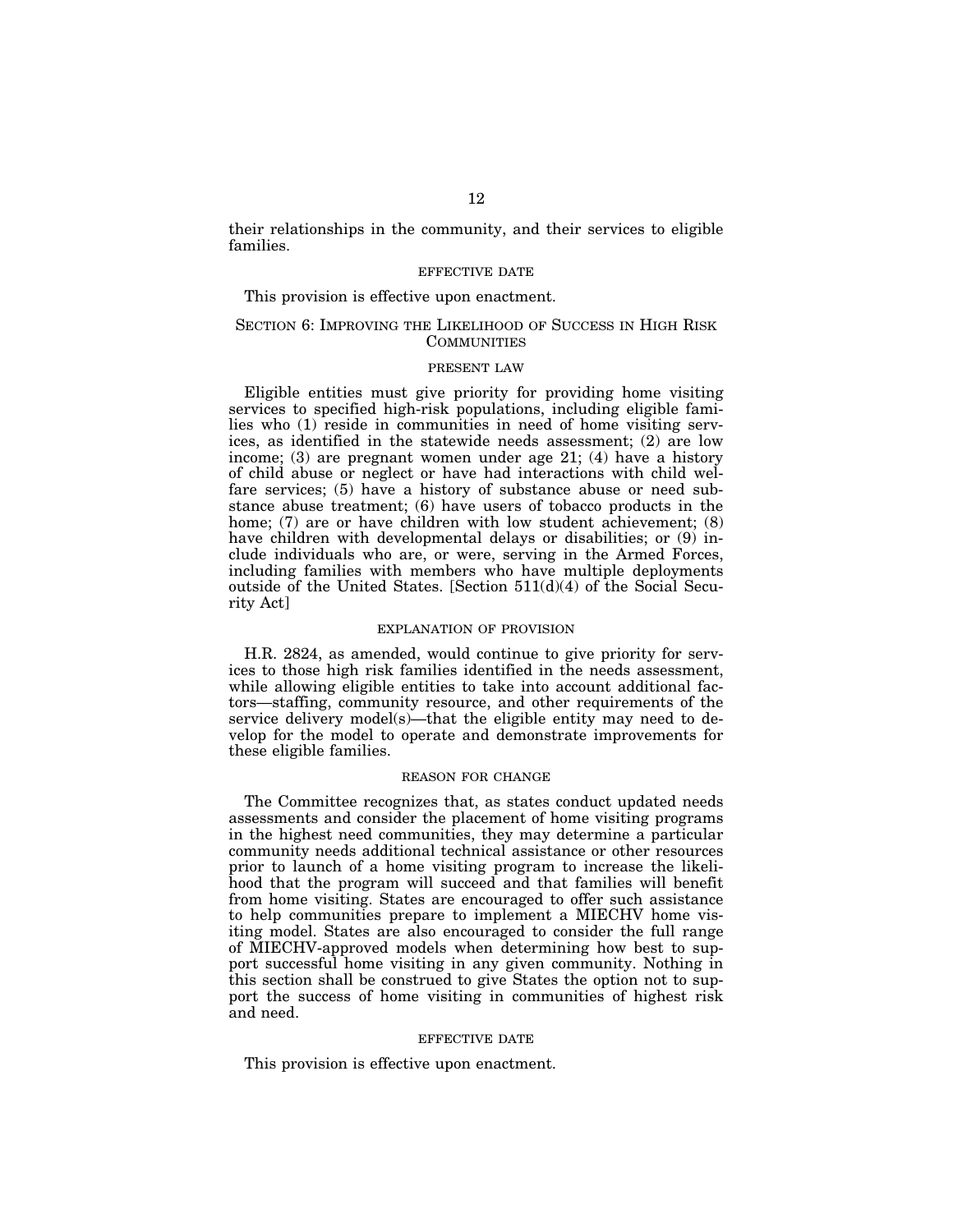### SECTION 7: MEASURING IMPROVEMENTS IN FAMILY ECONOMIC SELF-**SUFFICIENCY**

### PRESENT LAW

One of the six benchmark areas in which program performance may be measured pertains to improvements in family economic self-sufficiency. [Section  $511(d)(1)(v)$  of the Social Security Act]

#### EXPLANATION OF PROVISION

H.R. 2824, as amended, would specify that improvements in family economic self-sufficiency must include measures of employment and earnings.

#### REASON FOR CHANGE

Under current law, each eligible entity must establish quantifiable, measureable benchmarks to demonstrate that their MIECHV programs are resulting in improvements in at least four of six benchmarks, with one of these benchmarks being ''improvements in family economic self-sufficiency.'' While the Committee believes the plain language in the statute is clear and that measuring economic self-sufficiency means measurement of employment and earnings, recent administrative changes have modified the way states track their performance relative to this benchmark so that employment and earnings are no longer considered as part of this metric.5 As a result, the Committee believes it is necessary to specify that employment and earnings measures be part of this benchmark area, so that an eligible entity who indicates they plan to improve family economic self-sufficiency will report this information.

At the same time, the Committee does not believe the home visitor must necessarily be the person tasked with collecting detailed data on employment and earnings for those they visit, although visitors from models intending to improve family economic self-sufficiency will likely be asking about and gathering some information on these topics. Instead, the Committee expects eligible entities to work with state and federal partners to utilize employment and earnings information the family already provides (such as information collected and used to determine eligibility for other benefits and services the family may be receiving) or that is available from other sources.

The Committee recognizes this provision will require coordination between states, MIECHV models, the Administration for Children and Families (ACF), and the Health Resources and Services Administration (HRSA). The Committee further recognizes that the data collected under this provision may be incomplete until data is shared between all applicable departments of government, and encourages states, MIECV models, and HHS to provide Congress with information on how to improve this data sharing through legislative changes if necessary.

<sup>5</sup>MIECHV Form 2 Performance Indicators and Systems Outcomes Data Collection and Re-porting Manual and Grantee Plan, updated October 2016 describes the new indicators used to measure family economic self-sufficiency, which are primary caregiver education and continuity of insurance coverage.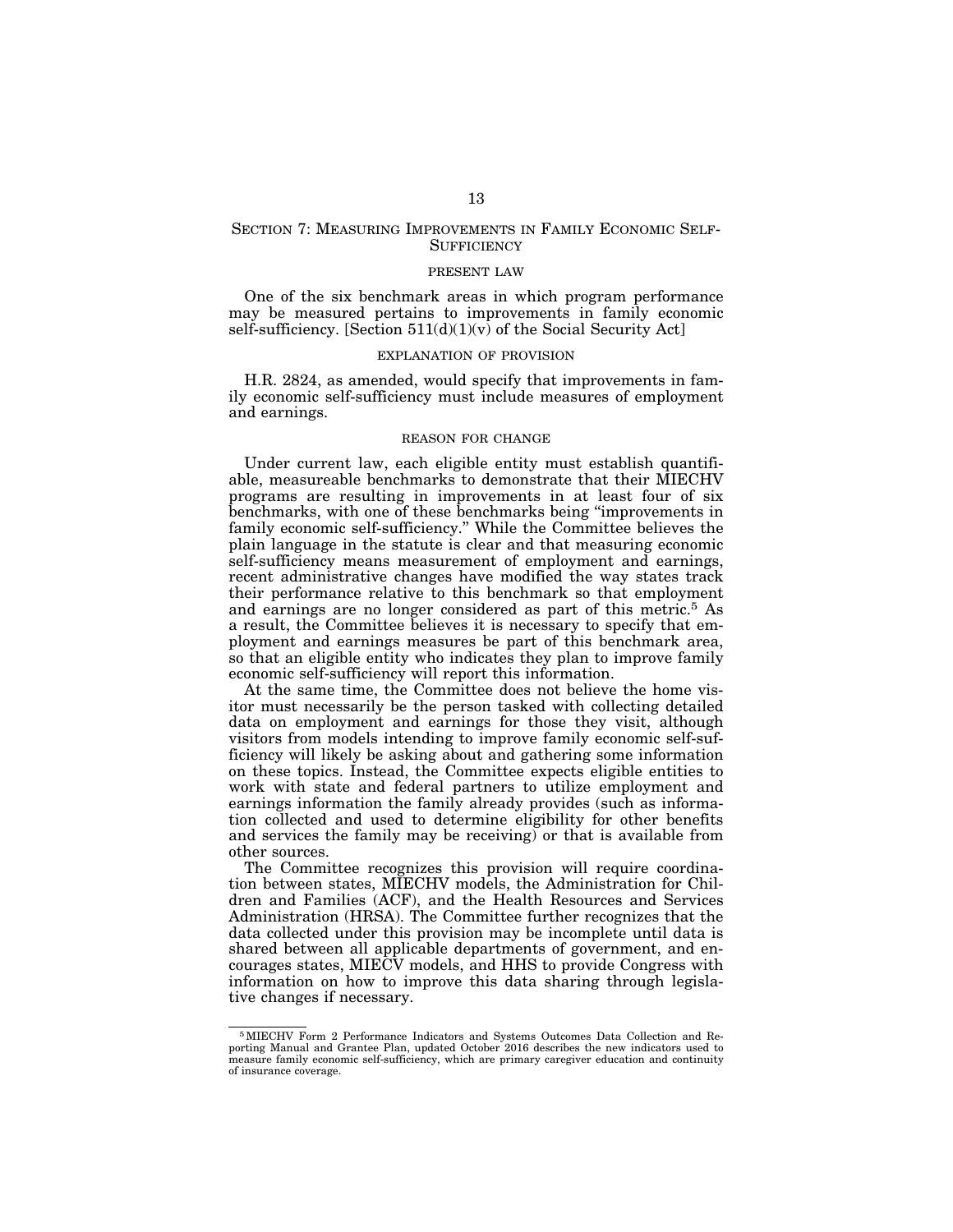#### EFFECTIVE DATE

### This provision is effective upon enactment.

### SECTION 8: OPTION TO FUND EVIDENCE-BASED HOME VISITING ON A PAY FOR OUTCOME BASIS

#### PRESENT LAW

No provision.

#### EXPLANATION OF PROVISION

H.R. 2824, as amended, would add new language to enable an eligible entity to use MIECHV grants for a pay-for-outcomes initiative that satisfy the requirements for providing evidence-based home visiting services.

H.R. 2824, as amended, would separately define "pay for outcome initiative'' as a performance-based grant, contract, cooperative agreement or other agreement awarded by a public entity in which a commitment is made to pay for improved outcomes that result in social benefit and direct cost savings or cost avoidance to the public sector. Such an initiative would include—

• a feasibility study that describes how the proposed intervention is based on evidence of effectiveness;

• a rigorous, third-party evaluation that uses experimental or quasi-experimental design, or other research methodologies, that allow for the strongest possible causal inferences to determine whether the initiative has met its proposed outcomes;

• an annual, publicly available report on the progress of the initiative; and

• a requirement that payments are made to the recipient of a grant, contract, or cooperative agreement only when agreed upon outcomes are achieved, except that this requirement would not apply to payments for the third-party evaluation.

Funding for pay-for-outcomes initiatives could be expended by the eligible entity for up to 10 years after the funds are made available, and funds could be reused to fund other MIECHV projects if outcomes are not met and therefore payment is not made.

#### REASON FOR CHANGE

The Committee recognizes that there is bipartisan support to use federal funds to pay for programs that produce real results. Groups ranging from conservative think tanks to liberal advocacy organizations have recommended funding programs on a ''pay-for-outcomes'' basis. States and local governments are testing this strategy now including in MIEHCV—but unless Congress allows federal funds to be used to pay for outcomes, their opportunities are limited as a substantial amount of funding for evidence-based home visiting programs is provided by the federal government. By allowing MIECHV grantees to pay for outcomes, more approaches can be tested and evaluated to determine whether they deliver real results for families with children.

A key feature of ''pay for outcomes'' financing is that the entity funding the project works with the service provider to jointly identify objective, quantifiable outcomes that must be met for payment to be made and an independent evaluator determines if the goals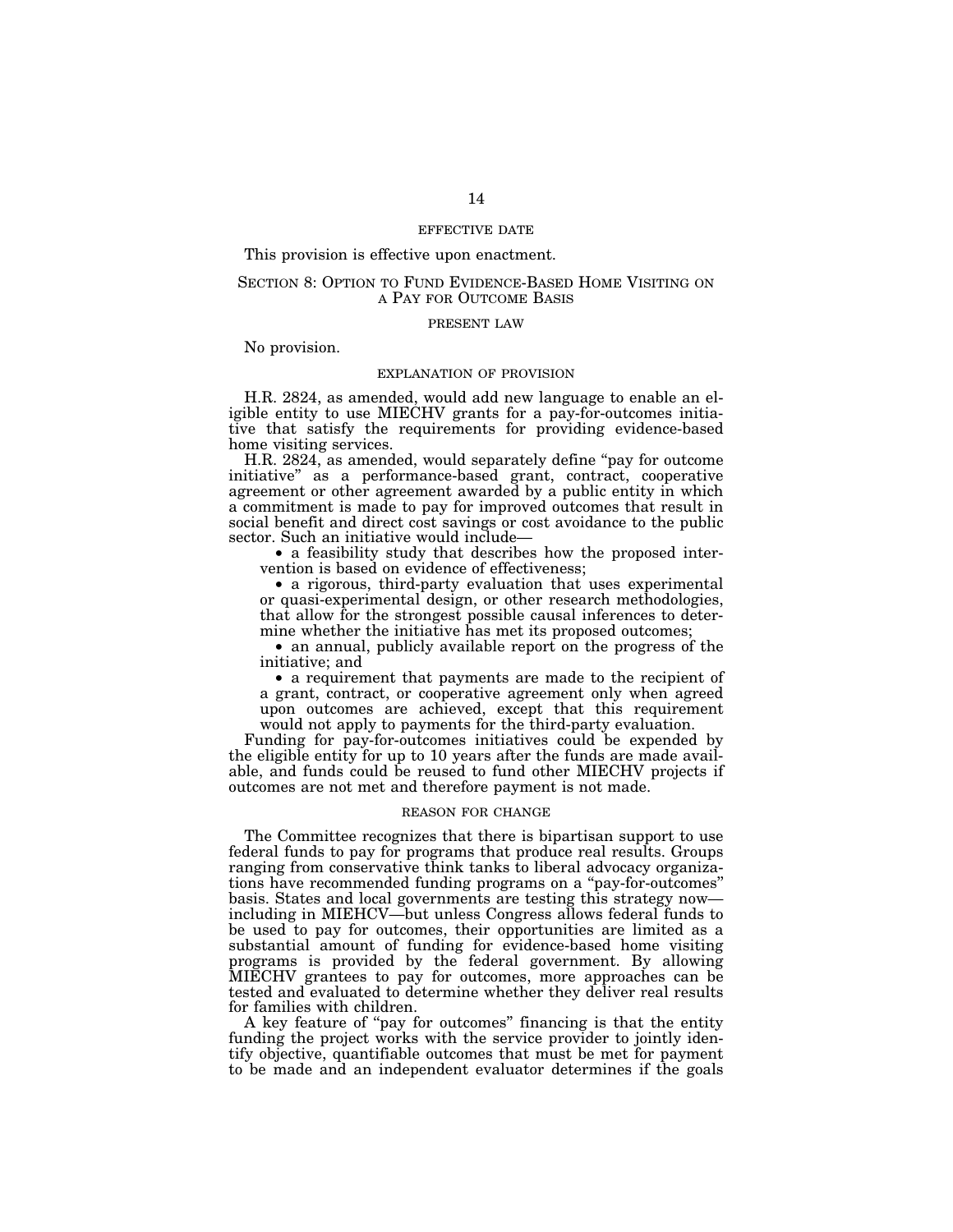are met. By selecting an objective outcome goal instead of some other metric for payment, the government is less likely to pay for things that don't produce the outcome they are seeking (such as clients served, classes taught, or costs incurred). In addition, the outcome for individuals served will be compared with the outcomes for a control group to confirm the services provided are responsible for producing the outcome.

''Pay for outcomes'' financing also aligns the interests of the government, other funders, and service providers. In a traditional contract, the government agrees to pay for various inputs, processes, or services, which may encourage providers to increase those factors—regardless of whether they improve the outcome or not. In a "pay for outcomes" financing structure, the funder only pays if the project achieves the desired outcomes. As a result, service providers have a strong incentive to produce the positive social outcome and manage the project to ensure it succeeds.

The Committee believes allowing MIECHV grantees to use funding to pay for outcomes will help focus more federal spending on programs that deliver results. The Committee heard about an effort currently underway in South Carolina using non-federal funds during a March 15, 2017 hearing on reauthorization testing this ''pay for outcomes'' structure, and this provision will allow other states to test this approach as well. Paying for outcomes can reduce bureaucracy and increase local flexibility, as payment is tied to achieving an agreed-upon result instead of the performance of specific intermediate actions intended to be a proxy for outcomes. And because payment is tied to results, programs that are not successful no longer continue—meaning federal funds are focused on what works.

### EFFECTIVE DATE

This provision is effective upon enactment.

### SECTION 9: STRENGTHENING EVIDENCE-BASED HOME VISITING THROUGH STATE, LOCAL, AND PRIVATE PARTNERSHIP

#### PRESENT LAW

MIECHV funds provided to an eligible entity must be used to supplement and not supplant funds from other sources for early childhood home visiting. [Section 511(c) of the Social Security Act.]

#### EXPLANATION OF PROVISION

H.R. 2824, as amended, would require an eligible entity to support its MIECHV home visiting services with funds other than those provided under the MIECHV program. Beginning with FY2020, state or nonprofit organizations must support the MIECHV program with no less than 30% of non-MIECHV funds. This percentage would rise to 40% for FY2021 and to 50% for FY2022 and succeeding years. For an Indian Tribe (or a consortium of that Indian Tribes), a Tribal Organization, or an Urban Indian Organization, there would be an additional two-year delay with no less than 30% of funds coming from non-MIECHV sources beginning in FY2022.

These non-MIECHV funds (which could be other federal funds, or non-federal dollars) could be paid in cash or in kind. The HHS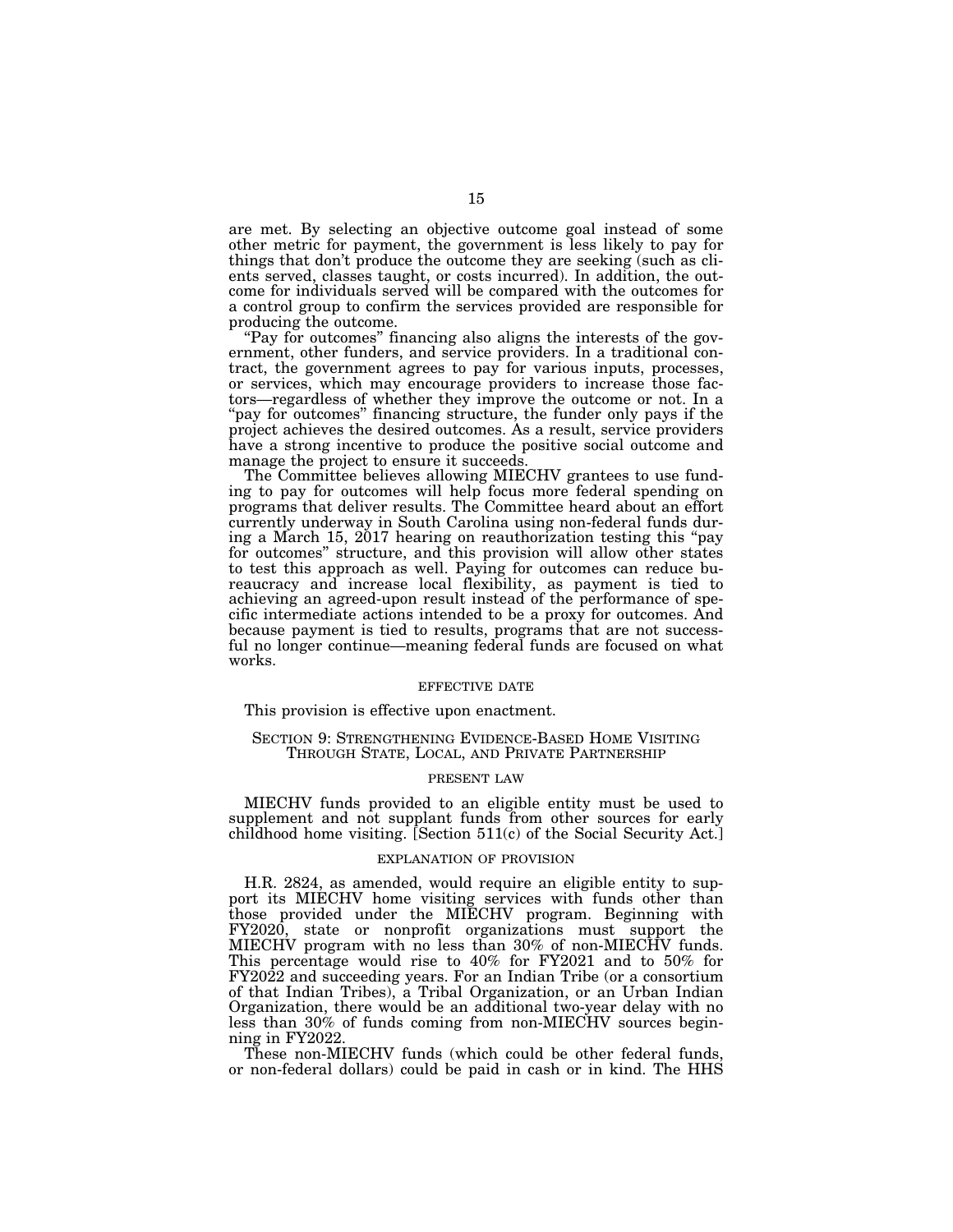Secretary could attribute fair market value to goods, services, and facilities provided from non-federal sources.

### REASON FOR CHANGE

MIECHV programs have been shown to reduce child abuse and neglect, improve maternal and child health, and increase self-sufficiency among other impacts, and these benefits—both social and fiscal—will accrue to the state and the federal government. As a result, the Committee believes states should be expected to contribute other resources to support MIECHV. In addition, the Committee believes programs are operated more effectively and efficiently when states are investing their own funds. Requiring matching funds also increases resources to the program, allowing it to reach at least \$800 million a year in spending by FY2022.

Most social programs funded by this Committee, and many funded by other committees, already require states to match federal dollars, including Medicaid (where states spent \$212 billion in state matching funds in FY 2016), foster care and adoption (where states spent \$6 billion in state matching funds in  $\overline{FY}$  2015) along with other programs such as child support, child care, and child welfare.<sup>6</sup> The requirement that states invest funds beyond those provided by the federal government should be no different for this program.

In addition to making this program more consistent with other federal social programs requiring outside investment, many of the savings that result from the success of this program—such as decreased hospital admissions, increased school readiness, reduced child abuse and neglect—are savings realized at the state and local level. These benefits reinforce the idea that it is already in the best financial interest of states to invest in this program.

The Congressional Budget Office projects the federal government will spend almost \$700 billion more than it takes in this year, and that the U.S. now has \$20 trillion in debt. Because of this, the Committee believes the most responsible way to continue this program and expand its reach is to provide funding for it by improving the integrity of another program to offset the cost [as was done in H.R. 2972, the Control of Unlawful Fugitive Felons (CUFF) Act, which was marked up and passed in conjunction with this bill], as well as create a strong federal-state financial partnership going forward.

This bill gives states substantial flexibility in meeting the matching requirement, allowing contributions to be made in cash or in kind from many different sources. For example, a state or local government could spend their own funds or accept contributions from a nonprofit organization or foundation. A state could also support MIECHV with other federal funds intended for a similar purpose (such as funds from the Temporary Assistance for Needy Families or Social Services Block Grant programs). This requirement will encourage states to shift spending towards evidence-based approaches that deliver real results for families, magnifying the im-

<sup>6</sup>Medicaid and CHIP Payment and Access Commission, Exhibit 16: Medicaid Spending by State, Category, and Source of Funds. Committee on Ways and Means Green Book, 2016. Table 11–8: Title IV–E Foster Care, Adop-

tion Assistance, and Kinship Guardianship Assistance Spending by State, FY2015.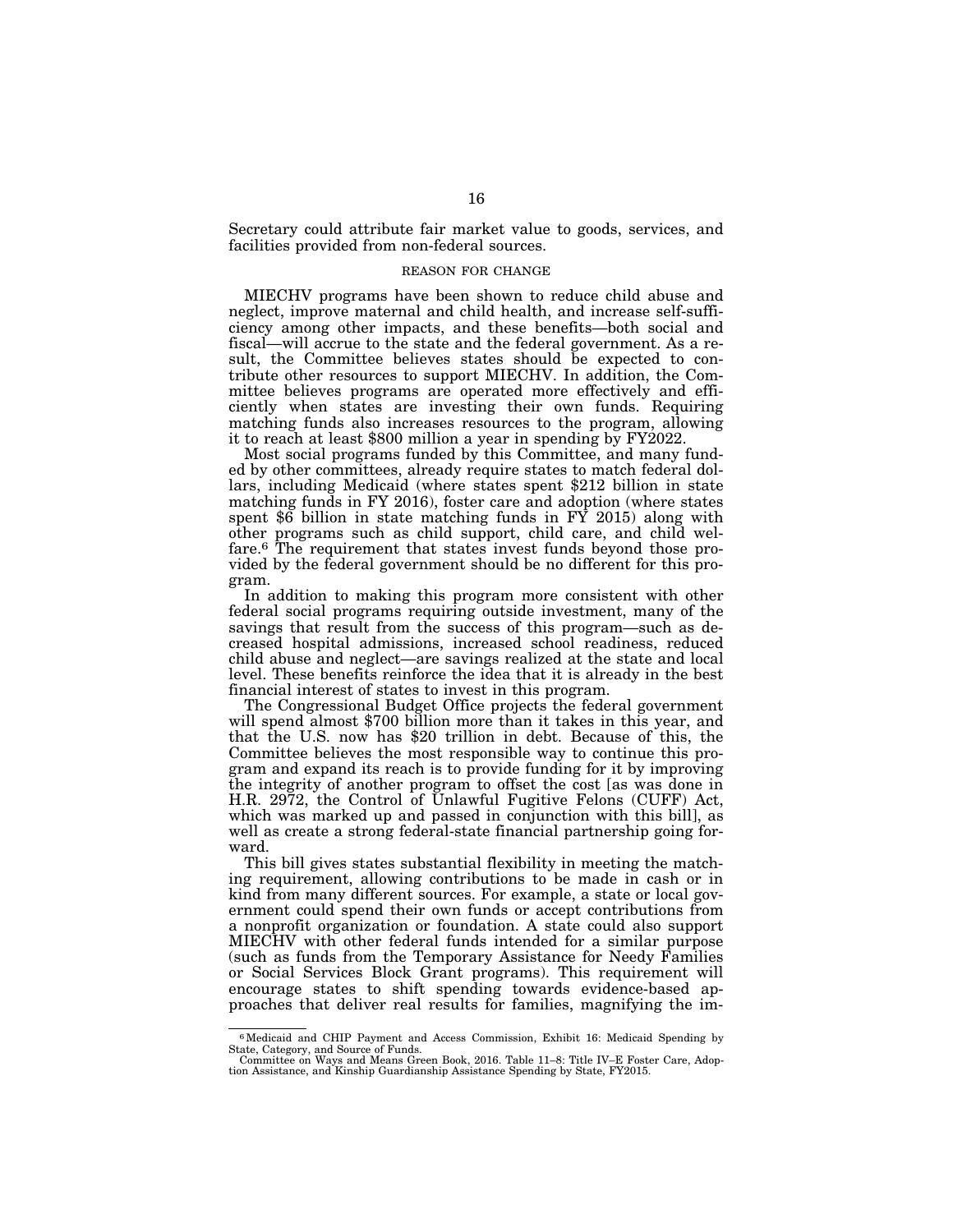pact of the program and yielding positive outcomes for more parents and their children across the country.

Taking into account the feedback from stakeholders, an Indian Tribe (or a consortium of that Indian Tribes), a Tribal Organization, or an Urban Indian Organization operating a home visiting program with MIECHV funds will have an additional two years to implement the match requirement. The Committee intends to continue to phase in this match requirement in a future reauthorization until it also reaches a 50 percent match requirement. The Committee found several other examples within its jurisdiction where tribes are expected to provide the same level of match as states, and believes tribes should have the same expectations.

The Committee has also determined many states are likely to already meet or exceed a 50 percent match requirement, even though this level of matching will not be fully phased in until FY 2022. Based on preliminary and incomplete data reviewed by the Committee, at least \$340 million is already being spent each year on evidence-based home visiting programs. Based on this information, more than a dozen states appear to exceed the FY 2022 match requirement today, and other states are likely to already meet or exceed this requirement. The Committee sees this as an opportunity to support and strengthen state and local investment dedicated to home visiting by focusing spending on evidence-based models that are shown to deliver results.

The Committee also believes this provision should work in conjunction with, not in addition to, the requirement in 511(f) of the Social Security Act that requires eligible entities to maintain previous efforts with MIECHV funds used to ''supplement, and not supplant, funds from other sources for early childhood home visitation programs or initiatives.''

#### EFFECTIVE DATE

This provision is effective upon enactment.

### SECTION 10: DATA EXCHANGE STANDARDS FOR IMPROVED INTEROPERABILITY

#### PRESENT LAW

### No provision.

### EXPLANATION OF PROVISION

This provision requires the head of the department or agency responsible for the MIECHV program (i.e., the Health Resources and Services Administration (HRSA) and the Administration for Children and Families (ACF)), per Section 511(h) of the Social Security Act, to designate data exchange standards for necessary categories of information that a state agency operating a home visiting program is required to exchange with another state agency under federal law. These standards are to be developed in consultation with an interagency workgroup established by the Office of Management and Budget (OMB) and considering the perspectives of states. To the extent practicable, the data exchange standards would be required to be nonproprietary and interoperable and incorporate standards developed and maintained by three groups of stakeholders: (1) an international voluntary consensus standards body,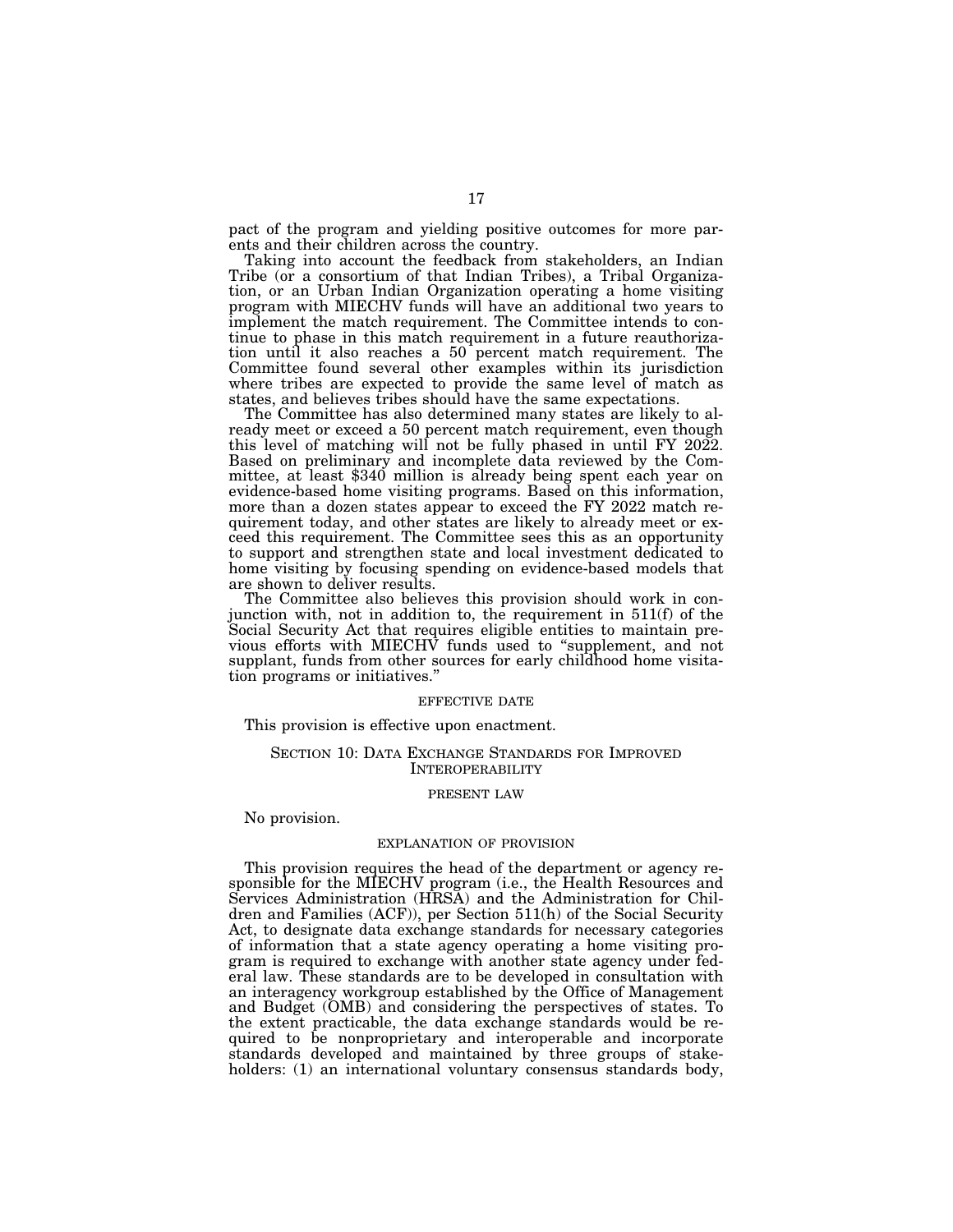as defined by OMB; (2) intergovernmental partnerships, such as the National Information Exchange Model; and (3) federal entities with authority over contracting and financial assistance.

Also in consultation with OMB, and considering the perspectives of state governments, the provision directs HRSA and ACF to designate data exchange standards to govern federal reporting and data exchanges required under federal law. To the extent practicable, the data exchange standards would be required to (1) incorporate features that are widely accepted, nonproprietary, and searchable, and are in computer-readable format (such as the eXtensible Markup Language); (2) be consistent with and implement applicable accounting principles; (3) be implemented in a manner that is cost-effective and improves program efficiency and effectiveness; and (4) be capable of being continually upgraded as necessary.

This provision includes a rule of construction to specify that changes in existing data standards for federal reporting would not require a change to standards found to be effective and efficient.

#### REASON FOR CHANGE

The Committee believes the programs within its jurisdiction should, from an information technology standpoint, operate consistently within and across programs. By beginning the process of data standardization and the use of common reporting mechanisms in this section, the Committee is achieving three goals: better preventing and identifying fraud and abuse; increasing the efficiency of administrative resources; and producing program savings for U.S. taxpayers. The private sector is decades ahead in its ability to use data efficiently to seamlessly provide better service as well as detect patterns of fraud, such as when credit cards are lost or stolen, and streamlining backend data processing. The public sector needs to review those best practices to better improve the operation of social service programs, prevent and identify fraud and abuse, and improve recovery of misspent taxpayer funds. The first step is organizing the data, as this section directs the Secretary to do with the MIECHV program.

The Subcommittee on Human Resources has previously received testimony confirming cooperation and collaboration between social services programs is not only hindered by the programs themselves operating in different silos, but also because the accompanying data is not easily shared or used to better understand the services individuals are receiving. The Committee supports consistent data standards that are non-proprietary and that promote the interoperability of data across various information technology platforms, including state legacy systems. Improved data standards will help increase the efficiency of data exchanges to use and reuse data within and across programs, and consistent data standards will allow states to automate the exchange of participant data, reducing delays and improving the availability of information on outcomes. It will also help to automate application forms by pre-populating them with reliable and verified data, which can reduce the burden on staff and allow them more time to engage individuals in services, all while reducing error.

Programs already covered by this language include other systems that home visiting families are likely to be engaged with, increas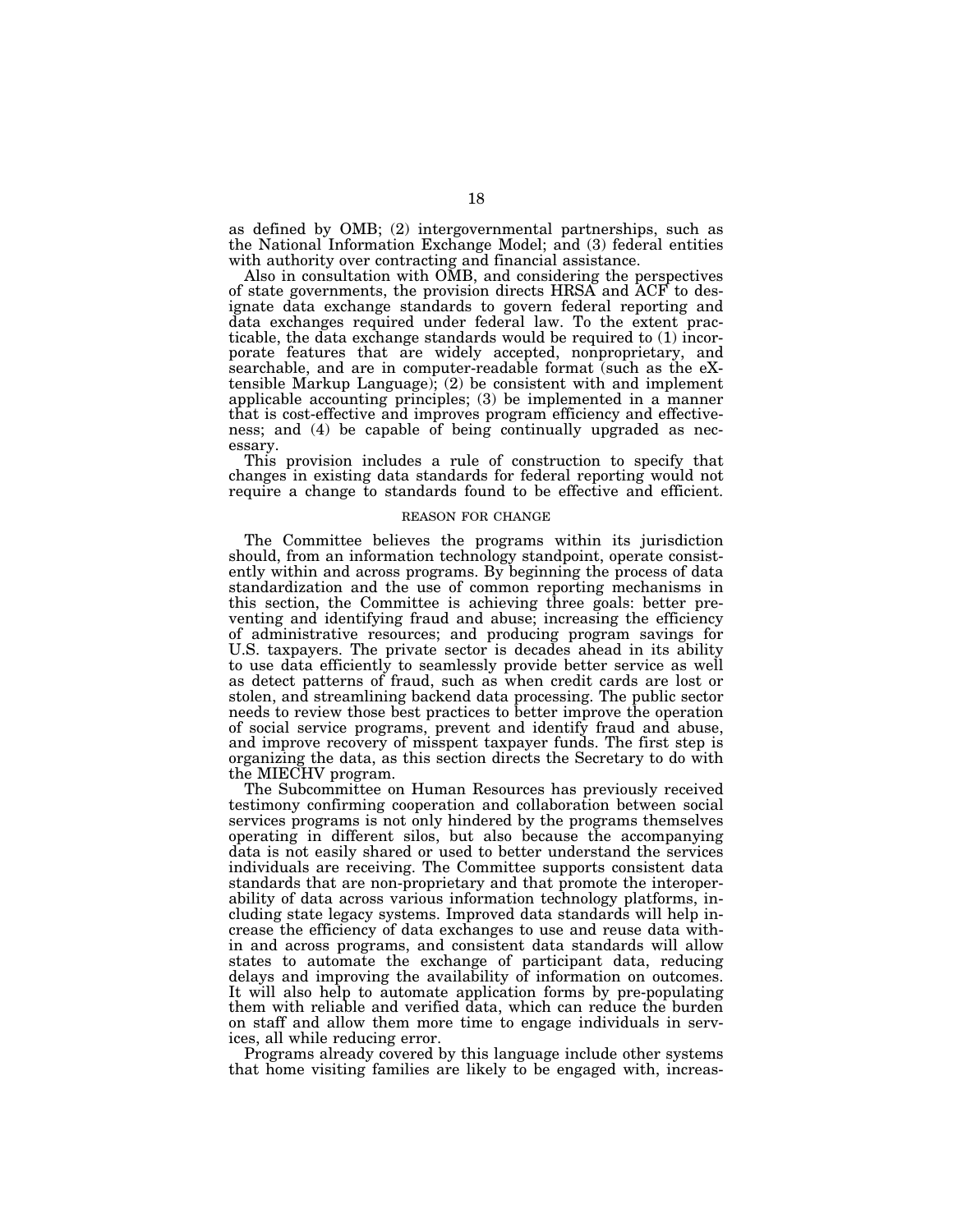ing the overall effectiveness of this provision, including: child welfare, Temporary Assistance for Needy Families, Child Support Enforcement, Unemployment Insurance, and Supplemental Nutrition Assistance.

### EFFECTIVE DATE

This provision is effective 2 years following the date of enactment.

## **III. VOTES OF THE COMMITTEE**

In compliance with the Rules of the House of Representatives, the following statement is made concerning the vote of the Committee on Ways and Means during the markup consideration of H.R. 2824, ''Increasing Opportunity and Success for Children and Parents through Evidence-Based Home Visiting Act'' on September 13, 2017.

An amendment in the nature of a substitute was offered by Chairman Brady and adopted by voice vote (with a quorum being present).

The amendment offered by Mr. Pascrell to the amendment in the nature of a substitute to H.R. 2824, which would strike Section 9, which strengthens state, local, and private investments in home visiting, was not agreed to by a roll call vote of 21 nays to 13 yeas (with a quorum being present). The vote was as follows:

| Representative   | Yea | Nay | Present | Representative | Yea | Nay | Present |
|------------------|-----|-----|---------|----------------|-----|-----|---------|
| Mr. Brady        |     | χ   |         | Mr. Neal       | χ   |     |         |
| Mr. Johnson      |     | X   | .       | Mr. Levin<br>  | X   |     | .       |
| Mr. Nunes        |     | χ   |         | Mr. Lewis      | χ   |     |         |
| Mr. Tiberi       |     |     |         | Mr. Doggett    | χ   |     |         |
| Mr. Reichert     | .   | χ   | .       | Mr. Thompson   | χ   |     | .       |
| Mr. Roskam       |     | χ   |         |                | χ   |     |         |
| Mr. Buchanan     |     |     | .       | Mr. Blumenauer |     |     | .       |
| Mr. Smith (NE)   | .   | χ   |         |                | χ   |     | .       |
| Ms. Jenkins      |     | χ   | .       | Mr. Pascrell   | χ   |     | .       |
| Mr. Paulsen      |     | X   | .       | Mr. Crowley    | χ   |     | .       |
| Mr. Marchant     |     | χ   |         |                | χ   |     | .       |
| Ms. Black        |     | χ   | .       | Ms. Sanchez    |     |     | .       |
| Mr. Reed<br>     |     | X   | .       | Mr. Higgins    | χ   |     | .       |
|                  |     | X   | .       | Ms. Sewell     | χ   |     | .       |
| Mr. Renacci      |     | X   | .       | Ms. DelBene    | X   |     | .       |
| Mr. Meehan       |     | X   |         |                |     |     |         |
| Ms. Noem         |     | χ   | .       |                |     |     |         |
| Mr. Holding      | .   | X   |         |                |     |     |         |
| Mr. Smith (MO)   | .   | χ   |         |                |     |     |         |
|                  |     | χ   | .       |                |     |     |         |
| Mr. Schweikert   | .   | X   |         |                |     |     |         |
| Ms. Walorski<br> |     | X   | .       |                |     |     |         |
| Mr. Curbelo      |     |     | .       |                |     |     |         |
| Mr. Bishop       |     | χ   |         |                |     |     |         |

The vote on Mr. Roskam's motion to table Mr. Doggett's appeal of the ruling of the Chair was agreed to by a roll call vote of 21 yeas to 15 nays (with a quorum being present). The vote was as follows:

| Representative | Yea | Nav      | Present | Representative    | Yea | Nav | Present |
|----------------|-----|----------|---------|-------------------|-----|-----|---------|
| Mr. Brady<br>  |     | $\cdot$  |         | Neal<br>Mr        |     |     |         |
| Mr.            |     |          |         | Mr<br>AVIT        |     |     |         |
| Mr. Nunes<br>  |     | $\cdots$ |         | Mr<br><b>PWIS</b> |     |     |         |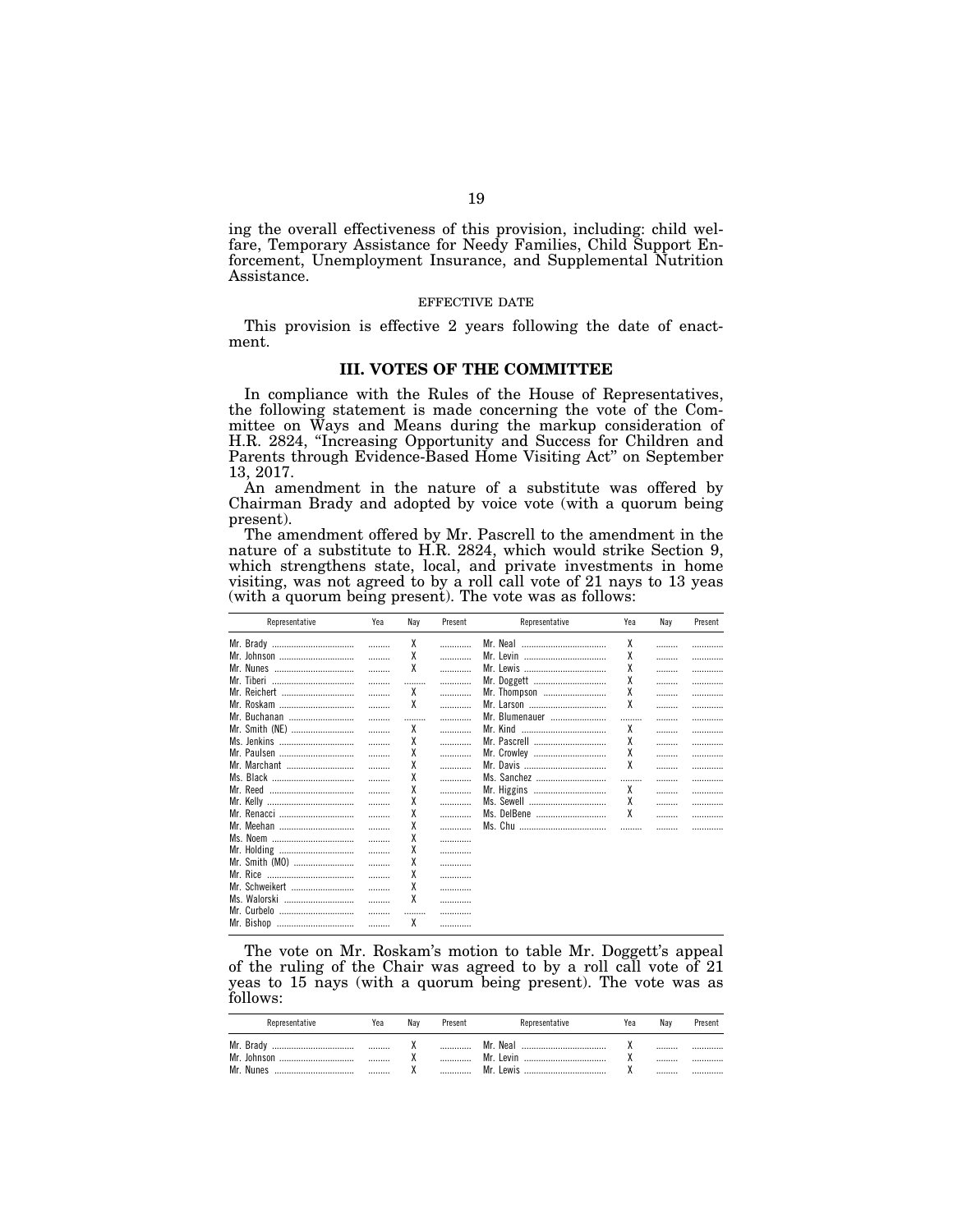| Representative                                           | Yea | Nay    | Present | Representative                                              | Yea         | Nay | Present |
|----------------------------------------------------------|-----|--------|---------|-------------------------------------------------------------|-------------|-----|---------|
| Mr. Tiberi<br>Mr. Reichert<br>Mr. Roskam<br>Mr. Buchanan |     | х<br>χ | .       | Mr. Doggett<br>Mr. Thompson<br>Mr. Larson<br>Mr. Blumenauer | χ<br>χ<br>χ |     | .<br>.  |
| Mr. Smith (NE)<br>Ms. Jenkins<br>Mr. Paulsen             |     | χ<br>X | .       | Mr. Kind<br><br>Mr. Pascrell<br>Mr. Crowley                 | χ<br>χ<br>χ |     | .       |
| Mr. Marchant<br>Mr. Reed<br>                             |     | χ<br>χ | .       | Mr. Davis<br>Ms. Sanchez<br>Mr. Higgins                     | χ<br>χ<br>χ |     | .       |
| Mr. Renacci<br>Mr. Meehan                                |     | χ<br>X |         | Ms. Sewell<br>Ms. DelBene                                   | χ<br>χ<br>χ |     | .<br>.  |
| Ms. Noem<br>Mr. Holding<br>Mr. Smith (MO)                |     | χ      | .       |                                                             |             |     |         |
| Mr. Schweikert<br>Ms. Walorski<br>Mr. Curbelo            | .   | χ<br>χ | .       |                                                             |             |     |         |
| Mr. Bishop                                               |     | λ      | <br>    |                                                             |             |     |         |

The vote on Mr. Reichert's motion to table Mr. Davis' appeal of the ruling of the Chair was agreed to by a roll call vote of 21 yeas to 15 nays (with a quorum being present). The vote was as follows:

| Representative | Yea | Nay | Present | Representative | Yea | Nay | Present |
|----------------|-----|-----|---------|----------------|-----|-----|---------|
| Mr. Brady      |     | χ   |         | Mr. Neal       | χ   |     |         |
| Mr. Johnson    |     | χ   | .       |                | χ   |     | .       |
| Mr. Nunes      |     | χ   | .       |                | χ   |     | .       |
| Mr. Tiberi<br> |     |     |         | Mr. Doggett    | χ   |     |         |
| Mr. Reichert   |     | χ   | .       | Mr. Thompson   | χ   |     |         |
| Mr. Roskam     |     | χ   | .       |                |     | .   | .       |
| Mr. Buchanan   |     | χ   | .       | Mr. Blumenauer | χ   |     |         |
| Mr. Smith (NE) |     | χ   | .       | Mr. Kind       | χ   |     | .       |
| Ms. Jenkins    |     | χ   | .       |                | χ   |     | .       |
| Mr. Paulsen    |     | χ   | .       | Mr. Crowley    | χ   |     |         |
| Mr. Marchant   |     | χ   | .       |                | χ   |     |         |
| Ms. Black      | .   |     | .       | Ms. Sanchez    | χ   | .   |         |
|                |     | χ   | .       | Mr. Higgins    | X   |     |         |
|                |     | χ   | .       | Ms. Sewell     | χ   |     |         |
| Mr. Renacci    |     | χ   | .       | Ms. DelBene    | χ   |     |         |
| Mr. Meehan     |     | χ   |         |                | χ   |     |         |
| Ms. Noem       |     | χ   | .       |                |     |     |         |
| Mr. Holding    | .   | χ   |         |                |     |     |         |
| Mr. Smith (MO) | .   |     |         |                |     |     |         |
|                |     | χ   |         |                |     |     |         |
| Mr. Schweikert |     | χ   |         |                |     |     |         |
| Ms. Walorski   |     | χ   |         |                |     |     |         |
| Mr. Curbelo    |     | χ   | .       |                |     |     |         |
| Mr. Bishop     |     | χ   | .       |                |     |     |         |
|                |     |     |         |                |     |     |         |

The amendment offered by Mr. Davis to the amendment in the nature of a substitute to H.R. 2824, which would increase spending on MIECHV without offsetting the increase with reductions in other spending, was not agreed to by a roll call vote of 21 nays to 15 yeas (with a quorum being present). The vote was as follows:

| Representative | Yea | Nav | Present | Representative                                       | Yea | Nav | Present |
|----------------|-----|-----|---------|------------------------------------------------------|-----|-----|---------|
|                |     |     |         | Mr. Neal $\ldots$ $X$ $\ldots$ $\ldots$<br>Mr. Levin |     |     |         |
|                |     |     |         |                                                      |     |     |         |
|                |     |     |         |                                                      |     |     |         |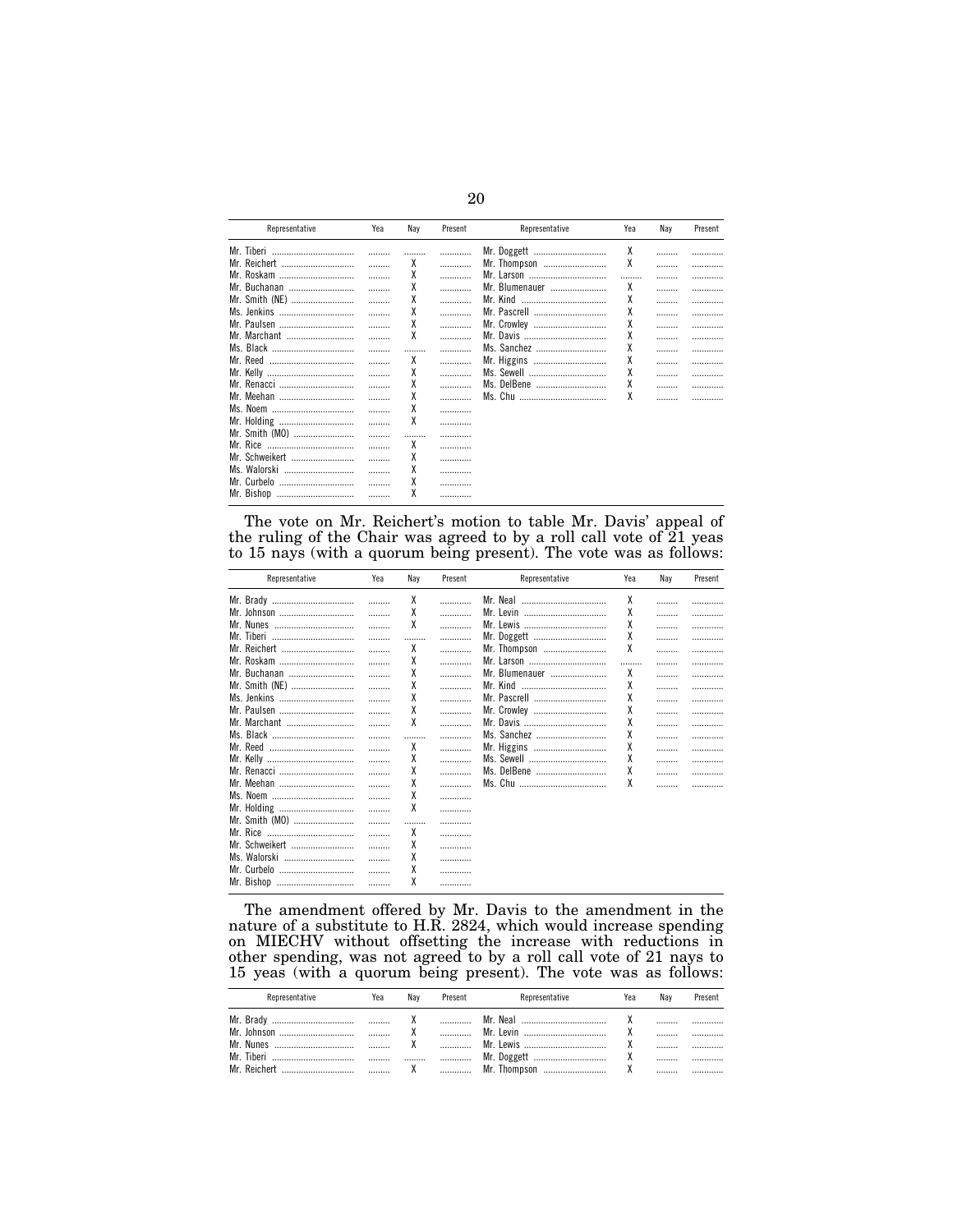| Representative   | Yea | Nav | Present | Representative     | Yea | Nav | Present |
|------------------|-----|-----|---------|--------------------|-----|-----|---------|
| Mr. Roskam       |     | χ   |         | Mr. Larson         |     |     | .       |
| Mr. Buchanan<br> |     | χ   |         | Mr. Blumenauer<br> | χ   | .   | .       |
| Mr. Smith (NE)   |     | χ   |         | Mr. Kind<br>       | χ   | .   | .       |
| Ms. Jenkins      |     | χ   |         |                    | X   |     |         |
| Mr. Paulsen      |     | χ   |         | Mr. Crowley        | X   |     |         |
| Mr. Marchant     |     | X   |         | Mr. Davis          | χ   | .   |         |
| Ms. Black        |     |     |         | Ms. Sanchez        | χ   |     | .       |
| Mr. Reed<br>     |     | χ   |         | Mr. Higgins        | X   |     | .       |
| Mr. Kelly<br>    |     | χ   |         | Ms. Sewell         | X   |     |         |
| Mr. Renacci      |     | χ   |         | Ms. DelBene<br>    | X   | .   |         |
| Mr. Meehan       |     | χ   |         |                    | χ   |     |         |
|                  |     | χ   |         |                    |     |     |         |
| Mr. Holding      |     | χ   |         |                    |     |     |         |
| Mr. Smith (MO)   |     |     |         |                    |     |     |         |
|                  |     | χ   |         |                    |     |     |         |
| Mr. Schweikert   |     | χ   |         |                    |     |     |         |
| Ms. Walorski     |     | χ   |         |                    |     |     |         |
|                  |     | χ   |         |                    |     |     |         |
| Mr. Curbelo<br>  |     | χ   |         |                    |     |     |         |
| Mr. Bishop<br>   |     |     |         |                    |     |     |         |

The amendment offered by Mr. Pascrell to the amendment in the nature of a substitute to H.R. 2824, which would eliminate the requirement that states measure employment and earnings when they choose to achieve improvements in family and economic self-<br>sufficiency, was not agreed to by a roll call vote of 22 nays to 15 yeas (with a quorum being present). The vote was as follows:

| Representative | Yea | Nay | Present | Representative | Yea | Nav | Present |
|----------------|-----|-----|---------|----------------|-----|-----|---------|
| Mr. Brady      |     | χ   |         |                | χ   |     |         |
| Mr. Johnson    |     | χ   | .       |                | χ   |     | .       |
| Mr. Nunes      |     | χ   | .       | Mr. Lewis      | χ   |     |         |
| Mr. Tiberi     |     |     | .       | Mr. Doggett    | χ   |     | .       |
| Mr. Reichert   | .   | χ   | .       | Mr. Thompson   | χ   |     | .       |
| Mr. Roskam     | .   | χ   | .       | Mr. Larson     |     |     | .       |
| Mr. Buchanan   |     | χ   | .       | Mr. Blumenauer | χ   | .   | .       |
| Mr. Smith (NE) |     | χ   | .       |                | χ   |     |         |
| Ms. Jenkins    |     | X   | .       | Mr. Pascrell   | χ   |     | .       |
| Mr. Paulsen    |     | χ   | .       | Mr. Crowley    | χ   |     | .       |
| Mr. Marchant   | .   | X   | .       |                | χ   |     | .       |
|                |     |     |         | Ms. Sanchez    | χ   |     |         |
| Mr. Reed<br>   |     | χ   | .       | Mr. Higgins    | χ   |     | .       |
|                |     | X   | .       | Ms. Sewell     | X   |     |         |
| Mr. Renacci    |     | χ   | .       | Ms. DelBene    | χ   |     | .       |
| Mr. Meehan     | .   | χ   |         |                | χ   |     |         |
| Ms. Noem       |     | χ   |         |                |     |     |         |
| Mr. Holding    |     | χ   | .       |                |     |     |         |
| Mr. Smith (MO) |     | χ   | .       |                |     |     |         |
|                | .   | χ   | .       |                |     |     |         |
| Mr. Schweikert | .   | χ   | .       |                |     |     |         |
| Ms. Walorski   | .   | χ   | .       |                |     |     |         |
| Mr. Curbelo    |     | χ   |         |                |     |     |         |
| Mr. Bishop     |     | χ   |         |                |     |     |         |
|                |     |     |         |                |     |     |         |

The amendment offered by Ms. DelBene to the amendment in the nature of a substitute to H.R. 2824, which would eliminate the requirement that states direct additional resources to MIECHV beginning in FY 2020 and increase funding for tribes without offsetting the increase with reductions in other spending, was not agreed to by a roll call vote of 22 nays to 15 yeas (with a quorum being present). The vote was as follows:

|                   | Yea | Nav      | Present |            | Yea | Nav | resent |
|-------------------|-----|----------|---------|------------|-----|-----|--------|
| Mr.<br>-braur<br> |     | $\cdots$ |         | Mr.<br>Nea |     |     |        |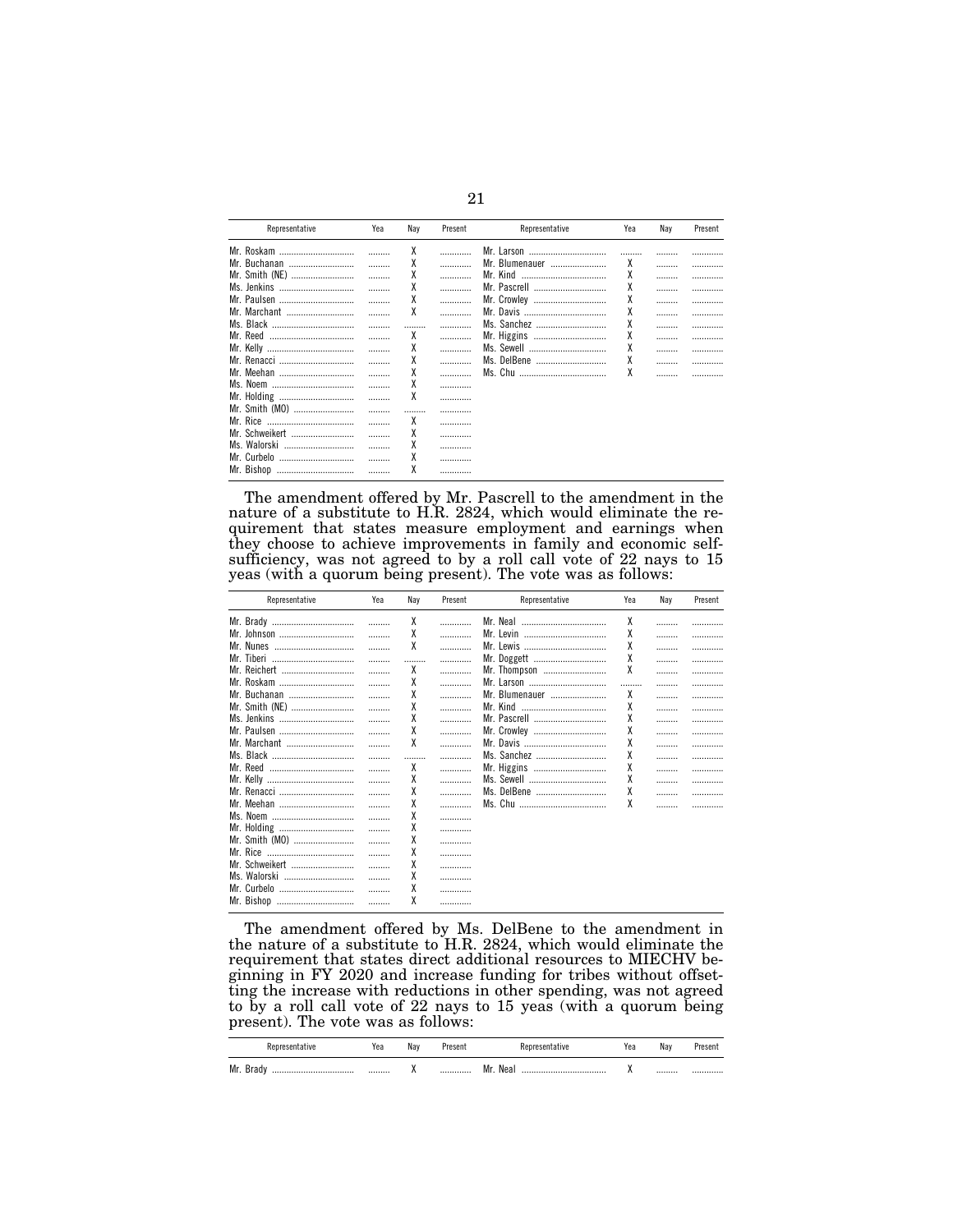| Representative | Yea | Nay | Present | Representative | Yea | Nav | Present |
|----------------|-----|-----|---------|----------------|-----|-----|---------|
| Mr. Johnson    |     | χ   | .       | Mr. Levin<br>  | χ   |     |         |
| Mr. Nunes      |     | χ   | .       |                | χ   |     |         |
| Mr. Tiberi     |     |     | .       | Mr. Doggett    | χ   |     | .       |
| Mr. Reichert   |     | χ   | .       | Mr. Thompson   | χ   |     | .       |
| Mr. Roskam     |     | χ   | .       |                |     | .   | .       |
| Mr. Buchanan   |     | χ   | .       | Mr. Blumenauer | χ   |     | .       |
| Mr. Smith (NE) |     | χ   | .       | Mr. Kind       | χ   |     |         |
| Ms. Jenkins    |     | χ   | .       |                | χ   |     |         |
| Mr. Paulsen    |     | X   | .       | Mr. Crowley    | χ   |     |         |
| Mr. Marchant   |     | χ   |         |                | χ   | .   |         |
| Ms. Black      |     |     |         | Ms. Sanchez    | X   |     | .       |
| Mr. Reed<br>   |     | χ   | .       | Mr. Higgins    | Χ   |     | .       |
|                |     | χ   | .       | Ms. Sewell     | X   |     |         |
| Mr. Renacci    |     | χ   | .       | Ms. DelBene    | χ   |     | .       |
| Mr. Meehan     |     | χ   | .       |                | χ   |     |         |
| Ms. Noem       | .   | χ   |         |                |     |     |         |
| Mr. Holding    | .   | χ   |         |                |     |     |         |
| Mr. Smith (MO) | .   | X   |         |                |     |     |         |
|                |     | χ   |         |                |     |     |         |
| Mr. Schweikert |     | χ   |         |                |     |     |         |
| Ms. Walorski   |     | χ   |         |                |     |     |         |
| Mr. Curbelo    |     | χ   |         |                |     |     |         |
| Mr. Bishop     | .   | χ   |         |                |     |     |         |

H.R. 2842 as ordered favorably reported to the House of Representatives as amended by a roll call vote of  $22$  yeas to 15 nays (with a quorum being present). The vote was as follows:

| Representative | Yea | Nay | Present | Representative | Yea | Nay | Present |
|----------------|-----|-----|---------|----------------|-----|-----|---------|
| Mr. Brady      | .   | χ   | .       | Mr. Neal       | χ   |     |         |
| Mr. Johnson    |     | χ   | .       | Mr. Levin      | χ   |     | .       |
| Mr. Nunes      |     | χ   | .       | Mr. Lewis      | χ   |     | .       |
| Mr. Tiberi     |     |     | .       | Mr. Doggett    | X   |     | .       |
| Mr. Reichert   |     | χ   | .       | Mr. Thompson   | χ   |     | .       |
| Mr. Roskam     | .   | χ   | .       |                |     |     | .       |
| Mr. Buchanan   | .   | χ   | .       | Mr. Blumenauer | χ   |     | .       |
| Mr. Smith (NE) |     | χ   | .       | Mr. Kind       | χ   |     | .       |
| Ms. Jenkins    |     | χ   | .       |                | χ   |     | .       |
| Mr. Paulsen    |     | χ   | .       | Mr. Crowley    | χ   | .   | .       |
| Mr. Marchant   |     | χ   | .       |                | χ   | .   | .       |
| Ms. Black      | .   |     | .       | Ms. Sanchez    | χ   |     | .       |
|                | .   | χ   | .       | Mr. Higgins    | χ   | .   | .       |
|                | .   | χ   | .       | Ms. Sewell     | χ   |     | .       |
| Mr. Renacci    |     | χ   | .       | Ms. DelBene    | χ   | .   | .       |
| Mr. Meehan     |     | χ   | .       |                | χ   |     |         |
| Ms. Noem       |     | χ   | .       |                |     |     |         |
| Mr. Holding    | .   | χ   |         |                |     |     |         |
| Mr. Smith (MO) | .   | χ   | .       |                |     |     |         |
|                | .   | χ   | .       |                |     |     |         |
| Mr. Schweikert | .   | χ   |         |                |     |     |         |
| Ms. Walorski   |     | χ   | .       |                |     |     |         |
| Mr. Curbelo    |     | χ   | .       |                |     |     |         |
| Mr. Bishop     |     | χ   |         |                |     |     |         |
|                |     |     |         |                |     |     |         |

## IV. BUDGET EFFECTS OF THE BILL

## A. COMMITTEE ESTIMATE OF BUDGETARY EFFECTS

In compliance with clause 3(d) of rule XIII of the Rules of the<br>House of Representatives, the following statement is made concerning the effects on the budget of the bill, H.R. 2824, as reported.<br>The Committee agrees with the estimate prepared by the Congressional Budget Office (CBO), which is included below.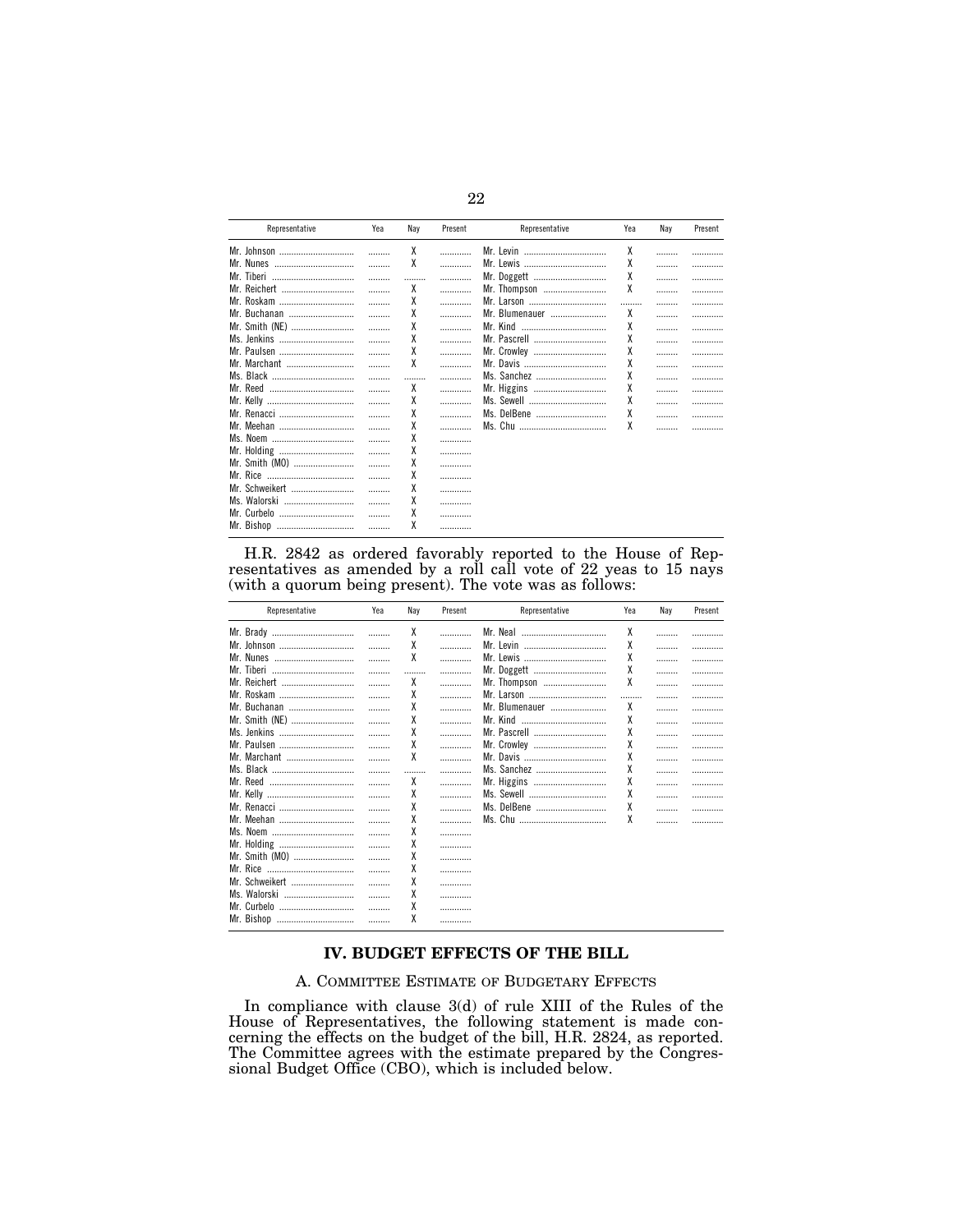### B. STATEMENT REGARDING NEW BUDGET AUTHORITY AND TAX EXPENDITURES BUDGET AUTHORITY

In compliance with clause  $3(c)(2)$  of rule XIII of the Rules of the House of Representatives, the Committee states that the bill would create new budget authority to fund the MIECHV program through FY 2022, but is intended to be accompanied by H.R. 2972, the Control of Unlawful Fugitive Felons (CUFF) Act, which will more than offset increase in budget authority in this bill. The Committee states further that the bill involves no new or increased tax expenditures.

### C. COST ESTIMATE PREPARED BY THE CONGRESSIONAL BUDGET **OFFICE**

In compliance with clause  $3(c)(3)$  of rule XIII of the Rules of the House of Representatives, requiring a cost estimate prepared by the CBO, the following statement by CBO is provided.

> U.S. CONGRESS, CONGRESSIONAL BUDGET OFFICE, *Washington, DC, September 20, 2017.*

Hon. KEVIN BRADY,

*Chairman, Committee on Ways and Means,* 

*House of Representatives, Washington, DC.* 

DEAR MR. CHAIRMAN: The Congressional Budget Office has prepared the enclosed cost estimate for H.R. 2824, the Increasing Opportunity and Success for Children and Parents through Evidence-Based Home Visiting Act.

If you wish further details on this estimate, we will be pleased to provide them. The CBO staff contact is Lisa Ramirez-Branum.

Sincerely,

KEITH HALL, *Director.* 

Enclosure.

## *H.R. 2824—Increasing Opportunity and Success for Children and Parents Through Evidence-Based Home Visiting Act*

Summary: H.R. 2824 would reauthorize the Maternal, Infant, and Early Childhood Home Visiting (MIECHV) program through fiscal year 2022 and would directly appropriate \$400 million for each fiscal year 2018 through 2022 for the program. CBO estimates that enacting the bill would cost about \$2 billion over the 2017– 2027 period.

Pay-as-you-go procedures apply because enacting the bill would affect direct spending. H.R. 2824 would not affect revenues.

CBO estimates that enacting the bill would not increase net direct spending or on-budget deficits in any of the four consecutive 10-year periods beginning in 2028.

H.R. 2824 contains no intergovernmental or private-sector mandates as defined in the Unfunded Mandates Reform Act (UMRA).

Estimated cost to the Federal Government: The estimated budgetary effect of H.R. 2824 is shown in the following table. The costs of this legislation fall within budget function 550 (health).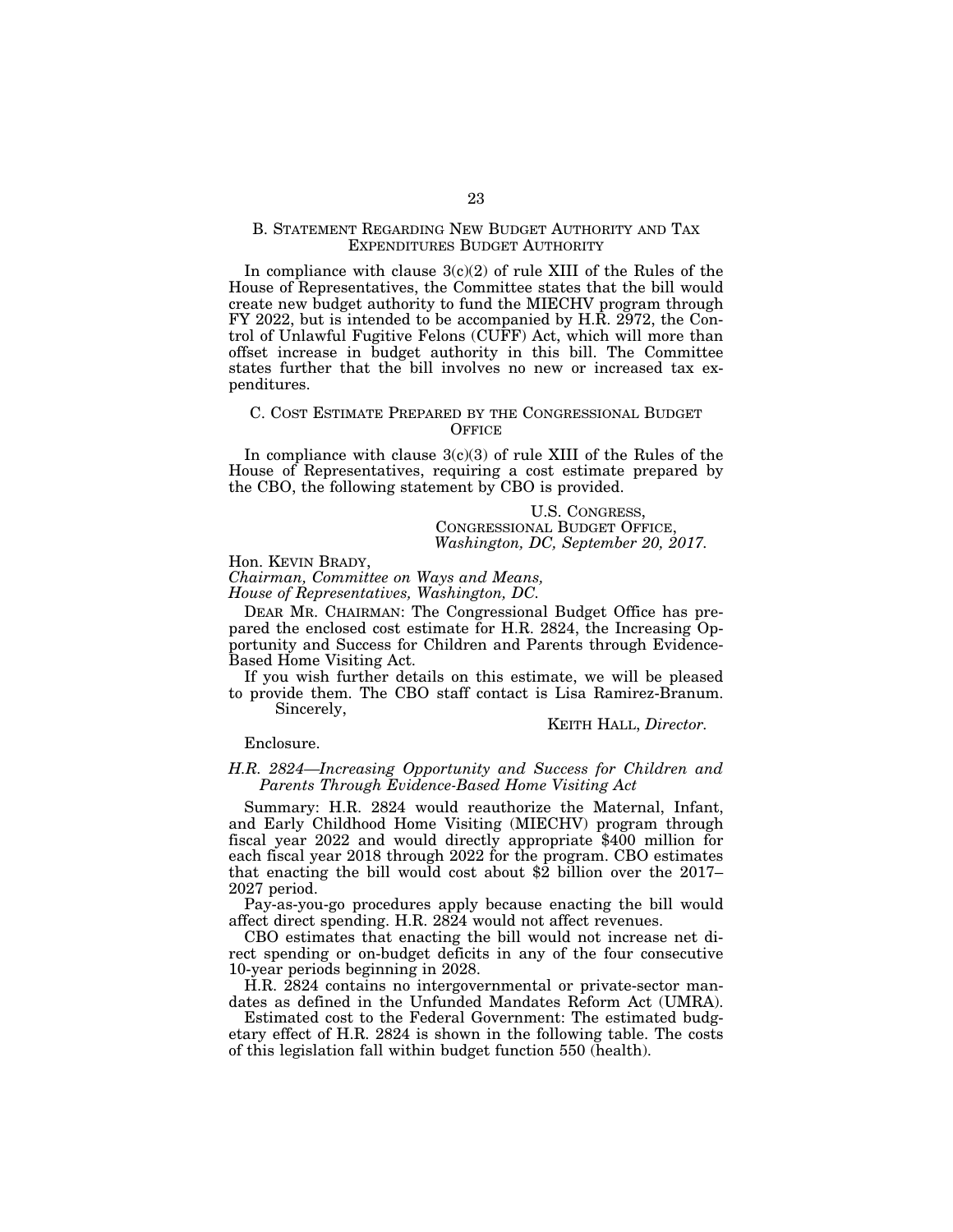|                                       |        |           |            |            |            | By fiscal year, in millions of dollars- |                 |               |                |             |  |                         |                  |
|---------------------------------------|--------|-----------|------------|------------|------------|-----------------------------------------|-----------------|---------------|----------------|-------------|--|-------------------------|------------------|
|                                       | 2017   | 2018      | 2019       | 2020       | 2021       | 2022                                    | 2023            | 2024          | 2025           | 2026        |  | $2017 -$<br>2022        | $2017 -$<br>2027 |
|                                       |        |           |            |            |            | INCREASES IN DIRECT SPENDING            |                 |               |                |             |  |                         |                  |
| Budget Authority<br>Estimated Outlays | $^{0}$ | 400<br>12 | 400<br>140 | 400<br>300 | 400<br>396 | 400<br>396                              | $\bf{0}$<br>384 | $^{0}$<br>256 | $\theta$<br>96 | $^{0}$<br>0 |  | $0\quad 2.000$<br>1.244 | 2,000<br>1.980   |

Basis of estimate: The Health Resources and Services Administration (HRSA) administers the MIECHV grant program. The funds are distributed to states, territories, and tribal entities to develop and implement evidence-based, voluntary programs that aim to improve maternal and child health, prevent child abuse and neglect, encourage positive parenting, and promote child development and school readiness. In fiscal year 2017, the MIECHV program received \$372 million, after accounting for sequestration. The pro-

H.R. 2824 would appropriate \$400 million for each fiscal year 2018 through 2022 for the MIECHV program and would make several other programmatic changes. The bill would:

• Require states to review and update assessments on statewide needs and identify at-risk communities by October 1, 2020;<br>• Set standards for data exchange with state agencies;

• Authorize a grantee to use funds for pay-for-outcomes initiatives;<br>• Alter several reporting and benchmark requirements; and

• Require grantees, starting in 2020, to provide matching funds. Grantees could count spending on relevant activities from other federal funds or by third parties toward the matching requirement.

Based on historical spending patterns, CBO estimates enacting H.R. 2824 would cost about \$2 billion over the 2018–2027 period.

Pay-As-You-Go considerations: The Statutory Pay-As-You-Go Act of 2010 establishes budget-reporting and enforcement procedures for legislation affecting direct spending or revenues. The net changes in outlays that are subject to those pay-as-you-go procedures are shown in the following table.

|                                                                   | By fiscal year, in millions of dollars- |  |  |  |  |  |  |  |  |  |  |                                                                   |  |
|-------------------------------------------------------------------|-----------------------------------------|--|--|--|--|--|--|--|--|--|--|-------------------------------------------------------------------|--|
|                                                                   |                                         |  |  |  |  |  |  |  |  |  |  | 2017 2018 2019 2020 2021 2022 2023 2024 2025 2026 2027 20217 2017 |  |
| NET INCREASE IN THE DEFICIT                                       |                                         |  |  |  |  |  |  |  |  |  |  |                                                                   |  |
| Statutory Pay-As-You-Go Impact  0 12 140 300 396 396 384 256 96 0 |                                         |  |  |  |  |  |  |  |  |  |  | 0 1.244 1.980                                                     |  |

CBO ESTIMATE OF PAY-AS-YOU-GO EFFECTS FOR H.R. 2824, AS ORDERED REPORTED BY THE HOUSE COMMITTEE ON WAYS AND MEANS ON SEPTEMBER 13, 2017

Increase in long-term direct spending and deficits: CBO estimates that enacting the legislation would not increase net direct spending or on-budget deficits in any of the four consecutive 10 year periods beginning in 2028.

Intergovernmental and private-sector impact: H.R. 2824 contains no intergovernmental or private-sector mandates as defined in UMRA.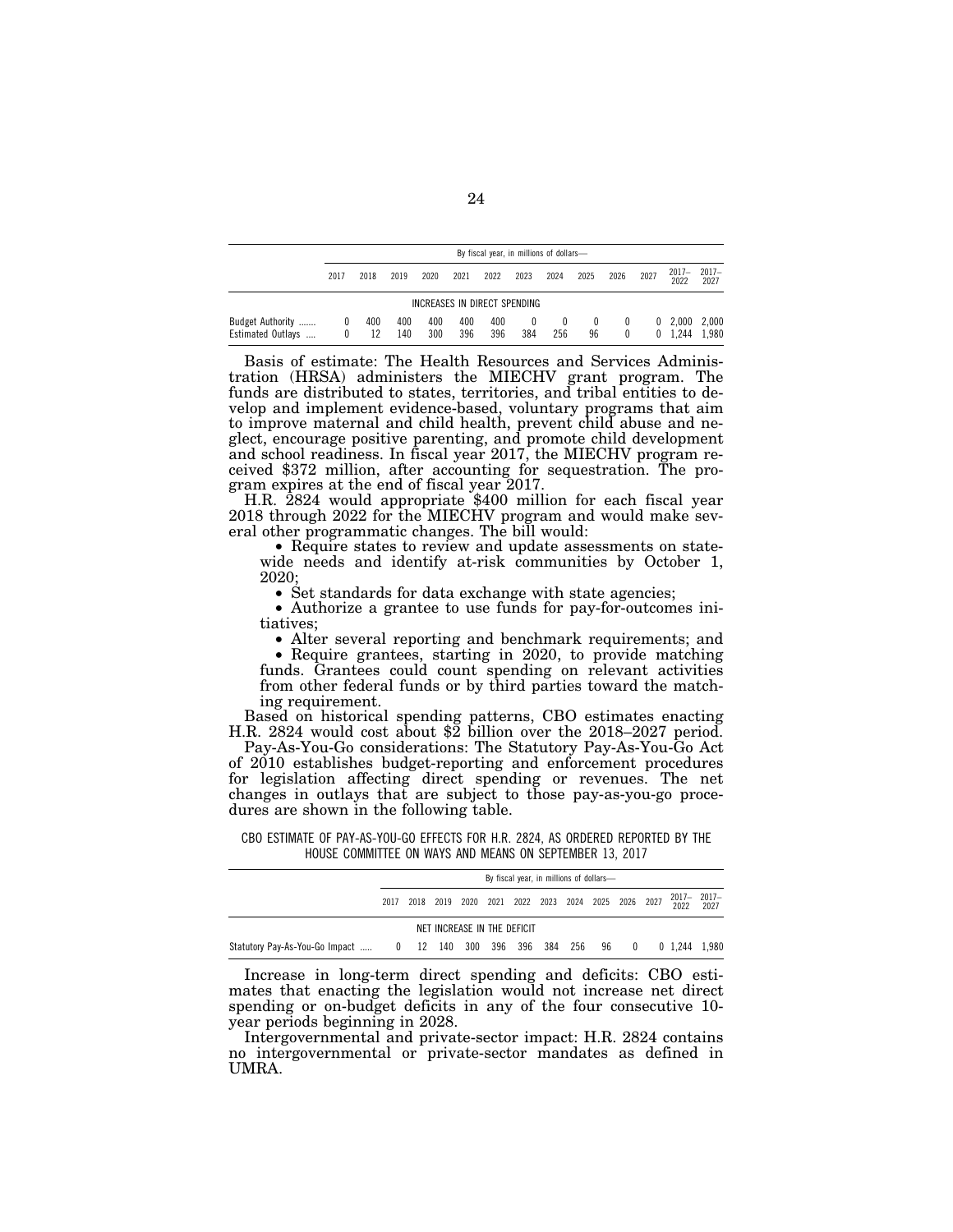Estimate prepared by: Federal costs: Lisa Ramirez-Branum, Ellen Werble, and Emily King; Impact on state, local, and tribal governments; Zachary Byrum; Impact on the Private Sector: Amy Petz.

Estimate approved by: H. Samuel Papenfuss, Deputy Assistant Director for Budget Analysis.

### **V. OTHER MATTERS TO BE DISCUSSED UNDER THE RULES OF THE HOUSE**

#### A. COMMITTEE OVERSIGHT FINDINGS AND RECOMMENDATIONS

With respect to clause  $3(c)(1)$  of rule XIII of the Rules of the House of Representatives, the Committee made findings and recommendations that are reflected in this report.

### B. STATEMENT OF GENERAL PERFORMANCE GOALS AND OBJECTIVES

With respect to clause  $3(c)(4)$  of rule XIII of the Rules of the House of Representatives, Committee establishes the following performance related goals and objectives for this legislation: To fund evidence-based programs that improve the lives of families in atrisk communities by reducing child abuse and neglect, improving maternal and child health, and improving self-sufficiency.

### C. INFORMATION RELATING TO UNFUNDED MANDATES

This information is provided in accordance with section 423 of the Unfunded Mandates Reform Act of 1995 (Pub. L. No. 104–4). The Committee has determined that the bill does not contain Federal mandates on the private sector. The Committee has determined that the bill does not impose a Federal intergovernmental mandate on State, local, or tribal governments.

### D. CONGRESSIONAL EARMARKS, LIMITED TAX BENEFITS, AND LIMITED TARIFF BENEFITS

With respect to clause 9 of rule XXI of the Rules of the House of Representatives, the Committee has carefully reviewed the provisions of the bill, and states that the provisions of the bill do not contain any congressional earmarks, limited tax benefits, or limited tariff benefits within the meaning of the rule.

### E. DUPLICATION OF FEDERAL PROGRAMS

In compliance with clause  $3(c)(5)$  of rule XIII of the Rules of the House of Representatives, the Committee states that no provision of the bill establishes or reauthorizes: (1) a program of the Federal Government known to be duplicative of another Federal program; (2) a program included in any report from the Government Accountability Office to Congress pursuant to section 21 of Public Law 111–139; or (3) a program related to a program identified in the most recent Catalog of Federal Domestic Assistance, published pursuant to the Federal Program Information Act (Pub. L. No. 95– 220, as amended by Pub. L. No. 98–169).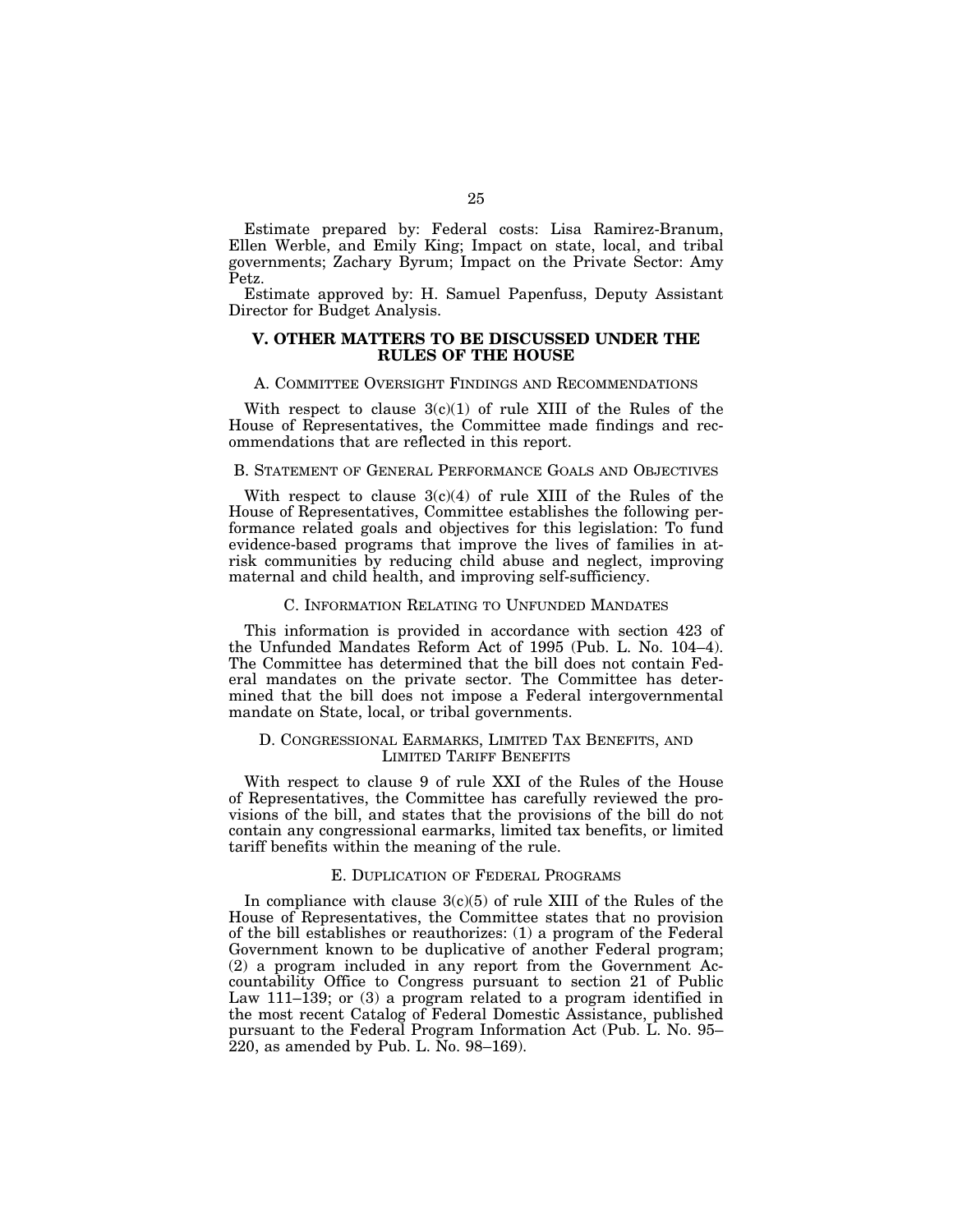### F. DISCLOSURE OF DIRECTED RULE MAKINGS

In compliance with Sec. 3(i) of H. Res. 5 (115th Congress), the following statement is made concerning directed rule makings: The Committee advises that the bill requires no directed rulemakings within the meaning of such section.

### **VI. CHANGES IN EXISTING LAW MADE BY THE BILL, AS REPORTED**

In compliance with clause 3(e) of rule XIII of the Rules of the House of Representatives, changes in existing law made by the bill, as reported, are shown as follows (new matter in printed in italic and existing law in which no change is proposed is shown in roman):

#### CHANGES IN EXISTING LAW MADE BY THE BILL, AS REPORTED

In compliance with clause 3(e) of rule XIII of the Rules of the House of Representatives, changes in existing law made by the bill, as reported, are shown as follows (existing law proposed to be omitted is enclosed in black brackets, new matter is printed in italic, and existing law in which no change is proposed is shown in roman):

### **SOCIAL SECURITY ACT**

# \* \* \* \* \* \* \*

### TITLE V—MATERNAL AND CHILD HEALTH SERVICES BLOCK GRANT

### \* \* \* \* \* \* \* **SEC. 511. MATERNAL, INFANT, AND EARLY CHILDHOOD HOME VIS-ITING PROGRAMS.**

(a) PURPOSES.—The purposes of this section are—

(1) to strengthen and improve the programs and activities carried out under this title;

(2) to improve coordination of services for at risk communities; and

(3) to identify and provide comprehensive services to improve outcomes for families who reside in at risk communities.

(b) REQUIREMENT FOR ALL STATES TO ASSESS STATEWIDE NEEDS AND IDENTIFY AT RISK COMMUNITIES.

 $(1)$  In GENERAL.—**[Not later than 6 months after the date of** enactment of this section, each State shall, as a condition of receiving payments from an allotment for the State under section 502 for fiscal year 2011, conduct a statewide needs assessment (which shall be separate from the statewide] *Each State shall*, *as a condition of receiving payments from an allotment for the State under section 502, review and update the statewide needs assessment not later than October 1, 2020 (which may be sepa*rate from but in coordination with the statewide needs assessment required under section  $505(a)$ ) that identifies—

(A) communities with concentrations of—

(i) premature birth, low-birth weight infants, and infant mortality, including infant death due to neglect,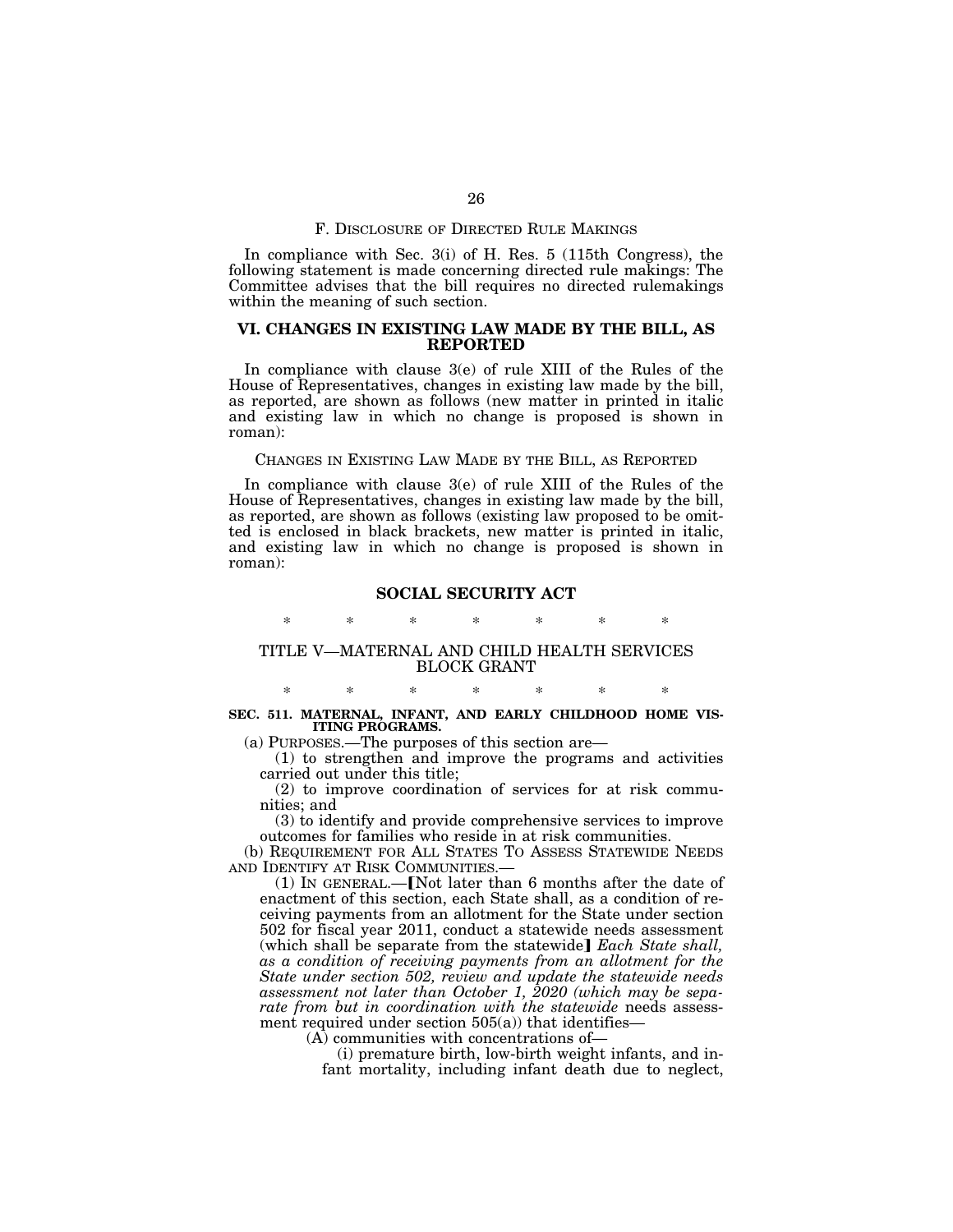or other indicators of at-risk prenatal, maternal, newborn, or child health;

(ii) poverty;

(iii) crime;

(iv) domestic violence;

(v) high rates of high-school drop-outs;

(vi) substance abuse;

(vii) unemployment; or

(viii) child maltreatment;

(B) the quality and capacity of existing programs or initiatives for early childhood home visitation in the State including—

(i) the number and types of individuals and families who are receiving services under such programs or initiatives;

(ii) the gaps in early childhood home visitation in the State; and

(iii) the extent to which such programs or initiatives are meeting the needs of eligible families described in subsection  $(k)(2)$ ; and

(C) the State's capacity for providing substance abuse treatment and counseling services to individuals and families in need of such treatment or services.

(2) COORDINATION WITH OTHER ASSESSMENTS.—In conducting the statewide needs assessment required under paragraph (1), the State shall coordinate with, and take into account, other appropriate needs assessments conducted by the State, as determined by the Secretary, including the needs assessment required under section 505(a) (both the most recently completed assessment and any such assessment in progress), the communitywide strategic planning and needs assessments conducted in accordance with section  $640(g)(1)(C)$  of the Head Start Act, and the inventory of current unmet needs and current community-based and prevention-focused programs and activities to prevent child abuse and neglect, and other family resource services operating in the State required under section 205(3) of the Child Abuse Prevention and Treatment Act.

(3) SUBMISSION TO THE SECRETARY.—Each State shall submit to the Secretary, in such form and manner as the Secretary shall require—

(A) the results of the statewide needs assessment required under paragraph (1); and

(B) a description of how the State intends to address needs identified by the assessment, particularly with respect to communities identified under paragraph  $(1)(A)$ , which may include applying for a grant to conduct an early childhood home visitation program in accordance with the requirements of this section.

(c) GRANTS FOR EARLY CHILDHOOD HOME VISITATION PRO-GRAMS.—

(1) AUTHORITY TO MAKE GRANTS.—In addition to any other payments made under this title to a State, the Secretary shall make grants to eligible entities to enable the entities to deliver services under early childhood home visitation programs that satisfy the requirements of subsection (d) to eligible families in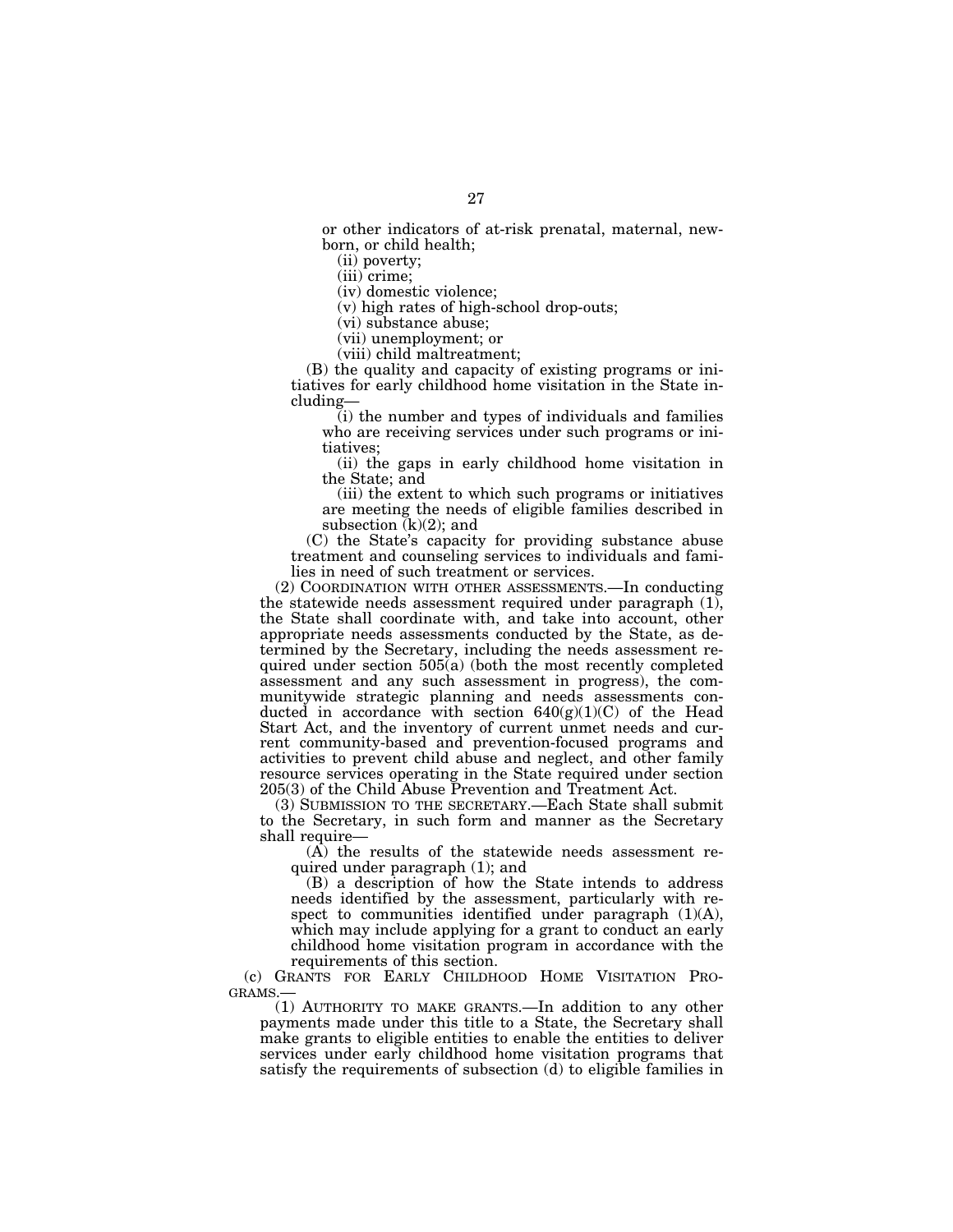order to promote improvements in maternal and prenatal health, infant health, child health and development, parenting related to child development outcomes, school readiness, and the socioeconomic status of such families, and reductions in child abuse, neglect, and injuries.

(2) AUTHORITY TO USE INITIAL GRANT FUNDS FOR PLANNING OR IMPLEMENTATION.—An eligible entity that receives a grant under paragraph (1) may use a portion of the funds made available to the entity during the first 6 months of the period for which the grant is made for planning or implementation activities to assist with the establishment of early childhood home visitation programs that satisfy the requirements of subsection (d).

*(3) AUTHORITY TO USE GRANT FOR A PAY FOR OUTCOMES INI-TIATIVE.—An eligible entity to which a grant is made under paragraph (1) may use the grant to pay for the results of a pay for outcomes initiative that satisfies the requirements of subsection (d) and that will not result in a reduction of funding for services delivered under this section while an eligible entity develops or operates such an initiative.* 

 $\left[\overline{(3)}\right]$  (4) GRANT DURATION.—The Secretary shall determine the period of years for which a grant is made to an eligible entity under paragraph (1).

 $(4)$  (5) TECHNICAL ASSISTANCE.—The Secretary shall provide an eligible entity that receives a grant under paragraph (1) with technical assistance in administering programs or activities conducted in whole or in part with grant funds.

(d) REQUIREMENTS.—The requirements of this subsection for an early childhood home visitation program conducted with a grant made under this section are as follows:

(1) QUANTIFIABLE, MEASURABLE IMPROVEMENT IN BENCHMARK AREAS.—

(A) IN GENERAL.—The eligible entity establishes, subject to the approval of the Secretary, quantifiable, measurable 3- and 5-year benchmarks for demonstrating that the program results in improvements for the eligible families participating in the program in  $[each of]$  the following areas:

(i) Improved maternal and newborn health.

(ii) Prevention of child injuries, child abuse, neglect, or maltreatment, and reduction of emergency department visits.

(iii) Improvement in school readiness and achievement.

(iv) Reduction in crime or domestic violence.

(v) Improvements in family economic self-sufficiency *(which shall include measures of employment and* 

*earnings)*. (vi) Improvements in the coordination and referrals for other community resources and supports.

(B) DEMONSTRATION OF IMPROVEMENTS AFTER 3 YEARS.— (i) REPORT TO THE SECRETARY.—Not later than 30

days after the end of the 3rd year in which the eligible entity conducts the program, the entity submits to the Secretary a report demonstrating improvement in at least 4 of the areas specified in subparagraph (A).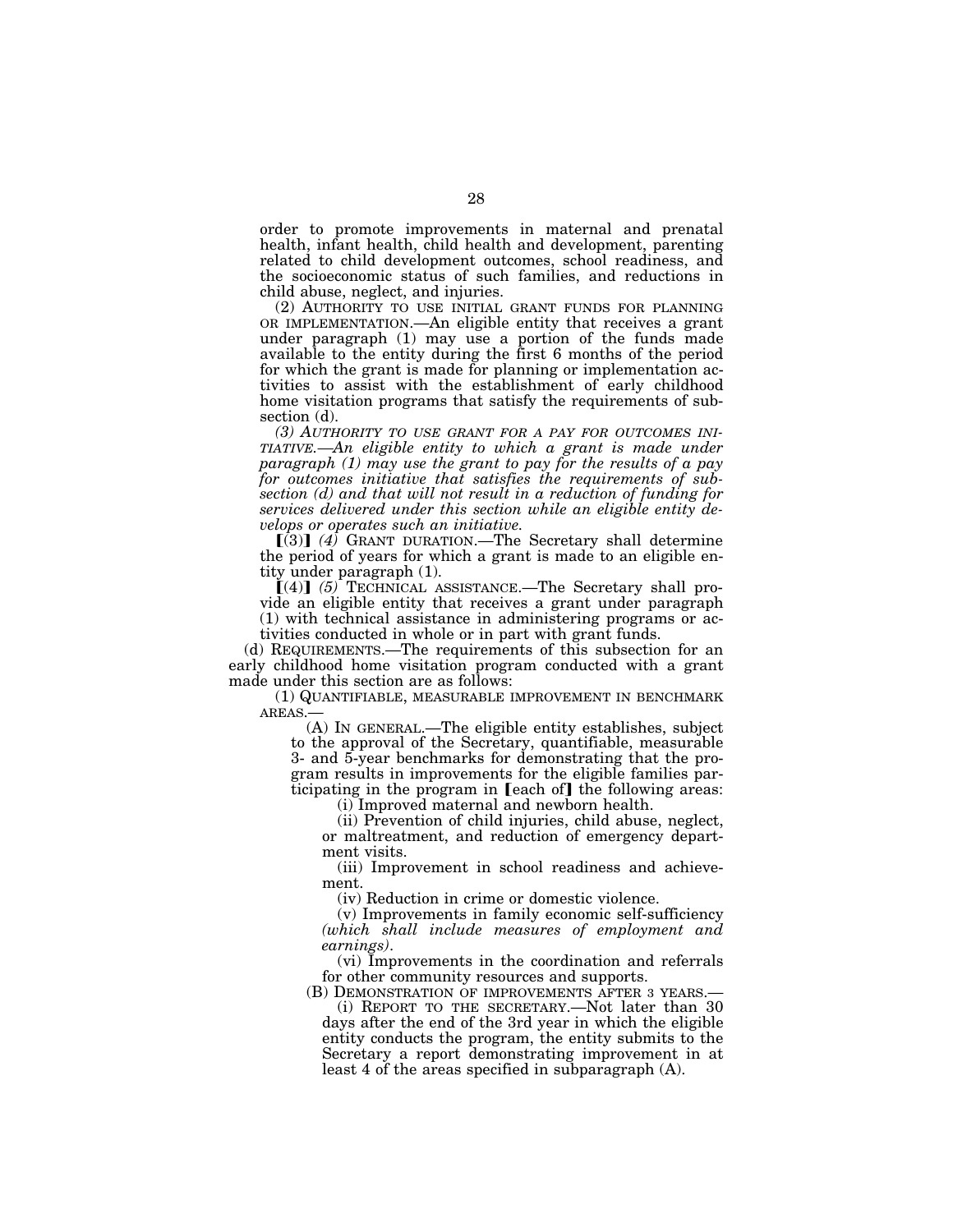(ii) CORRECTIVE ACTION PLAN.—If the report submitted by the eligible entity under clause (i) fails to demonstrate improvement in at least 4 of the areas specified in subparagraph (A), the entity shall develop and implement a plan to improve outcomes in each of the areas specified in subparagraph (A), subject to approval by the Secretary. The plan shall include provisions for the Secretary to monitor implementation of the plan and conduct continued oversight of the program, including through submission by the entity of regular reports to the Secretary.

(iii) TECHNICAL ASSISTANCE.—

(I) IN GENERAL.—The Secretary shall provide an eligible entity required to develop and implement an improvement plan under clause (ii) with technical assistance to develop and implement the plan. The Secretary may provide the technical assistance directly or through grants, contracts, or cooperative agreements.

(II) ADVISORY PANEL.—The Secretary shall establish an advisory panel for purposes of obtaining recommendations regarding the technical assistance provided to entities in accordance with subclause (I).

(iv) NO IMPROVEMENT OR FAILURE TO SUBMIT RE- PORT.—If the Secretary determines after a period of time specified by the Secretary that an eligible entity implementing an improvement plan under clause (ii) has failed to demonstrate any improvement in the areas specified in subparagraph (A), or if the Secretary determines that an eligible entity has failed to submit the report required under clause (i), the Secretary shall terminate the entity's grant and may include any unexpended grant funds in grants made to nonprofit organizations under subsection  $(h)(2)(B)$ .

(C) FINAL REPORT.—Not later than December 31, 2015, the eligible entity shall submit a report to the Secretary demonstrating improvements (if any) in each of the areas specified in subparagraph (A).

*(D) DEMONSTRATION OF IMPROVEMENTS IN SUBSEQUENT YEARS.—* 

*(i) CONTINUED MEASUREMENT OF IMPROVEMENT IN APPLICABLE BENCHMARK AREAS.—The eligible entity, after demonstrating improvements for eligible families as specified in subparagraphs (A) and (B), shall continue to track and report not later than 30 days after the end of fiscal year 2020 and every three years thereafter, information demonstrating that the program results in improvements for the eligible families participating in the program in at least 4 of the areas specified in subparagraph (A) that the service delivery model or models, selected by the entity, intend to improve.* 

*(ii) CORRECTIVE ACTION PLAN.—If the eligible entity fails to demonstrate improvement in at least 4 of the*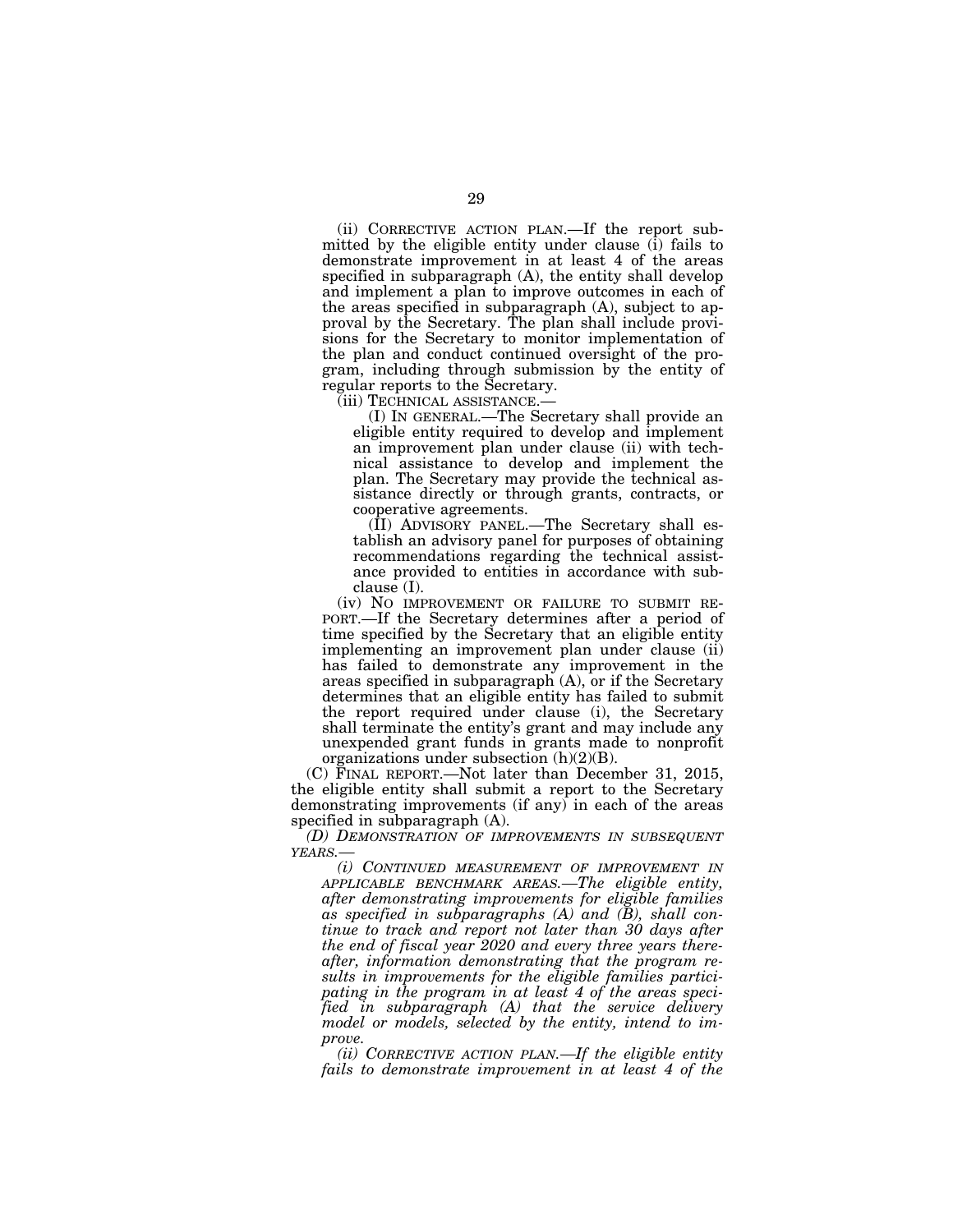*areas specified in subparagraph (A), the entity shall develop and implement a plan to improve outcomes in each of the areas specified in subparagraph (A) that the service delivery model or models, selected by the entity, intend to improve, subject to approval by the Secretary. The plan shall include provisions for the Secretary to monitor implementation of the plan and conduct continued oversight of the program, including through submission by the entity of regular reports to the Secretary.* 

*(iii) TECHNICAL ASSISTANCE.—The Secretary shall provide an eligible entity required to develop and implement an improvement plan under clause (ii) with technical assistance to develop and implement the plan. The Secretary may provide the technical assistance directly or through grants, contracts, or cooperative agreements.* 

*(iv) NO IMPROVEMENT OR FAILURE TO SUBMIT RE-PORT.—If the Secretary determines after a period of time specified by the Secretary that an eligible entity implementing an improvement plan under clause (ii) has failed to demonstrate any improvement in at least 4 of the areas specified in subparagraph (A) that the service delivery model or models intend to improve, or if the Secretary determines that an eligible entity has failed to submit the report required by clause (i), the Secretary shall terminate the grant made to the entity under this section and may include any unexpended grant funds in grants made to nonprofit organizations under subsection (h)(2)(B).* 

(2) IMPROVEMENTS IN OUTCOMES FOR INDIVIDUAL FAMILIES.—

(A) IN GENERAL.—The program is designed, with respect to an eligible family participating in the program, to result in the participant outcomes described in subparagraph (B) that the eligible entity identifies on the basis of an individualized assessment of the family, are relevant for that family.

(B) PARTICIPANT OUTCOMES.—The participant outcomes described in this subparagraph are the following:

(i) Improvements in prenatal, maternal, and newborn health, including improved pregnancy outcomes

(ii) Improvements in child health and development, including the prevention of child injuries and maltreatment and improvements in cognitive, language, social-emotional, and physical developmental indicators.

(iii) Improvements in parenting skills.

(iv) Improvements in school readiness and child academic achievement.

(v) Reductions in crime or domestic violence.

(vi) Improvements in family economic self-sufficiency.

(vii) Improvements in the coordination of referrals for, and the provision of, other community resources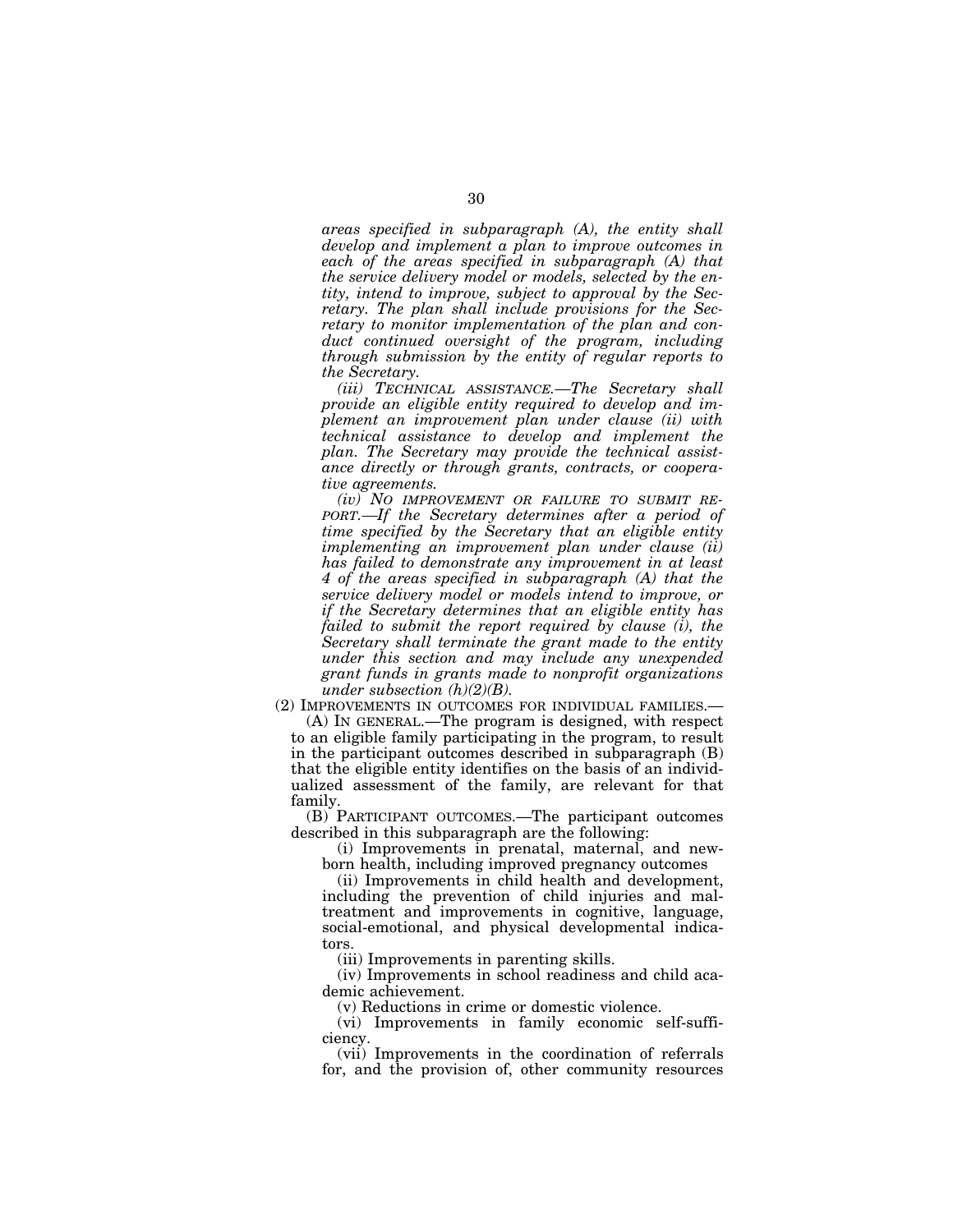and supports for eligible families, consistent with State child welfare agency training.

(3) CORE COMPONENTS.—The program includes the following core components:

(A) SERVICE DELIVERY MODEL OR MODELS.—

(i) IN GENERAL.—Subject to clause (ii), the program is conducted using 1 or more of the service delivery models described in item (aa) or (bb) of subclause  $(I)$ or in subclause (II) selected by the eligible entity:

(I) The model conforms to a clear consistent home visitation model that has been in existence for at least 3 years and is research-based, grounded in relevant empirically-based knowledge, linked to program determined outcomes, associated with a national organization or institution of higher education that has comprehensive home visitation program standards that ensure high quality service delivery and continuous program quality improvement, and has demonstrated significant, (and in the case of the service delivery model described in item (aa), sustained) positive outcomes, as described in the benchmark areas specified in paragraph  $(1)(A)$  and the participant outcomes described in paragraph  $(2)(B)$ , when evaluated using well-designed and rigorous—

(aa) randomized controlled research designs, and the evaluation results have been published in a peer-reviewed journal; or

(bb) quasi-experimental research designs.

(II) The model conforms to a promising and new approach to achieving the benchmark areas specified in paragraph  $(1)(A)$  and the participant outcomes described in paragraph (2)(B), has been developed or identified by a national organization or institution of higher education, and will be evaluated through well-designed and rigorous process.

(ii) MAJORITY OF GRANT FUNDS USED FOR EVIDENCE-BASED MODELS.—An eligible entity shall use not more than 25 percent of the amount of the grant paid to the entity for a fiscal year for purposes of conducting a program using the service delivery model described in clause  $(i)(II)$ .

(iii) CRITERIA FOR EVIDENCE OF EFFECTIVENESS OF MODELS.—The Secretary shall establish criteria for evidence of effectiveness of the service delivery models and shall ensure that the process for establishing the criteria is transparent and provides the opportunity for public comment.

(B) ADDITIONAL REQUIREMENTS.—

(i) The program adheres to a clear, consistent model that satisfies the requirements of being grounded in empirically-based knowledge related to home visiting and linked to the benchmark areas specified in paragraph (1)(A) and the participant outcomes described in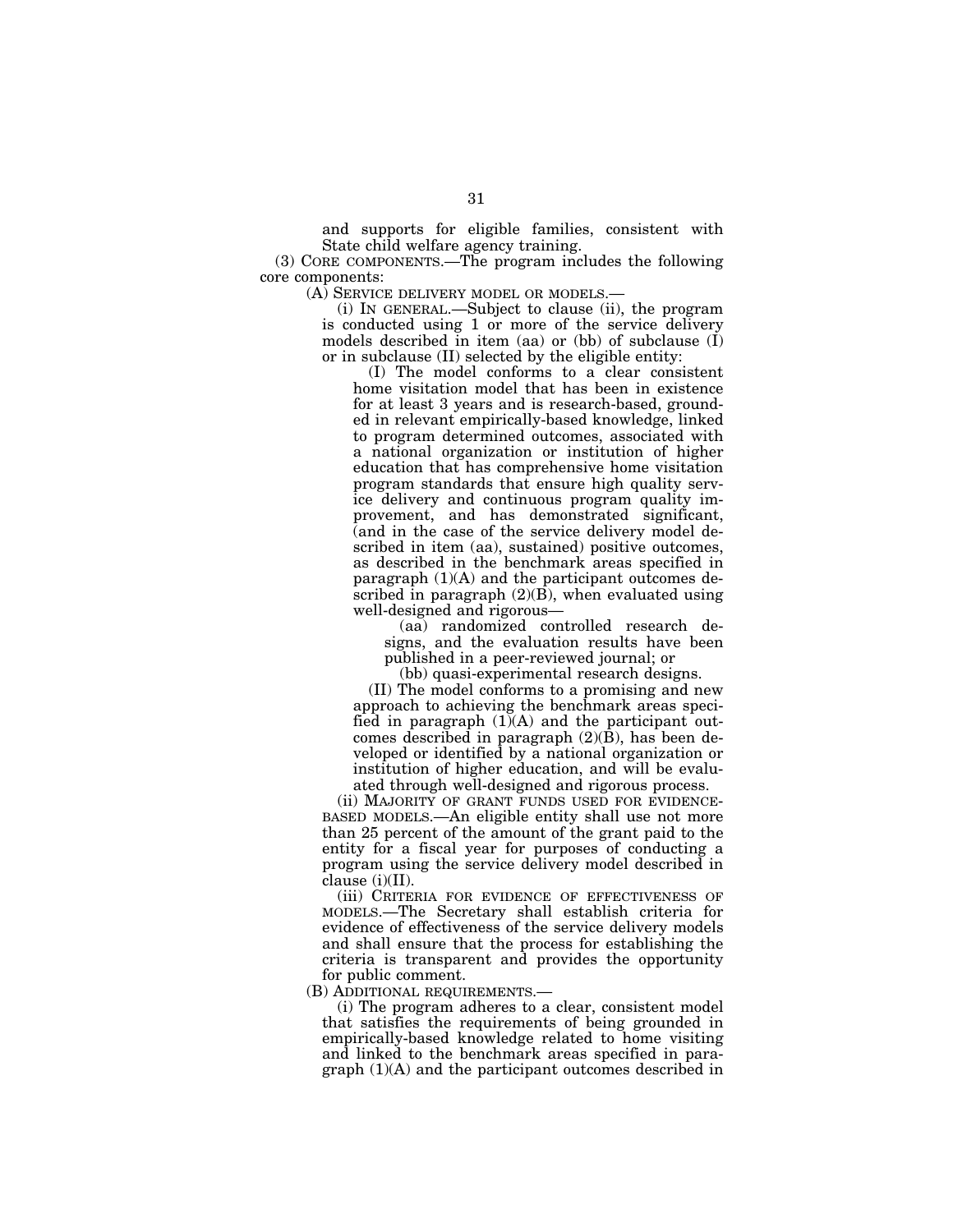paragraph (2)(B) related to the purposes of the program.

(ii) The program employs well-trained and competent staff, as demonstrated by education or training, such as nurses, social workers, educators, child development specialists, or other well-trained and competent staff, and provides ongoing and specific training on the model being delivered.

(iii) The program maintains high quality supervision to establish home visitor competencies.

(iv) The program demonstrates strong organizational capacity to implement the activities involved.

(v) The program establishes appropriate linkages and referral networks to other community resources and supports for eligible families.

(vi) The program monitors the fidelity of program implementation to ensure that services are delivered pursuant to the specified model.

(4) PRIORITY FOR SERVING HIGH-RISK POPULATIONS.—The eligible entity gives priority to providing services under the program to the following:

(A) Eligible families who reside in communities in need of such services, as identified in the statewide needs assessment required under subsection (b)(1)(A)*, taking into account the staffing, community resource, and other requirements of the service delivery model or models that the eligible entity may need to develop for the model to operate and demonstrate improvements for eligible families*.

(B) Low-income eligible families.

(C) Eligible families who are pregnant women who have not attained age 21.

(D) Eligible families that have a history of child abuse or neglect or have had interactions with child welfare services.

(E) Eligible families that have a history of substance abuse or need substance abuse treatment.

(F) Eligible families that have users of tobacco products in the home.

(G) Eligible families that are or have children with low student achievement.

(H) Eligible families with children with developmental delays or disabilities.

(I) Eligible families who, or that include individuals who, are serving or formerly served in the Armed Forces, including such families that have members of the Armed Forces who have had multiple deployments outside of the United States.

(e) APPLICATION REQUIREMENTS.—An eligible entity desiring a grant under this section shall submit an application to the Secretary for approval, in such manner as the Secretary may require, that includes the following:

(1) A description of the populations to be served by the entity, including specific information regarding how the entity will serve high risk populations described in subsection  $(d)(4)$ .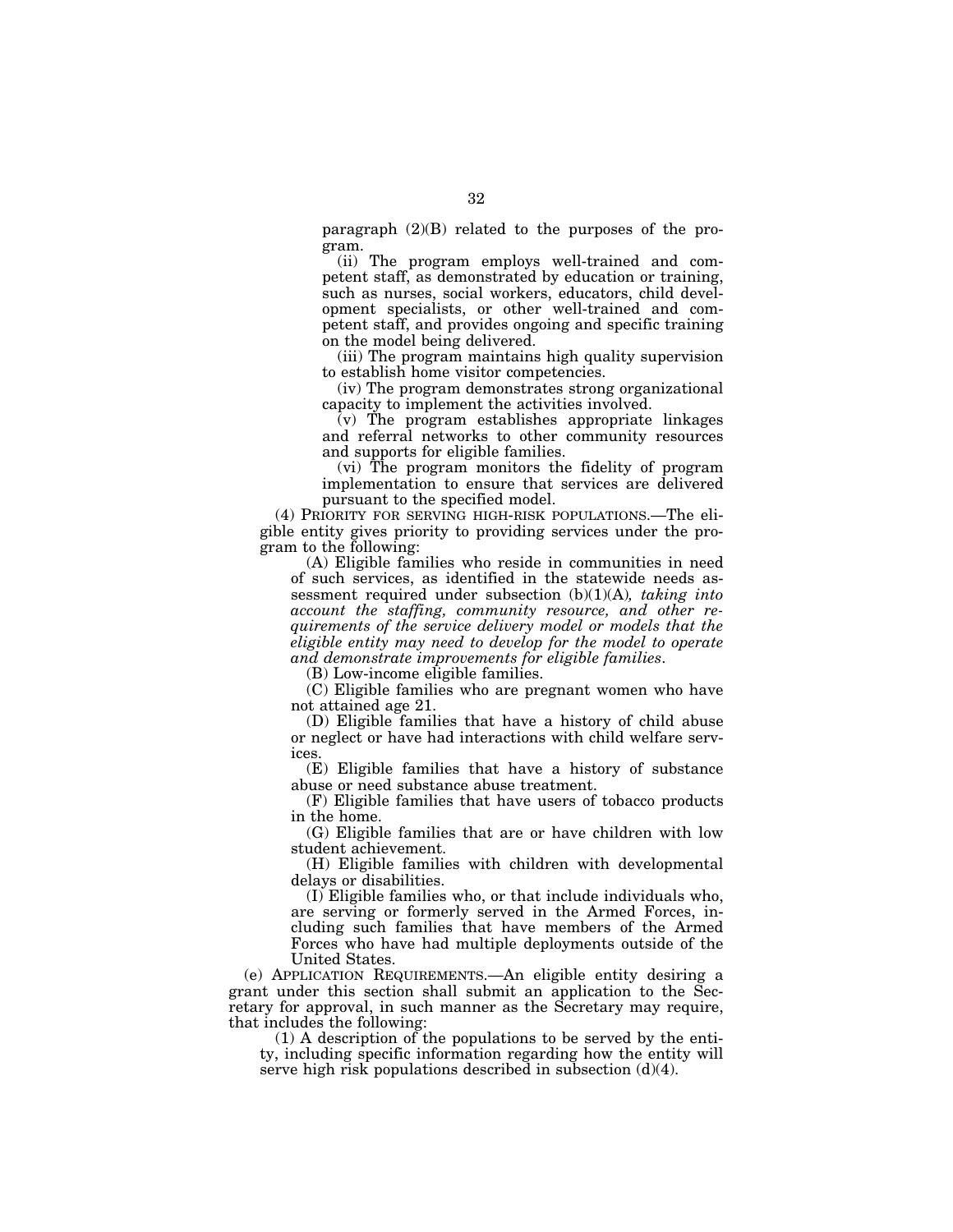(2) An assurance that the entity will give priority to serving low-income eligible families and eligible families who reside in at risk communities identified in the statewide needs assessment required under subsection (b)(1)(A).

(3) The service delivery model or models described in subsection  $(d)(3)(A)$  that the entity will use under the program and the basis for the selection of the model or models.

(4) A statement identifying how the selection of the populations to be served and the service delivery model or models that the entity will use under the program for such populations is consistent with the results of the statewide needs assessment conducted under subsection (b).

(5) The quantifiable, measurable benchmarks established by the State to demonstrate that the program contributes to improvements in the areas specified in subsection (d)(1)(A) *that the service delivery model or models, selected by the entity, intend to improve*. (6) An assurance that the entity will obtain and submit docu-

mentation or other appropriate evidence from the organization or entity that developed the service delivery model or models used under the program to verify that the program is implemented and services are delivered according to the model specifications.

(7) Assurances that the entity will establish procedures to ensure that—

(A) the participation of each eligible family in the program is voluntary; and

(B) services are provided to an eligible family in accordance with the individual assessment for that family.

(8) Assurances that the entity will—

(A) submit annual reports to the Secretary regarding the program and activities carried out under the program that include such information and data as the Secretary shall require; and

(B) participate in, and cooperate with, data and information collection necessary for the evaluation required under subsection  $(g)(2)$  and other research and evaluation activities carried out under subsection (h)(3).

(9) A description of other State programs that include home visitation services, including, if applicable to the State, other programs carried out under this title with funds made available from allotments under section 502(c), programs funded under title IV, title II of the Child Abuse Prevention and Treatment Act (relating to community-based grants for the prevention of child abuse and neglect), and section 645A of the Head Start Act (relating to Early Head Start programs).

(10) Other information as required by the Secretary.

(f) MAINTENANCE OF EFFORT.—Funds provided to an eligible entity receiving a grant under this section shall supplement, and not supplant, funds from other sources for early childhood home visitation programs or initiatives.

(g) EVALUATION.— (1) INDEPENDENT, EXPERT ADVISORY PANEL.—The Secretary, in accordance with subsection  $(h)(1)(A)$ , shall appoint an independent advisory panel consisting of experts in program eval-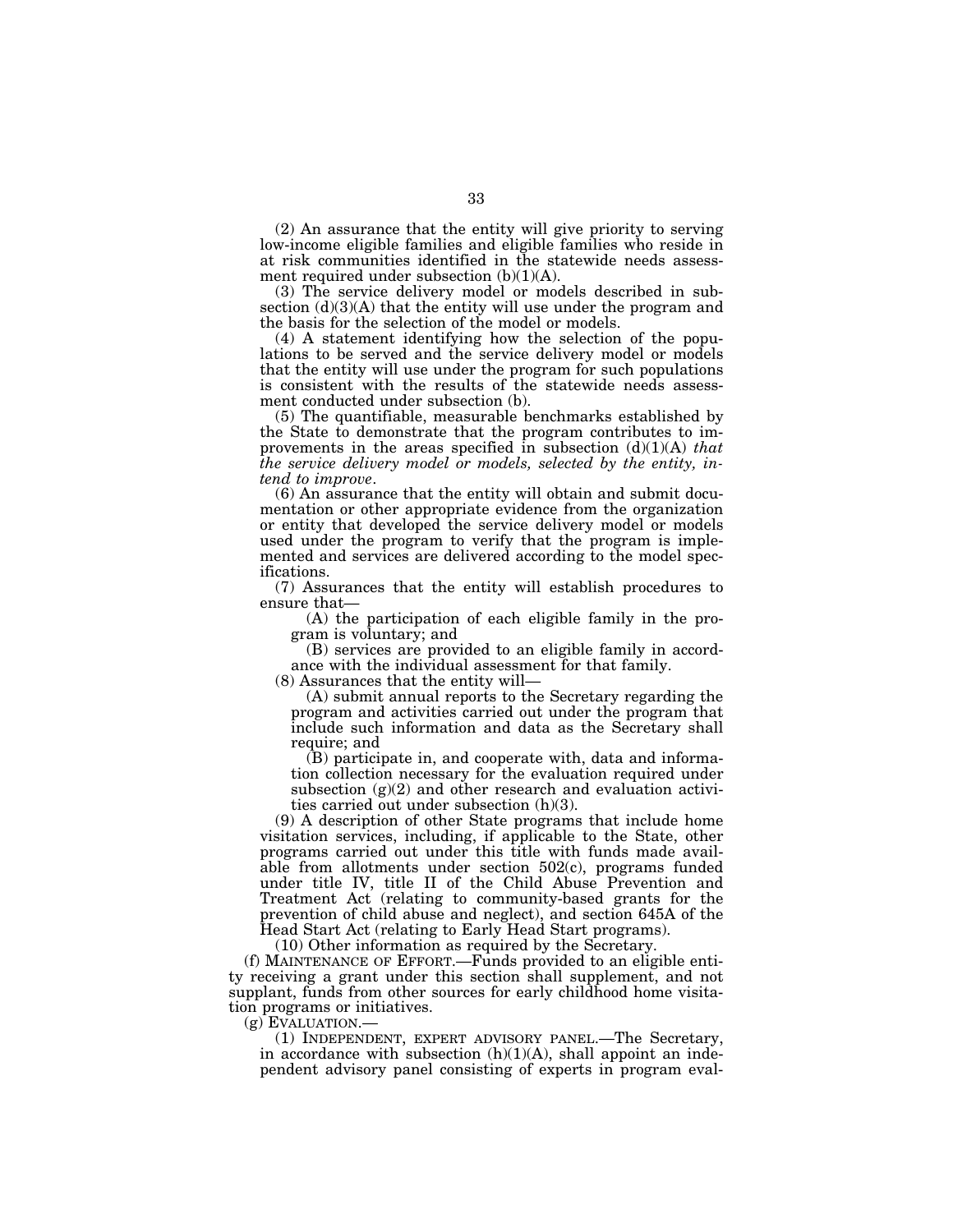uation and research, education, and early childhood development—

(A) to review, and make recommendations on, the design and plan for the evaluation required under paragraph  $(2)$ within 1 year after the date of enactment of this section;

(B) to maintain and advise the Secretary regarding the progress of the evaluation; and

(C) to comment, if the panel so desires, on the report submitted under paragraph (3).

(2) AUTHORITY TO CONDUCT EVALUATION.—On the basis of the recommendations of the advisory panel under paragraph (1), the Secretary shall, by grant, contract, or interagency agreement, conduct an evaluation of the statewide needs assessments submitted under subsection (b) and the grants made under subsections (c) and  $(h)(3)(B)$ . The evaluation shall include—

(A) an analysis, on a State-by-State basis, of the results of such assessments, including indicators of maternal and prenatal health and infant health and mortality, and State actions in response to the assessments; and

(B) an assessment of—

(i) the effect of early childhood home visitation programs on child and parent outcomes, including with respect to each of the benchmark areas specified in subsection  $(d)(1)(A)$  and the participant outcomes described in subsection  $(d)(2)(B)$ ;

(ii) the effectiveness of such programs on different populations, including the extent to which the ability of programs to improve participant outcomes varies across programs and populations; and

(iii) the potential for the activities conducted under such programs, if scaled broadly, to improve health care practices, eliminate health disparities, and improve health care system quality, efficiencies, and reduce costs.

(3) REPORT.—Not later than March 31, 2015, the Secretary shall submit a report to Congress on the results of the evaluation conducted under paragraph (2) and shall make the report publicly available.

(h) OTHER PROVISIONS.—

(1) INTRA-AGENCY COLLABORATION.—The Secretary shall ensure that the Maternal and Child Health Bureau and the Administration for Children and Families collaborate with respect to carrying out this section, including with respect to—

(A) reviewing and analyzing the statewide needs assessments required under subsection (b), the awarding and oversight of grants awarded under this section, the establishment of the advisory panels required under subsections  $(d)(1)(B)(iii)(II)$  and  $(g)(1)$ , and the evaluation and report required under subsection (g); and

(B) consulting with other Federal agencies with responsibility for administering or evaluating programs that serve eligible families to coordinate and collaborate with respect to research related to such programs and families, including the Office of the Assistant Secretary for Plan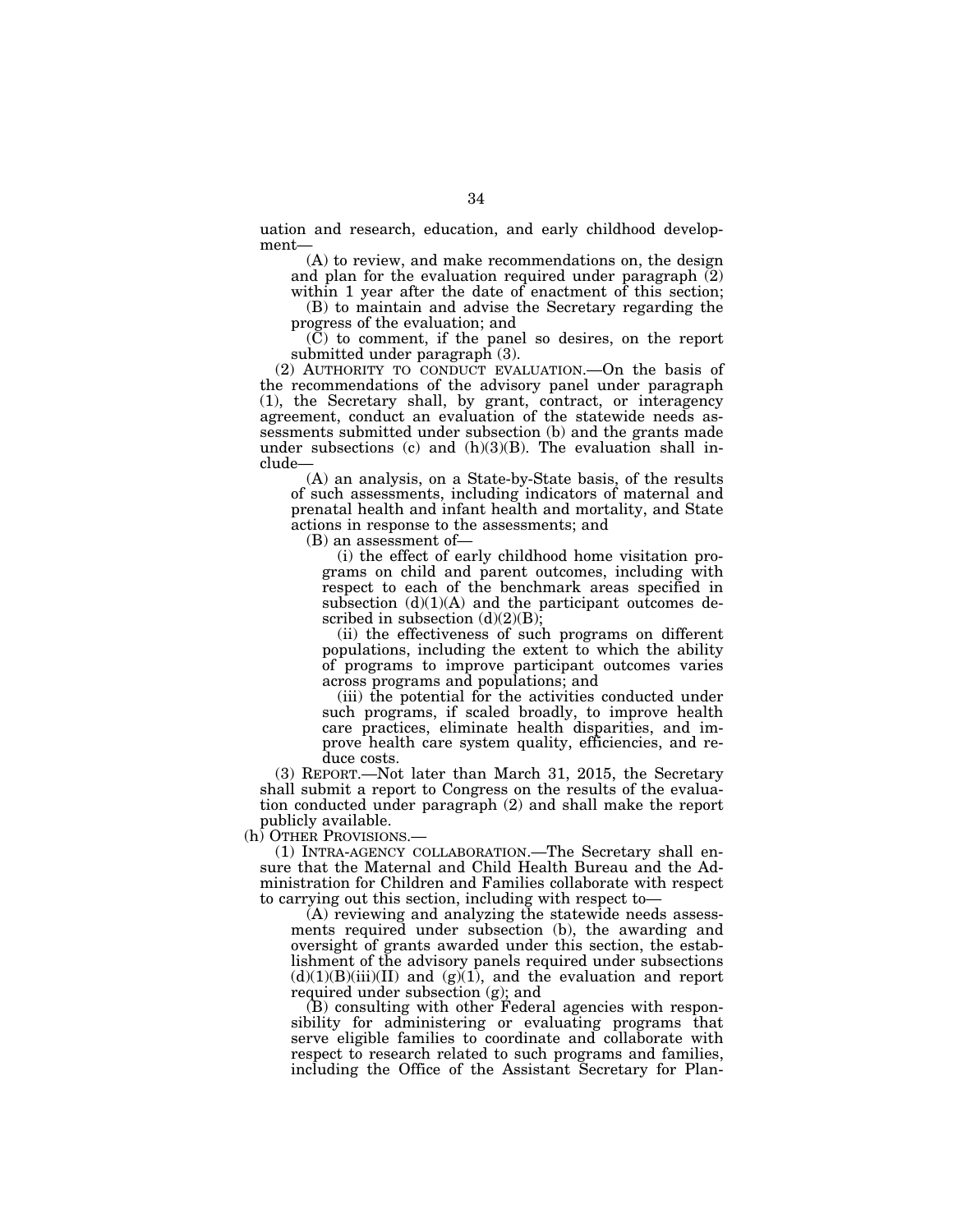ning and Evaluation of the Department of Health and Human Services, the Centers for Disease Control and Prevention, the National Institute of Child Health and Human Development of the National Institutes of Health, the Office of Juvenile Justice and Delinquency Prevention of the Department of Justice, and the Institute of Education Sciences of the Department of Education.

(2) GRANTS TO ELIGIBLE ENTITIES THAT ARE NOT STATES.—

(A) INDIAN TRIBES, TRIBAL ORGANIZATIONS, OR URBAN IN-DIAN ORGANIZATIONS.—The Secretary shall specify requirements for eligible entities that are Indian Tribes (or a consortium of Indian Tribes), Tribal Organizations, or Urban Indian Organizations to apply for and conduct an early childhood home visitation program with a grant under this section. [Such] *Except as provided in subsection (l)(1)*, *such* requirements shall, to the greatest extent practicable, be consistent with the requirements applicable to eligible entities that are States and shall require an Indian Tribe (or consortium), Tribal Organization, or Urban Indian Organization to—

(i) conduct a needs assessment similar to the assess-

ment required for all States under subsection (b); and (ii) establish quantifiable, measurable 3- and 5-year

benchmarks consistent with subsection  $(d)(1)(A)$ .

(B) NONPROFIT ORGANIZATIONS.—If, as of the beginning of fiscal year 2012, a State has not applied or been approved for a grant under this section, the Secretary may use amounts appropriated under paragraph (1) of subsection (j) that are available for expenditure under paragraph (3) of that subsection to make a grant to an eligible entity that is a nonprofit organization described in subsection  $(k)(1)(B)$  to conduct an early childhood home visitation program in the State. The Secretary shall specify the requirements for such an organization to apply for and conduct the program which shall, to the greatest extent practicable, be consistent with the requirements applicable to eligible entities that are States and shall require the organization to—

(i) carry out the program based on the needs assess-

ment conducted by the State under subsection (b); and (ii) establish quantifiable, measurable 3- and 5-year

benchmarks consistent with subsection  $(d)(1)(A)$ . (3) RESEARCH AND OTHER EVALUATION ACTIVITIES.—

(A) IN GENERAL.—The Secretary shall carry out a continuous program of research and evaluation activities in order to increase knowledge about the implementation and effectiveness of home visiting programs, using random assignment designs to the maximum extent feasible. The Secretary may carry out such activities directly, or through grants, cooperative agreements, or contracts.

(B) REQUIREMENTS.—The Secretary shall ensure that—

(i) evaluation of a specific program or project is conducted by persons or individuals not directly involved in the operation of such program or project; and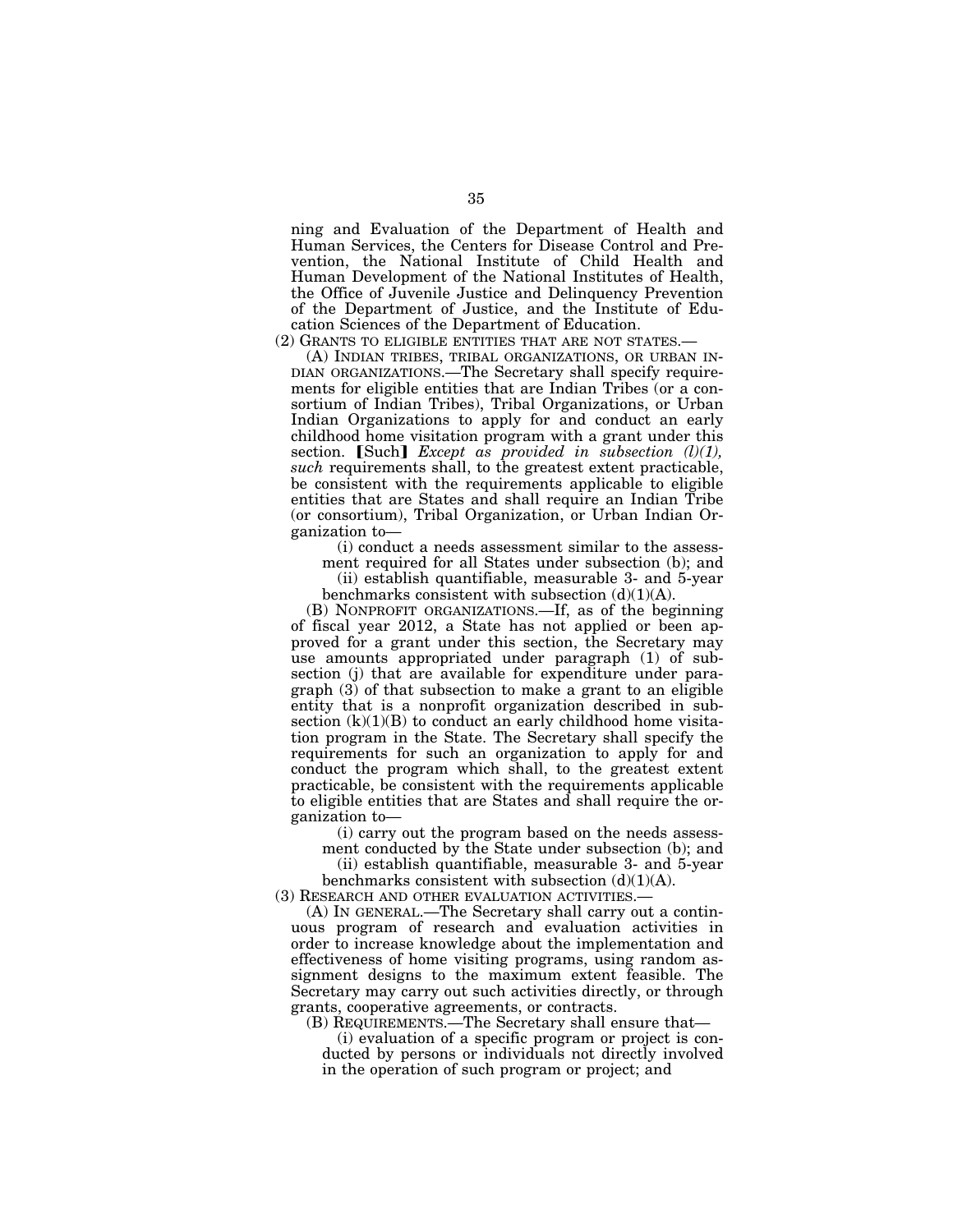(ii) the conduct of research and evaluation activities includes consultation with independent researchers, State officials, and developers and providers of home visiting programs on topics including research design and administrative data matching.

(4) REPORT AND RECOMMENDATION.—Not later than December 31, 2015, the Secretary shall submit a report to Congress regarding the programs conducted with grants under this section. The report required under this paragraph shall include—

(A) information regarding the extent to which eligible entities receiving grants under this section demonstrated improvements in [each of] the areas specified in subsection  $(d)(1)(A);$ 

(B) information regarding any technical assistance provided under subsection  $(d)(1)(B)(iii)(I)$ , including the type of any such assistance provided; and

(C) recommendations for such legislative or administrative action as the Secretary determines appropriate.

*(5) DATA EXCHANGE STANDARDS FOR IMPROVED INTEROPER-ABILITY.—* 

*(A) DESIGNATION AND USE OF DATA EXCHANGE STAND- ARDS.—* 

*(i) DESIGNATION.—The head of the department or agency responsible for administering a program funded under this section shall, in consultation with an interagency work group established by the Office of Management and Budget and considering State government perspectives, designate data exchange standards for necessary categories of information that a State agency operating the program is required to electronically exchange with another State agency under applicable Federal law.* 

*(ii) DATA EXCHANGE STANDARDS MUST BE NON- PROPRIETARY AND INTEROPERABLE.—The data exchange standards designated under clause (i) shall, to the extent practicable, be nonproprietary and interoperable.* 

*(iii) OTHER REQUIREMENTS.—In designating data exchange standards under this paragraph, the Secretary shall, to the extent practicable, incorporate—* 

*(I) interoperable standards developed and maintained by an international voluntary consensus standards body, as defined by the Office of Management and Budget;* 

*(II) interoperable standards developed and maintained by intergovernmental partnerships, such as the National Information Exchange Model; and* 

*(III) interoperable standards developed and maintained by Federal entities with authority over contracting and financial assistance.* 

*(B) DATA EXCHANGE STANDARDS FOR FEDERAL REPORT- ING.— (i) DESIGNATION.—The head of the department or* 

*agency responsible for administering a program referred to in this section shall, in consultation with an*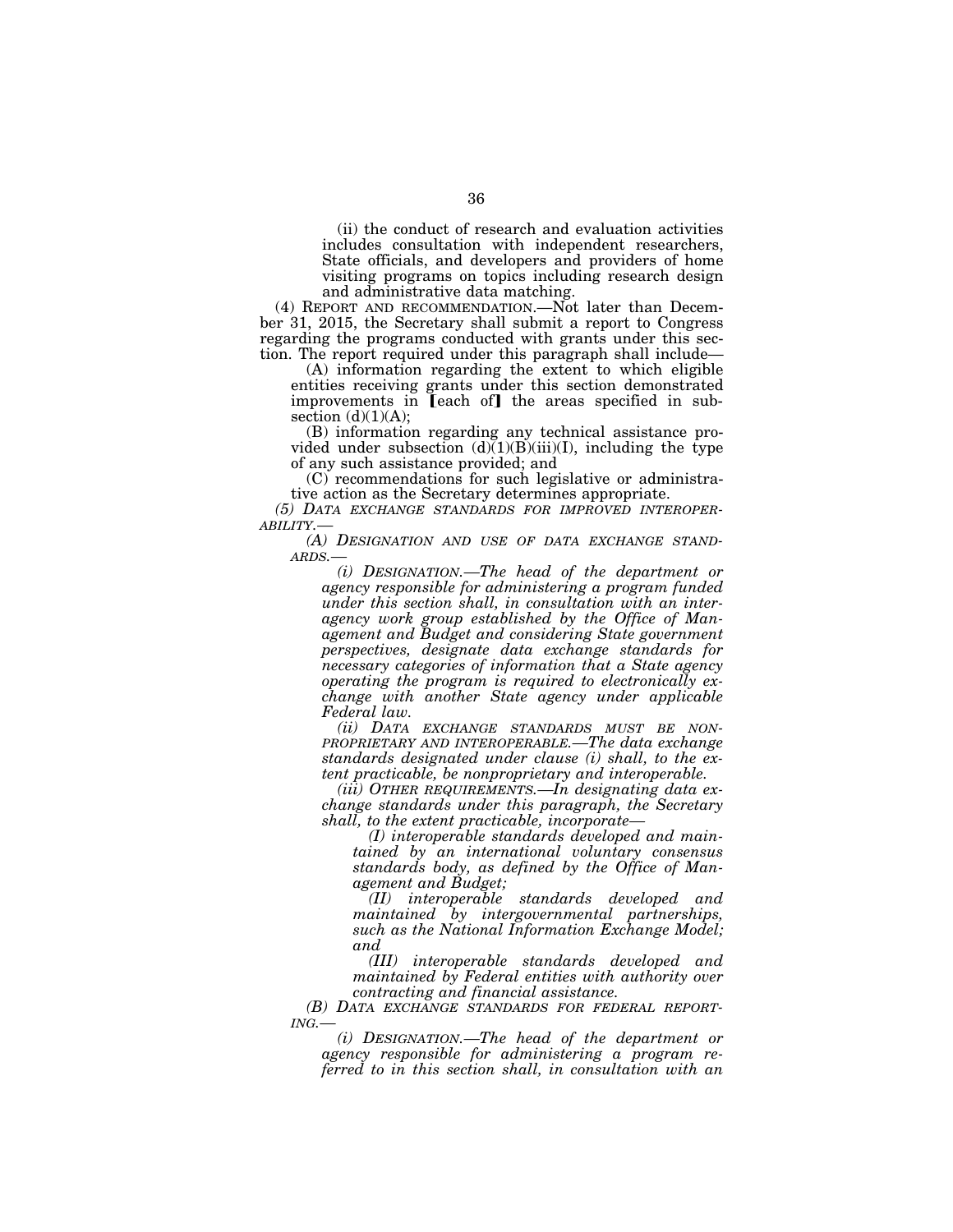*interagency work group established by the Office of Management and Budget, and considering State government perspectives, designate data exchange standards to govern Federal reporting and exchange requirements under applicable Federal law.* 

*(ii) REQUIREMENTS.—The data exchange reporting standards required by clause (i) shall, to the extent practicable—* 

*(I) incorporate a widely accepted, nonproprietary, searchable, computer-readable format;* 

*(II) be consistent with and implement applicable accounting principles;* 

*(III) be implemented in a manner that is cost-effective and improves program efficiency and effectiveness; and* 

*(IV) be capable of being continually upgraded as necessary.* 

*(iii) INCORPORATION OF NONPROPRIETARY STAND-ARDS.—In designating data exchange standards under this paragraph, the Secretary shall, to the extent practicable, incorporate existing nonproprietary standards, such as the eXtensible Mark up Language.* 

*(iv) RULE OF CONSTRUCTION.—Nothing in this paragraph shall be construed to require a change to existing data exchange standards for Federal reporting about a program referred to in this section, if the head of the department or agency responsible for administering the program finds the standards to be effective and efficient.* 

(i) APPLICATION OF OTHER PROVISIONS OF TITLE.—

(1) IN GENERAL.—Except as provided in paragraph (2), the other provisions of this title shall not apply to a grant made under this section.

(2) EXCEPTIONS.—The following provisions of this title shall apply to a grant made under this section to the same extent and in the same manner as such provisions apply to allotments made under section 502(c):

(A) Section 504(b)(6) (relating to prohibition on payments to excluded individuals and entities).

(B) Section 504(c) (relating to the use of funds for the purchase of technical assistance).

(C) Section 504(d) (relating to a limitation on administrative expenditures).

(D) Section 506 (relating to reports and audits), but only to the extent determined by the Secretary to be appropriate for grants made under this section.

(E) Section 507 (relating to penalties for false statements).

(F) Section 508 (relating to nondiscrimination).

(G) Section 509(a) (relating to the administration of the grant program).

(j) APPROPRIATIONS.— (1) IN GENERAL.—Out of any funds in the Treasury not otherwise appropriated, there are appropriated to the Secretary to carry out this section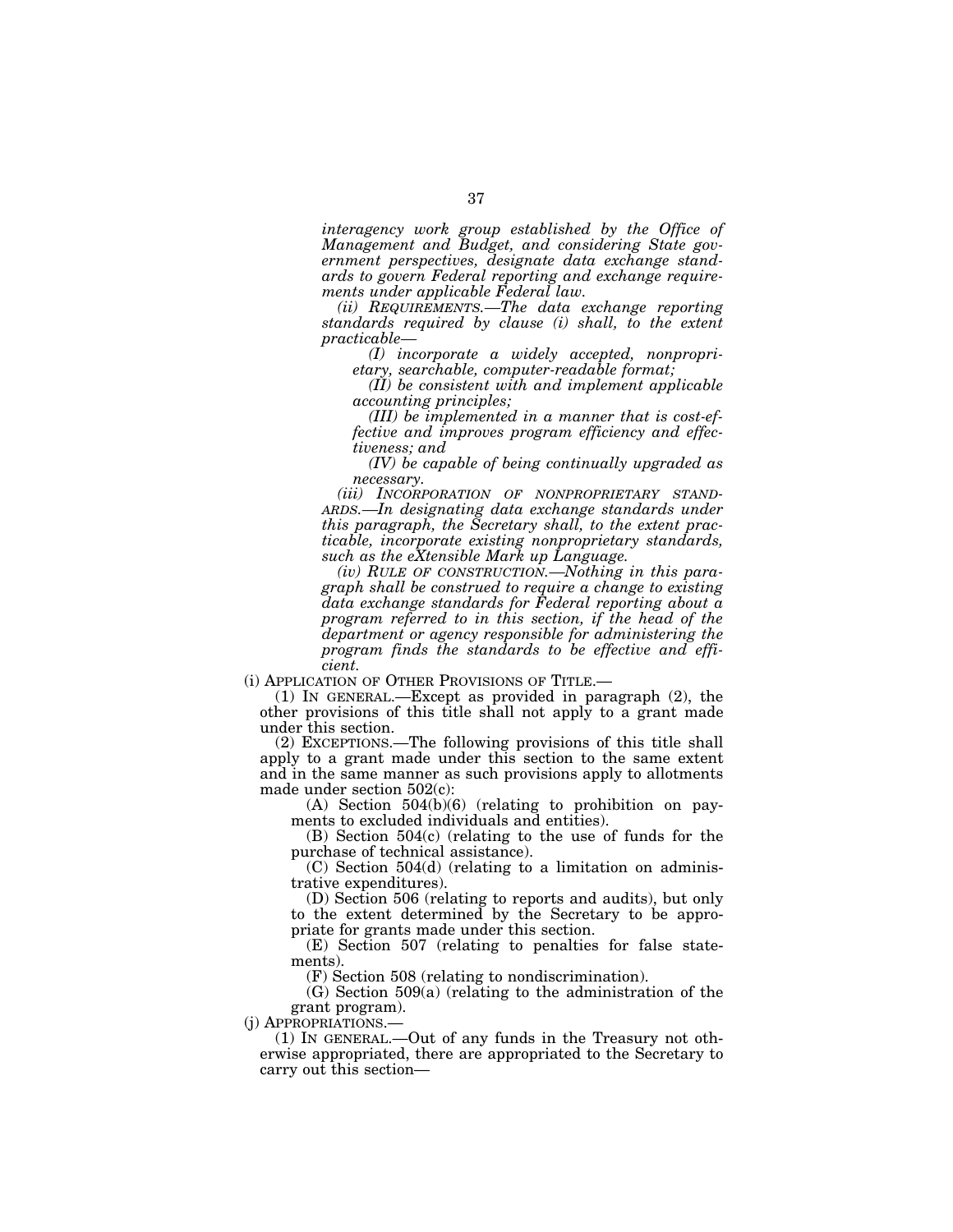(A) \$100,000,000 for fiscal year 2010;

(B) \$250,000,000 for fiscal year 2011;

(C) \$350,000,000 for fiscal year 2012;

(D) \$400,000,000 for fiscal year 2013;

(E) \$400,000,000 for fiscal year 2014;

(F) for fiscal year 2015, \$400,000,000;

(G) for fiscal year 2016, \$400,000,000; and

(H) for [fiscal year 2017] *each of fiscal years 2017 through 2022*, \$400,000,000.

(2) RESERVATIONS.—Of the amount appropriated under this subsection for a fiscal year (or portion of a fiscal year), the Secretary shall reserve—

(A) 3 percent of such amount for purposes of making grants to eligible entities that are Indian Tribes (or a consortium of Indian Tribes), Tribal Organizations, or Urban Indian Organizations; and

(B) 3 percent of such amount for purposes of carrying out subsections  $(d)(1)(B)(iii)$ ,  $(g)$ , and  $(\bar{h})(3)$ .

 $(3)$  AVAILABILITY.—Funds]

*(3) AVAILABILITY.—* 

*(A) IN GENERAL.—Except as provided in subparagraph (B), funds* made available to an eligible entity under this section for a fiscal year (or portion of a fiscal year) shall remain available for expenditure by the eligible entity through the end of the second succeeding fiscal year after award. Any funds that are not expended by the eligible entity during the period in which the funds are available under the preceding sentence may be used for grants to nonprofit organizations under subsection  $(h)(2)(B)$ .

*(B) FUNDS FOR PAY FOR OUTCOMES INITIATIVES.—Funds made available to an eligible entity under this section for a fiscal year (or portion of a fiscal year) for a pay for outcomes initiative shall remain available for expenditure by the eligible entity for not more than 10 years after the funds are so made available.* 

(k) DEFINITIONS.—In this section:<br>(1) ELIGIBLE ENTITY.—

(1) ELIGIBLE ENTITY.— (A) IN GENERAL.—The term ''eligible entity'' means a State, an Indian Tribe, Tribal Organization, or Urban Indian Organization, Puerto Rico, Guam, the Virgin Islands, the Northern Mariana Islands, and American Samoa.

(B) NONPROFIT ORGANIZATIONS.—Only for purposes of awarding grants under subsection  $(h)(2)(B)$ , such term shall include a nonprofit organization with an established record of providing early childhood home visitation programs or initiatives in a State or several States.

 $(2)$  ELIGIBLE FAMILY.—The term "eligible family" means—

(A) a woman who is pregnant, and the father of the child if the father is available; or

(B) a parent or primary caregiver of a child, including grandparents or other relatives of the child, and foster parents, who are serving as the child's primary caregiver from birth to kindergarten entry, and including a noncustodial parent who has an ongoing relationship with, and at times provides physical care for, the child.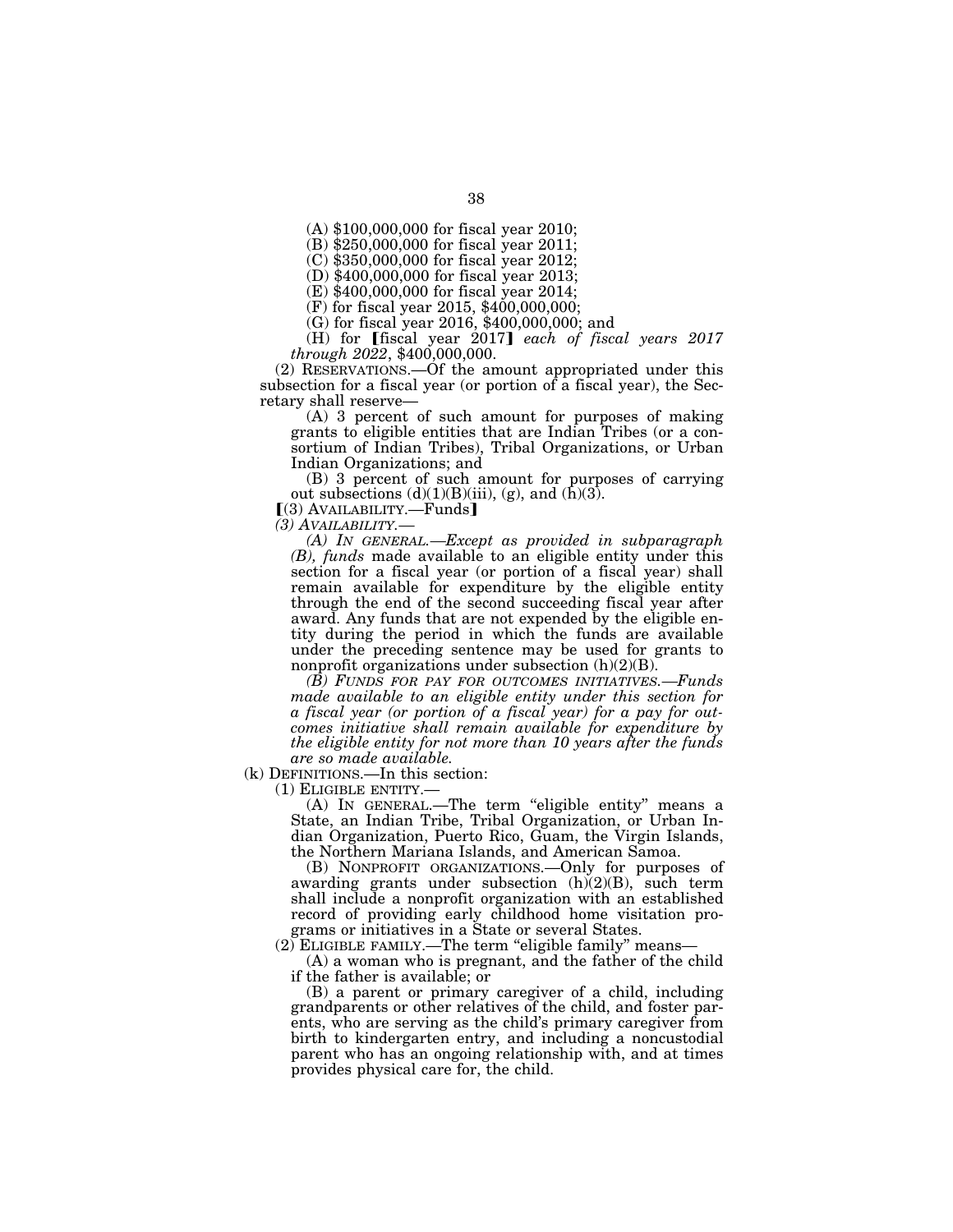(3) INDIAN TRIBE; TRIBAL ORGANIZATION.—The terms ''Indian Tribe'' and ''Tribal Organization'', and ''Urban Indian Organization'' have the meanings given such terms in section 4 of the Indian Health Care Improvement Act.

*(4) PAY FOR OUTCOMES INITIATIVE.—The term ''pay for outcomes initiative'' means a performance-based grant, contract, cooperative agreement, or other agreement awarded by a public entity in which a commitment is made to pay for improved outcomes that result in social benefit and direct cost savings or cost avoidance to the public sector. Such an initiative shall include—* 

*(A) a feasibility study that describes how the proposed intervention is based on evidence of effectiveness;* 

*(B) a rigorous, third-party evaluation that uses experimental or quasi-experimental design or other research methodologies that allow for the strongest possible causal inferences to determine whether the initiative has met its proposed outcomes;* 

*(C) an annual, publicly available report on the progress of the initiative; and* 

*(D) a requirement that payments are made to the recipient of a grant, contract, or cooperative agreement only when agreed upon outcomes are achieved, except that this requirement shall not apply with respect to payments to a third party conducting the evaluation described in subparagraph (B).* 

*(l) MATCHING REQUIREMENT.—* 

*(1) PROGRAM HOME VISITING SHARE.—* 

*(A) IN GENERAL.—An eligible entity to which a grant is made under this section for fiscal year 2020 or any succeeding fiscal year shall not use the grant to cover more than the applicable percentage of the costs of providing services or conducting activities under this section during the fiscal year.* 

*(B) APPLICABLE PERCENTAGE.—In subparagraph (A), the term ''applicable percentage'' means, with respect to a fiscal year—* 

*(i) in the case of an eligible entity that is a State or nonprofit organization—* 

*(I) 70 percent, in the case of fiscal year 2020;* 

*(II) 60 percent, in the case of fiscal year 2021; or* 

*(III) 50 percent, in the case of fiscal year 2022 or any succeeding fiscal year; or* 

*(ii) in the case of an eligible entity that is an Indian Tribe (or a consortium of Indian Tribes), a Tribal Organization, or an Urban Indian Organization—* 

*(I) 100 percent, in the case of fiscal year 2020 or 2021; or* 

*(II) 70 percent, in the case of fiscal year 2022 or any succeeding fiscal year.* 

*(2) NON-PROGRAM HOME VISITING SHARE.—The share of the costs of providing services or conducting activities under this section not covered by grant funds may include—*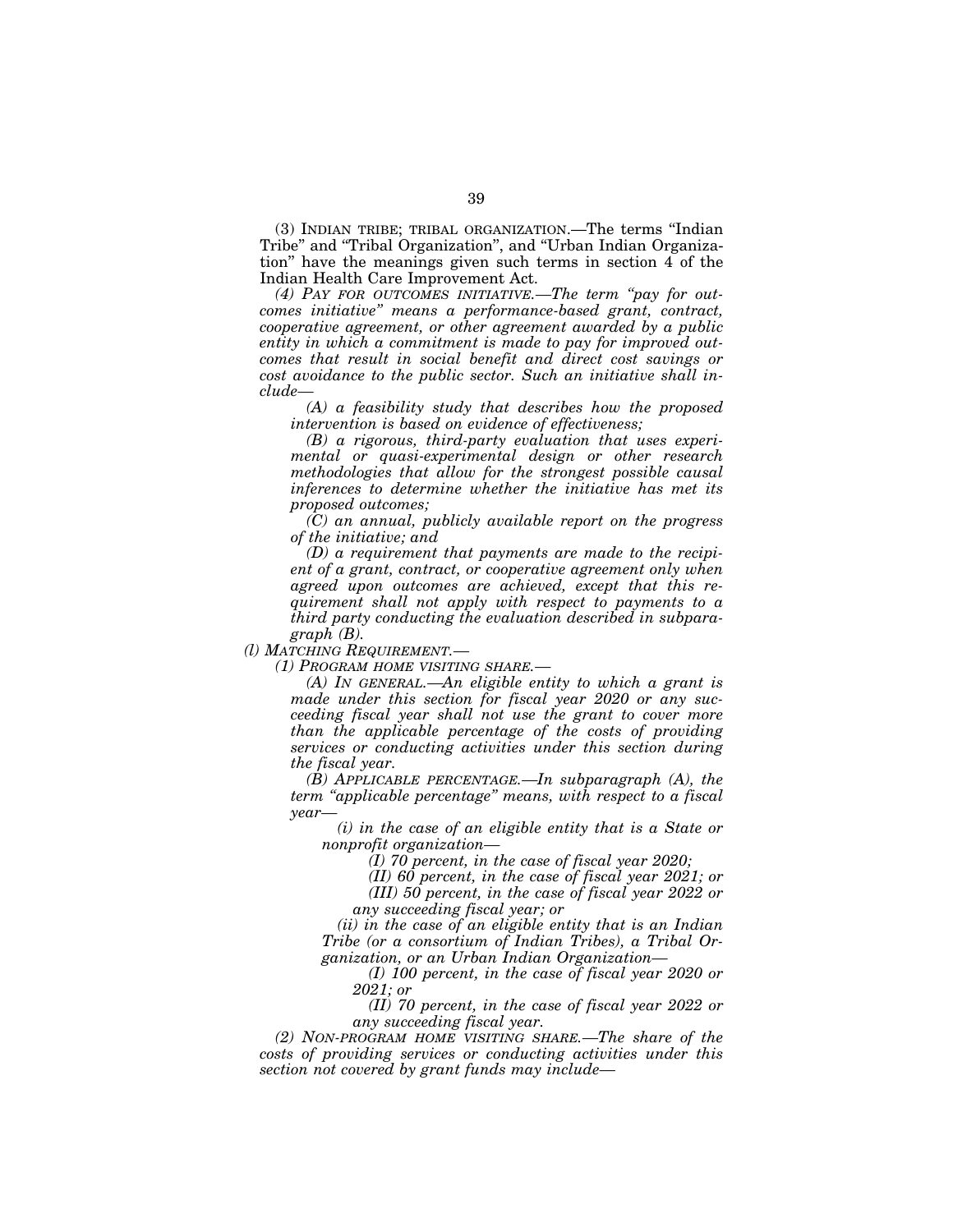*(A) State expenditures of Federal funds made available other than under this section expended for activities under this section;* 

*(B) State expenditures of State funds expended for activities under this section as a condition of receiving Federal funds other than under this section; and* 

*(C) contributions made for activities under this section from any other source, paid in cash or in kind, valued at the fair market value of such contribution.* 

\* \* \* \* \* \* \*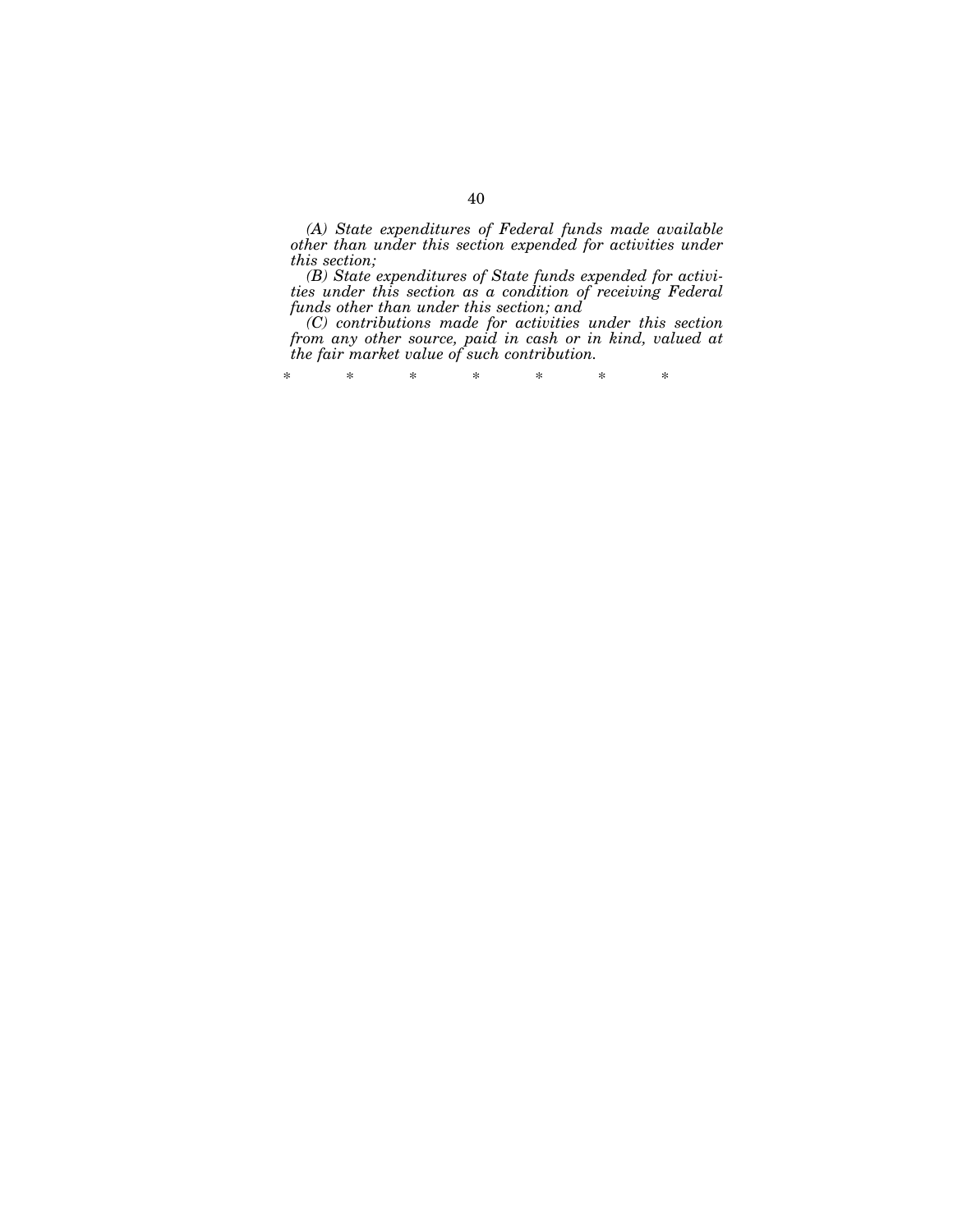## **VII. DISSENTING VIEWS**

Democrats strongly support moving quickly to reauthorize the Maternal, Infant, and Early Childhood Home Visiting Program (MIECHV) before it expires on September 30, 2017. We are concerned that by advancing a partisan bill with policy changes not supported by home visiting experts, the Majority has made a timely reauthorization more difficult. A delay in reauthorization could disrupt successful and effective programs in our districts and across the country.

H.R. 2824 does not provide a single penny of new funding, despite abundant evidence that MIECHV makes a real, measurable difference in the lives of children and families served by home visiting. At the current funding levels, only six percent of eligible families are getting this life-changing help, and less than one-third of our counties have MIECHV home visiting. We offered an amendment to double funding over the next five years, which was unfortunately rejected by the Majority.

Our understanding, both from our Committee hearings and from our own experience at home, is that MIECHV is working. However, H.R. 2824 makes policy changes to MIECHV that were not requested by any home visiting program or expert. We offered a number of amendments to remove or revise policies that we, and home visiting experts and advocates, believe would reduce the number of states and communities operating successful home visiting programs or undermine the programs that are currently helping families. We were disappointed that none of these amendments were accepted.

We also are concerned that the Majority plans to offset the budget impact of reauthorizing MIECHV by combining this bill with H.R. 2792, a bill to cut Supplemental Security Income (SSI). We unequivocally reject the idea that the only way to continue home visiting is to cut benefits for vulnerable seniors and Americans with severe disabilities. During our markup, we offered several amendments providing better ways to pay for the bill, which the Chairman ruled were not in order.

We continue to hope the Majority will reconsider their approach, and return to our long policy of bipartisan action to expand and strengthen home visiting for the families and communities that need it.

> RICHRD E. NEAL.<br>JOHN LEWIS.<br>MIKE THOMPSON.<br>RON KIND.<br>JOSEPH CROWLEY. LINDA T. SÁNCHEZ. SUZAN DELBENE. SANDER M. LEVIN.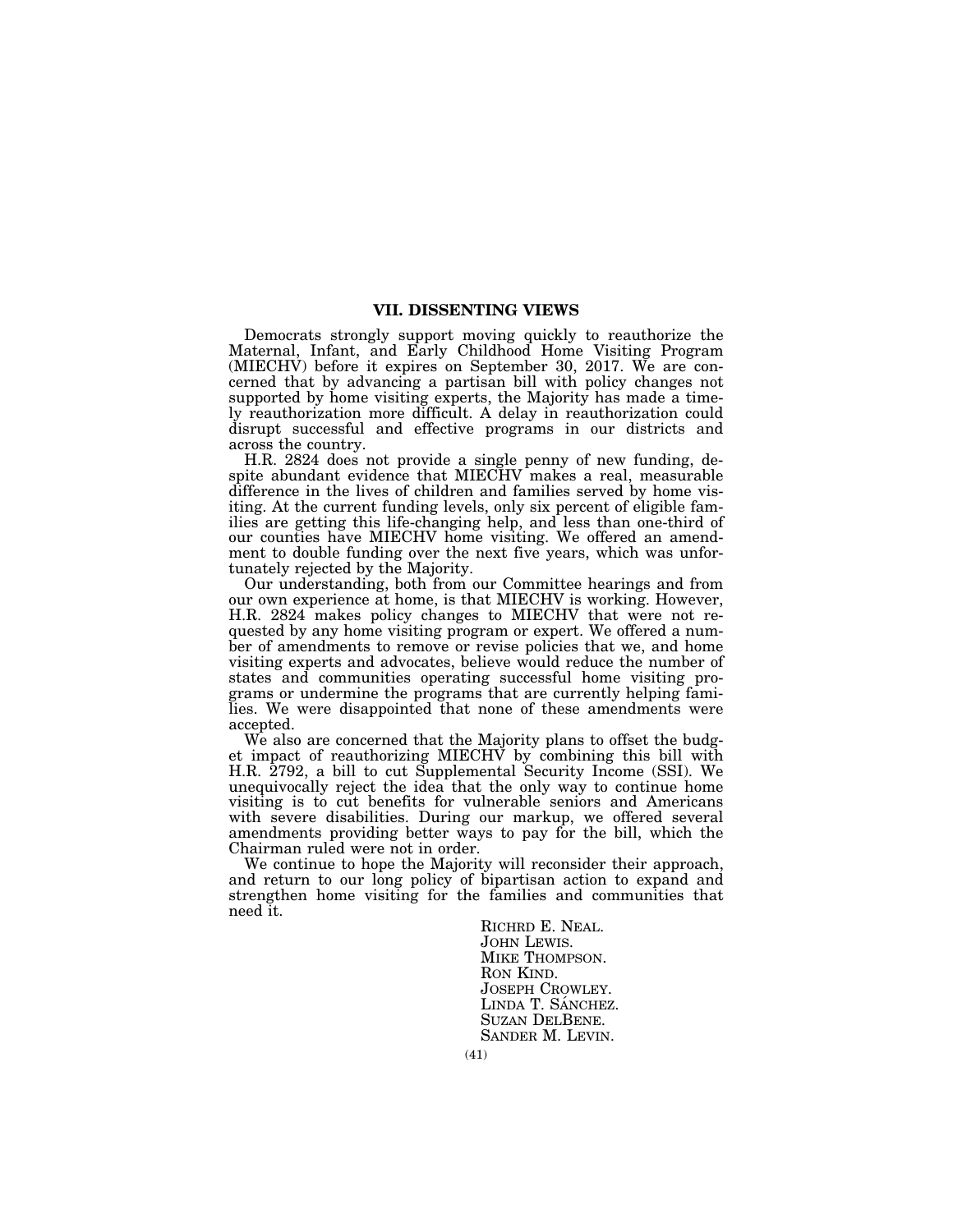LLOYD DOGGETT.<br>EARL BLUMENAUER.<br>BILL PASCRELL, JR.<br>DANNY K. DAVIS.<br>TERRI SEWELL.<br>JUDY CHU.<br>BRIAN HIGGINS.

MR. CHAIRMAN: On H.R. 2824, I am in full agreement with the dissenting views of my Democratic colleagues. Had I been present for the votes on the amendments submitted by my Democratic colleagues, I would have supported them.

Had I been present for the vote on reporting H.R. 2824 out of the Committee, I would have voted No.

JOHN B. LARSON, *Member of Congress.*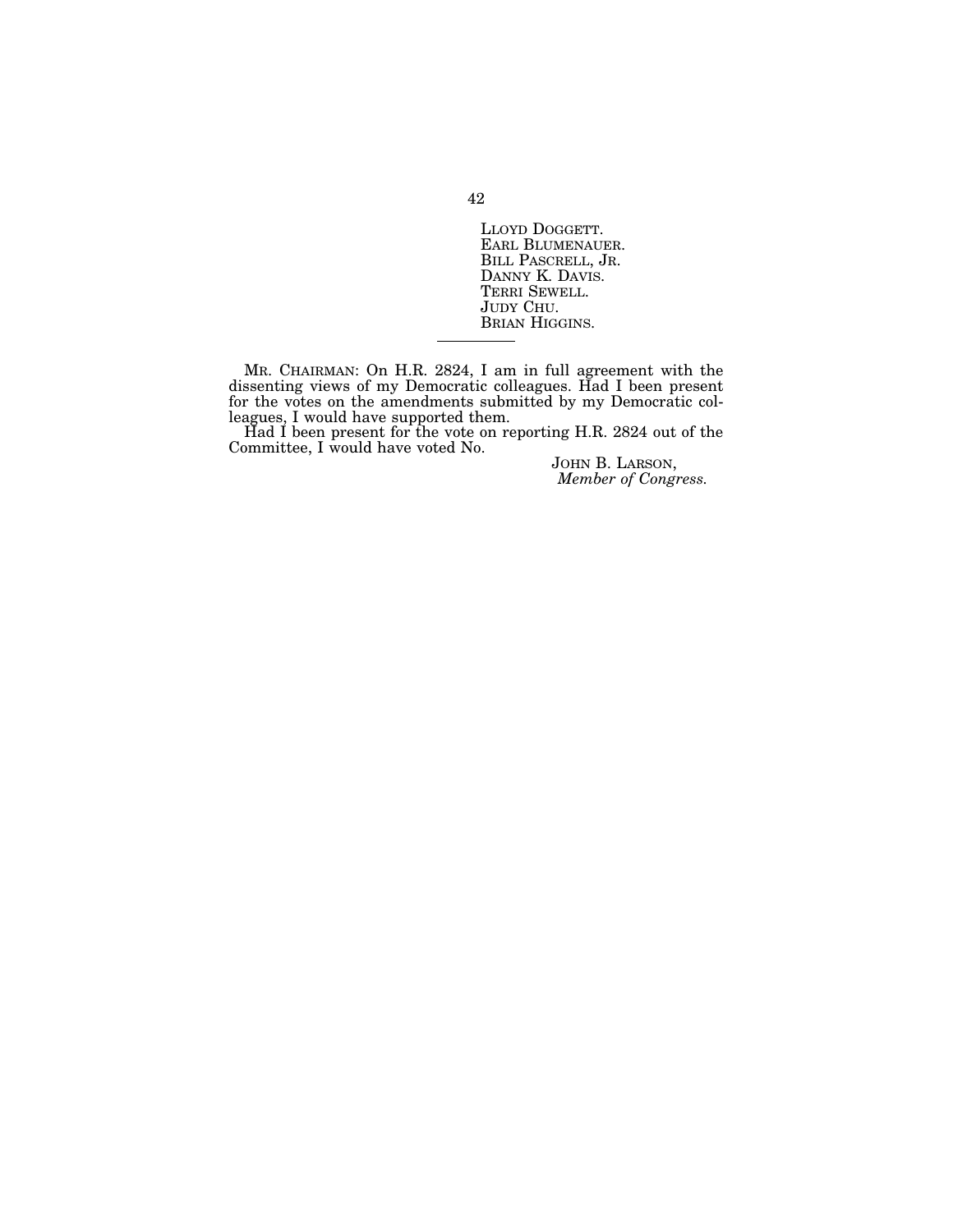VIII. EXCHANGES OF LETTERS WITH ADDITIONAL COMMITTEES OF REFERRAL<br>GREG WALDEN, OREGON FRANK PALLONE, JR., NEW JF FRANK PALLONE, JR., NEW JERSEY

CHAIRMAN

RANKING MEMBER

## ONE HUNDRED FIFTEENTH CONGRESS

# Congress of the United States

## House of Representatives

COMMITTEE ON ENERGY AND COMMERCE **2125 RAYBURN HOUSE OFFICE BUILDING** WASHINGTON, DC 20515-6115 Majority (202) 225–2927<br>Minority (202) 225–3641

September 18, 2017

The Honorable Kevin Brady Chairman Committee on Ways and Means II 02 Longworth House Office Building Washington, DC 20515

Dear Chairman Brady:

I write concerning H.R. 2824, Increasing Opportunity through Evidence-Based Home Visiting Act, which was additionally referred to the Committee on Energy and Commerce.

I wanted to notify you that the Committee will forgo action on H.R. 2824 so that it may proceed expeditiously to the House floor for consideration. This is done with the understanding that the Committee's jurisdictional interests over this and similar legislation are in no way diminished or altered. In addition, the Committee reserves the right to seck conferees on H.R. 2824 and requests your support when such a request is made.

I would appreciate your response confirming this understanding with respect to H.R. 2824 and ask that a copy of our exchange of letters on this matter be included in the Congressional Record during consideration of the bill on the House floor.



Chairman